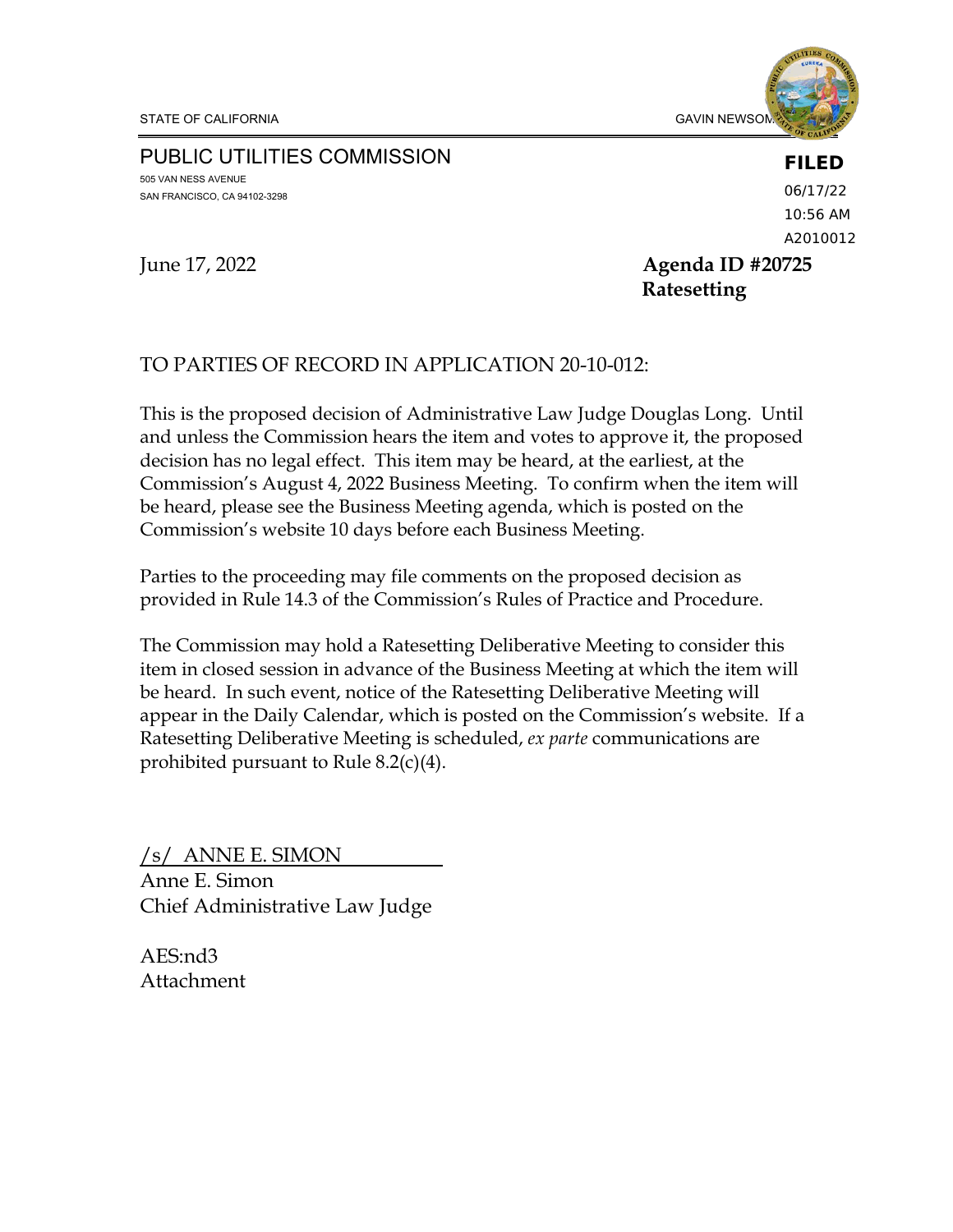ALJ/DUG/nd3 **PROPOSED DECISION Agenda ID #20725**

**Ratesetting**

# Decision **PROPOSED DECISION OF ALJ LONG (Mailed 6/17/2022)**

#### **BEFORE THE PUBLIC UTILITIES COMMISSION OF THE STATE OF CALIFORNIA**

Application of Southern California Edison Company (U338E) to Establish Marginal Costs, Allocate Revenues, and Design Rates.

Application 20-10-012

## <span id="page-1-0"></span>**DECISION ADOPTING FIVE UNCONTESTED PARTIAL SETTLEMENTS RESOLVING MOST ISSUES FOR SOUTHERN CALIFORNIA EDISON COMPANY'S PHASE 2 GENERAL RATE CASE**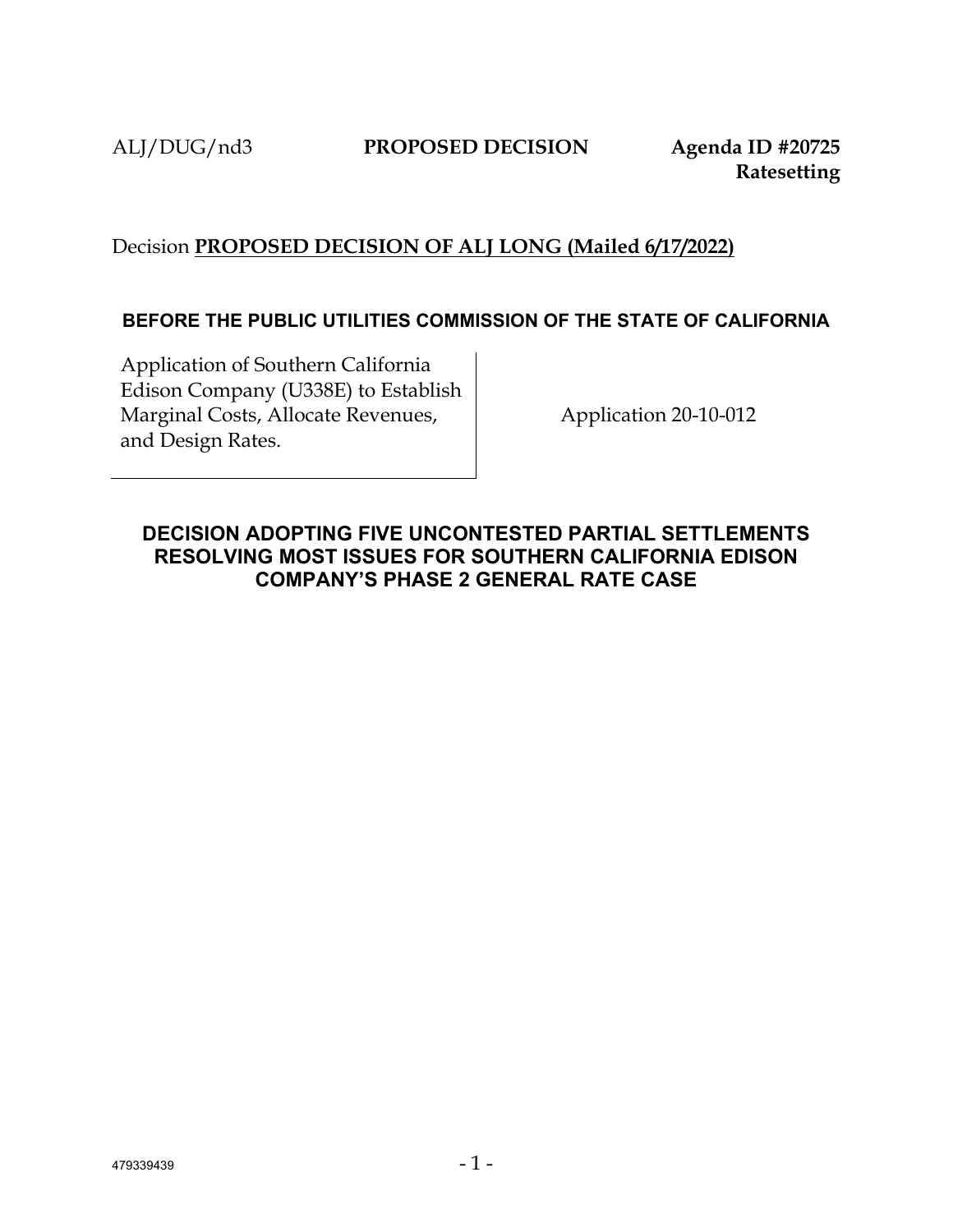# **TABLE OF CONTENTS**

|    |      |                                                             | DECISION ADOPTING FIVE UNCONTESTED PARTIAL SETTLEMENTS |  |  |  |  |  |  |
|----|------|-------------------------------------------------------------|--------------------------------------------------------|--|--|--|--|--|--|
|    |      |                                                             | RESOLVING MOST ISSUES FOR SOUTHERN CALIFORNIA EDISON   |  |  |  |  |  |  |
|    |      |                                                             |                                                        |  |  |  |  |  |  |
|    |      |                                                             |                                                        |  |  |  |  |  |  |
| 1. |      |                                                             |                                                        |  |  |  |  |  |  |
|    |      |                                                             |                                                        |  |  |  |  |  |  |
| 2. |      |                                                             |                                                        |  |  |  |  |  |  |
| 3. |      |                                                             |                                                        |  |  |  |  |  |  |
|    |      |                                                             |                                                        |  |  |  |  |  |  |
|    |      |                                                             |                                                        |  |  |  |  |  |  |
| 4. |      |                                                             |                                                        |  |  |  |  |  |  |
|    | 4.1. |                                                             | The Marginal Cost and Revenue Allocation Settlement    |  |  |  |  |  |  |
|    |      |                                                             |                                                        |  |  |  |  |  |  |
|    |      |                                                             |                                                        |  |  |  |  |  |  |
|    |      | 4.1.2.                                                      |                                                        |  |  |  |  |  |  |
|    |      | 4.1.3.                                                      |                                                        |  |  |  |  |  |  |
|    |      | 4.1.4.                                                      | Distribution Design Demand Marginal Costs 12           |  |  |  |  |  |  |
|    |      | 4.1.5.                                                      |                                                        |  |  |  |  |  |  |
|    |      | 4.1.6.                                                      |                                                        |  |  |  |  |  |  |
|    |      | 4.1.7.                                                      |                                                        |  |  |  |  |  |  |
|    |      | 4.1.8.                                                      |                                                        |  |  |  |  |  |  |
|    |      | 4.1.9.                                                      |                                                        |  |  |  |  |  |  |
|    |      |                                                             | 4.1.10. Conclusion and Adoption of the Settlement 17   |  |  |  |  |  |  |
|    | 4.2. | The Residential and Small Commercial Rate Design Settlement |                                                        |  |  |  |  |  |  |
|    |      |                                                             |                                                        |  |  |  |  |  |  |
|    |      |                                                             |                                                        |  |  |  |  |  |  |
|    | 4.3. | The Streetlight and Traffic Control Rate Group Settlement   |                                                        |  |  |  |  |  |  |
|    |      |                                                             |                                                        |  |  |  |  |  |  |
|    |      | 4.3.1.                                                      |                                                        |  |  |  |  |  |  |
|    |      | 4.3.2.                                                      |                                                        |  |  |  |  |  |  |
|    |      | 4.3.3.                                                      |                                                        |  |  |  |  |  |  |
|    |      | 4.3.4.                                                      |                                                        |  |  |  |  |  |  |
|    |      | 4.3.5.                                                      |                                                        |  |  |  |  |  |  |
|    |      | 4.3.6.                                                      |                                                        |  |  |  |  |  |  |
|    |      | 4.3.7.                                                      |                                                        |  |  |  |  |  |  |
|    |      | 4.3.8.                                                      |                                                        |  |  |  |  |  |  |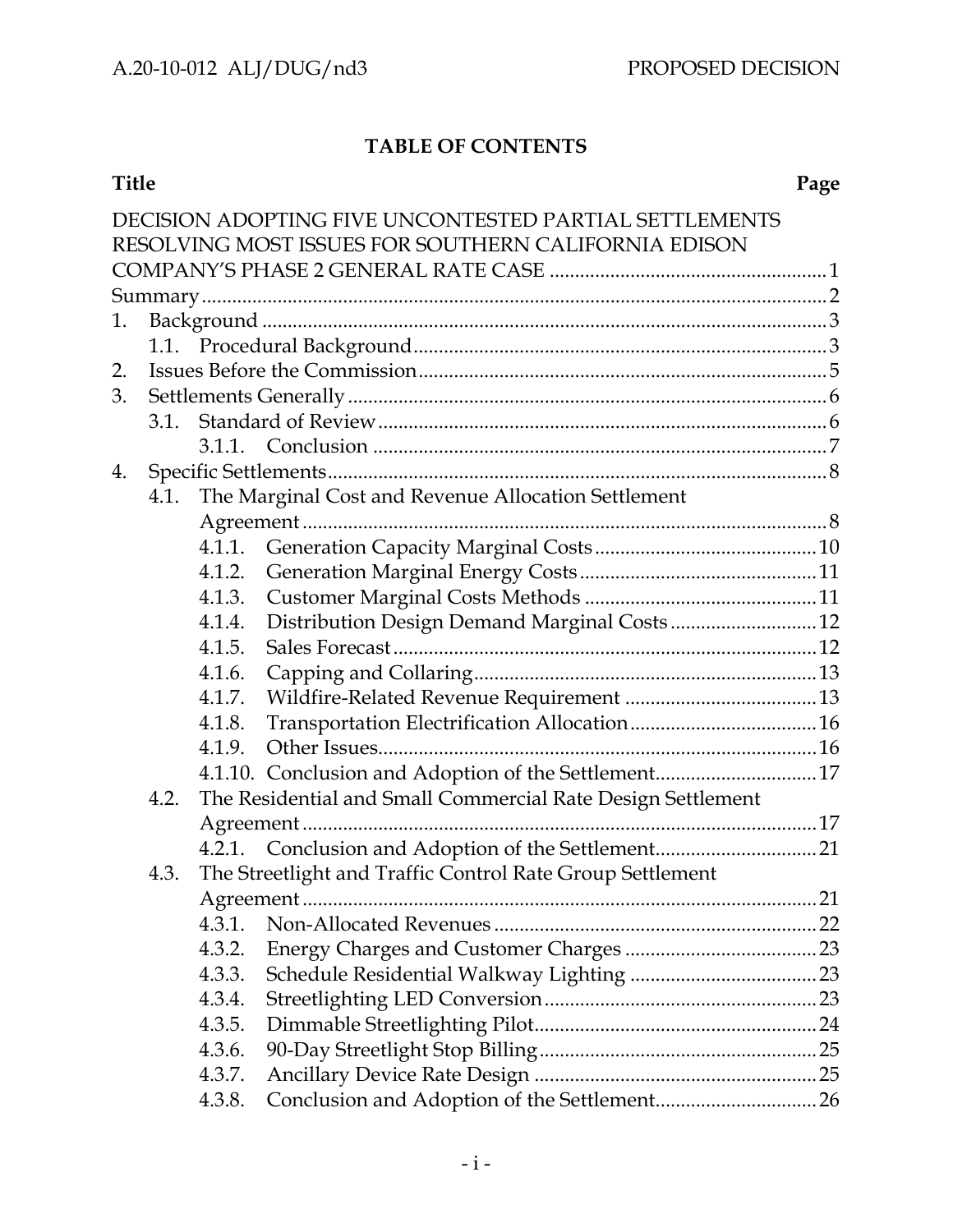|     | 4.4. | The Agricultural and Pumping Rate Group Rate Design      |                                                         |                                                        |  |  |  |  |
|-----|------|----------------------------------------------------------|---------------------------------------------------------|--------------------------------------------------------|--|--|--|--|
|     |      |                                                          |                                                         |                                                        |  |  |  |  |
|     |      |                                                          | 4.4.1. Common Rate Design Elements and Agricultural and |                                                        |  |  |  |  |
|     |      |                                                          |                                                         |                                                        |  |  |  |  |
|     |      | 4.4.2.                                                   |                                                         |                                                        |  |  |  |  |
|     |      | 4.4.3.                                                   |                                                         |                                                        |  |  |  |  |
|     |      |                                                          |                                                         |                                                        |  |  |  |  |
|     | 4.5. | Medium and Large Power Rate Group Rate Design Settlement |                                                         |                                                        |  |  |  |  |
|     |      |                                                          |                                                         |                                                        |  |  |  |  |
|     |      | 4.5.1.                                                   |                                                         |                                                        |  |  |  |  |
|     |      |                                                          |                                                         |                                                        |  |  |  |  |
|     |      |                                                          |                                                         |                                                        |  |  |  |  |
|     |      | 4.5.2.                                                   | Base and Optional Rates and Rate Design (Non-Standby)30 |                                                        |  |  |  |  |
|     |      |                                                          |                                                         | 4.5.2.1. Option D Base Rate - Eligibility Requirements |  |  |  |  |
|     |      |                                                          |                                                         |                                                        |  |  |  |  |
|     |      |                                                          |                                                         | 4.5.2.1.1.                                             |  |  |  |  |
|     |      |                                                          |                                                         | 4.5.2.1.2. Option D TOU-8 and TOU-8-PRI31              |  |  |  |  |
|     |      |                                                          |                                                         | 4.5.2.2. Option E Optional Rate - Eligibility and Rate |  |  |  |  |
|     |      |                                                          |                                                         |                                                        |  |  |  |  |
|     |      |                                                          |                                                         |                                                        |  |  |  |  |
|     |      |                                                          |                                                         |                                                        |  |  |  |  |
|     |      | 4.5.3.                                                   |                                                         |                                                        |  |  |  |  |
|     |      | 4.5.4.                                                   |                                                         |                                                        |  |  |  |  |
|     |      | 4.5.5.                                                   |                                                         | Legacy Option B and Option R (Option A and Option B    |  |  |  |  |
|     |      |                                                          |                                                         |                                                        |  |  |  |  |
|     |      | 4.5.6.                                                   |                                                         |                                                        |  |  |  |  |
|     |      | 4.5.7.                                                   |                                                         |                                                        |  |  |  |  |
|     |      | 4.5.8.                                                   |                                                         |                                                        |  |  |  |  |
|     |      | 4.5.9.                                                   |                                                         | Reliability Back-Up Service Rate Design (TOU-8-RBU)36  |  |  |  |  |
|     |      |                                                          |                                                         |                                                        |  |  |  |  |
|     |      |                                                          |                                                         |                                                        |  |  |  |  |
|     |      |                                                          |                                                         |                                                        |  |  |  |  |
|     |      |                                                          |                                                         |                                                        |  |  |  |  |
| 5.  |      |                                                          |                                                         |                                                        |  |  |  |  |
| 6.  |      |                                                          |                                                         |                                                        |  |  |  |  |
| 7.  |      |                                                          |                                                         |                                                        |  |  |  |  |
| 8.  |      |                                                          |                                                         |                                                        |  |  |  |  |
| 9.  |      |                                                          |                                                         |                                                        |  |  |  |  |
| 10. |      |                                                          |                                                         |                                                        |  |  |  |  |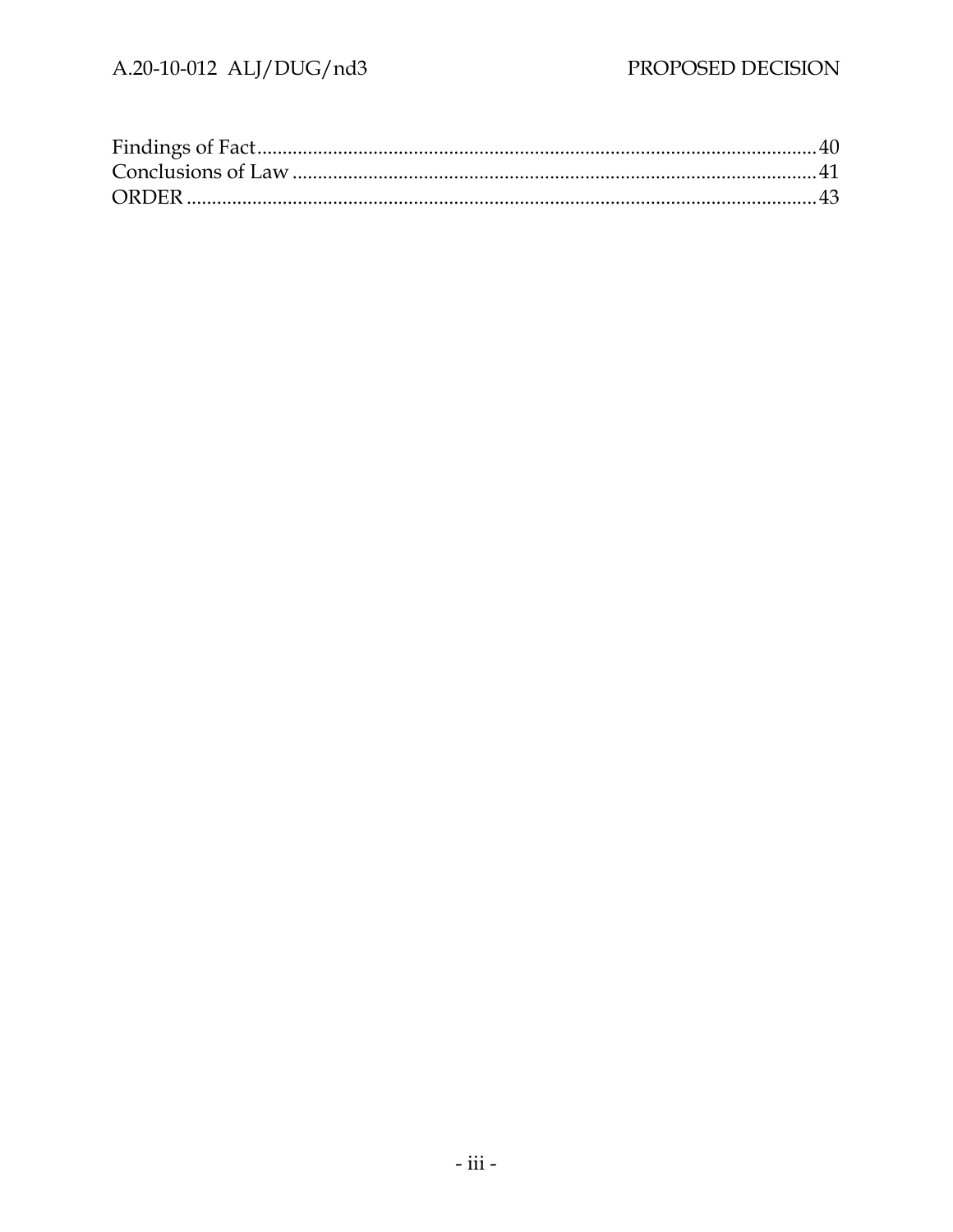# **DECISION ADOPTING FIVE UNCONTESTED PARTIAL SETTLEMENTS RESOLVING MOST ISSUES FOR SOUTHERN CALIFORNIA EDISON COMPANY'S PHASE 2 GENERAL RATE CASE**

#### <span id="page-5-0"></span>**Summary**

This decision adopts five separate and uncontested partial settlements resolving distinct and specific components of Southern California Edison Company's (SCE) proposals for establishing marginal costs, the allocation of revenues, and rate designs to be used to prospectively recover SCE's revenue requirements as adopted by the Commission. These five settlements are each independent of the other, adopted and found to be reasonable, and to be in the public interest on their own individual merits, pursuant to Rule 12.1 of the Commission's Rules of Practice and Procedure and applicable statutes. They are:

- 1. The Marginal Cost and Revenue Allocation Settlement Agreement, filed on December 13, 2021;
- 2. The Residential and Small Commercial Rate Design Settlement Agreement, filed on December 17, 2021;
- 3. The Streetlight and Traffic Control Rate Group Settlement Agreement, filed on January 7, 2022;
- 4. The Agricultural and Pumping Rate Group Rate Design Settlement Agreement, filed on January 11, 2022; and
- 5. The Medium and Large Power Rate Group Rate Design Settlement Agreement, filed on February 18, 2022.

All issues contemplated in the scoping memo for this proceeding are resolved by the five separately filed settlements except for specific real-time pricing and several other issues which are still to be resolved. The changes to marginal cost, cost allocation, and rate design that we adopt as part of these settlements are not precedential. Therefore, SCE must present a full and persuasive showing for its next marginal cost, cost allocation and rate design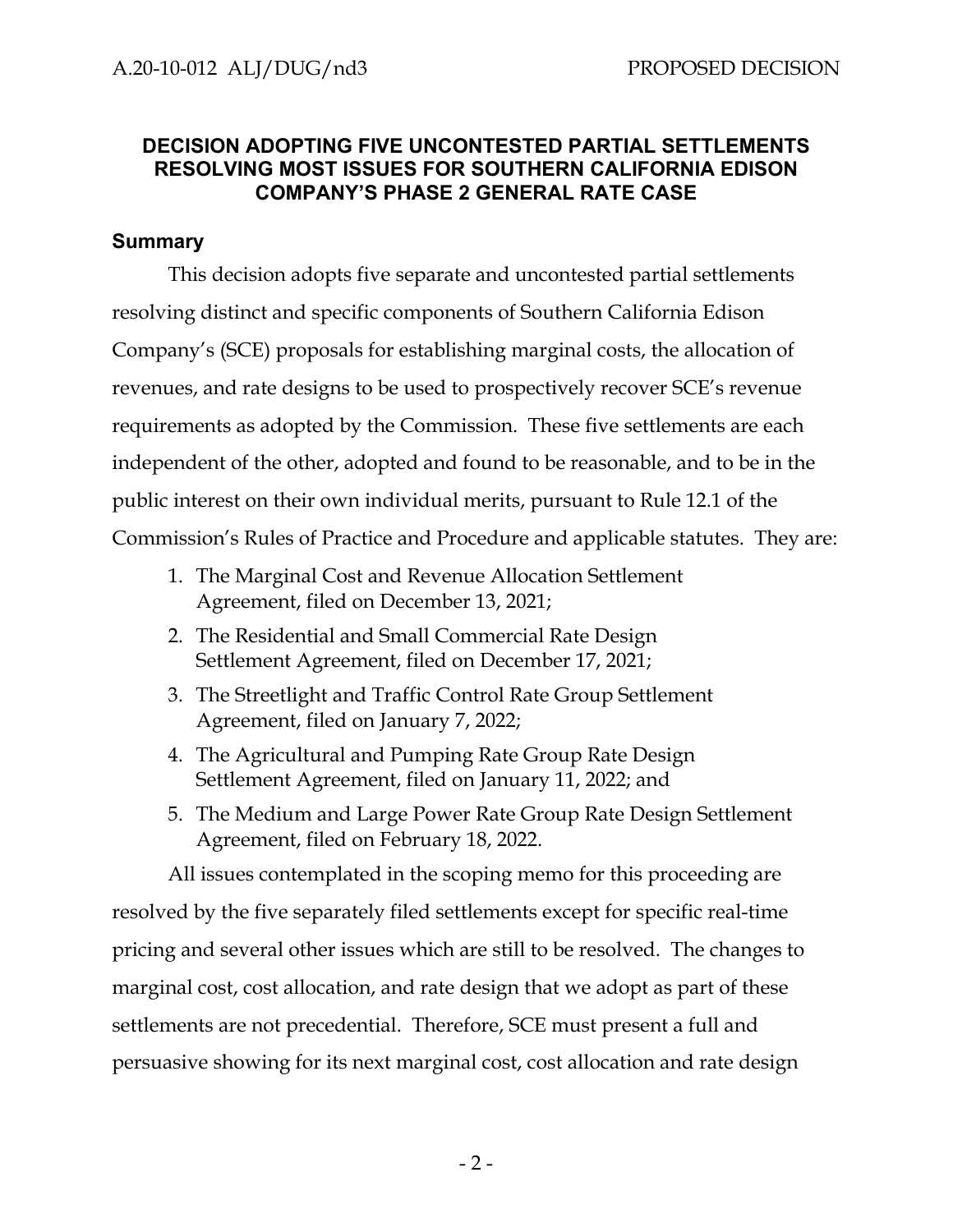proposal and for any changes in these adopted settlements that are also included in SCE's next phase 2 general rate case filing.

This proceeding does not change SCE's authorized revenue requirements already adopted in various other proceedings, including its most recent phase 1 general rate case. This proceeding instead adopts various methodologies and processes for allocating the SCE's current and future revenue requirement between the various classes of customers and it provides calculations of SCE's marginal costs to be utilized in other rate proceedings until these rate setting tools are recalibrated in the next phase 2 proceeding. In very simple terms, this proceeding decides who pays how much and that this allocation is fair and reasonable.

This proceeding remains open to address the following proposals made by intervenors: (1) Real Time Pricing rate design proposals; and (2) the proposal to increase the rate differentials for Schedules TOU-D-4-9PM[1](#page-6-2) and TOU-D-5-8PM in a separate decision.

#### <span id="page-6-1"></span><span id="page-6-0"></span>**1. Background**

# **1.1. Procedural Background**

Southern California Edison Company (SCE) filed its general rate case (GRC) Phase 2 application on October 23, 2020. The application proposed how to allocate SCE's costs amongst its customer classes and design rates to recover those costs, among other matters. Several parties filed protests and responses to SCE's application, including California Farm Bureau Federation (CFBF), California Choice Energy Authority, the Public Advocates Office of the California Public Utilities Commission (Cal Advocates), the Energy Producers

<span id="page-6-2"></span> $1 TOU = Time of Use.$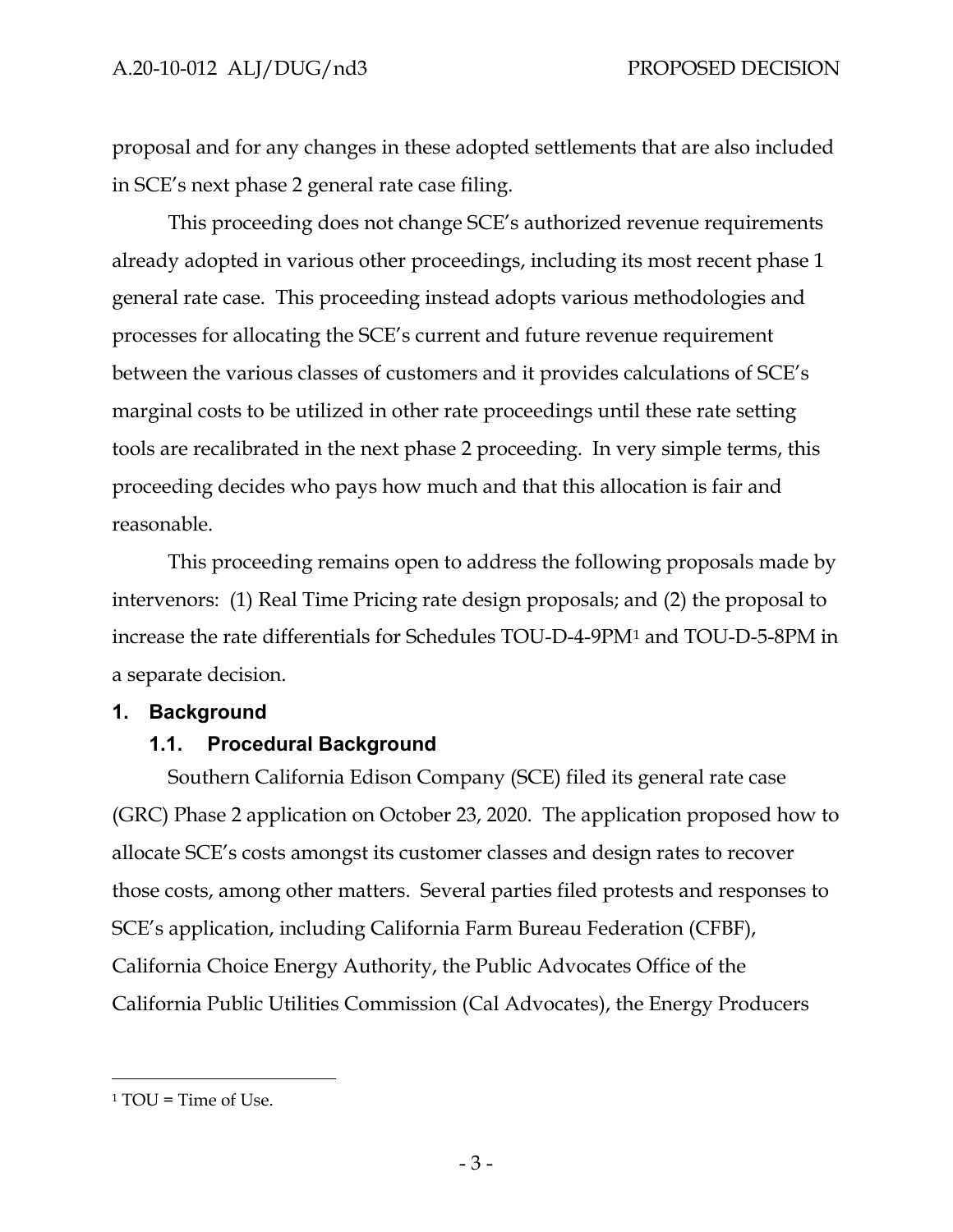and Users Coalition, the California Large Energy Consumers Association (CLECA), the Solar Energy Industries Association (SEIA), Tesla, Inc., and The Utility Reform Network (TURN). SCE filed a reply to the protests and responses on December 10, 2020.

A prehearing conference was held on December 16, 2020, to discuss issues of law and fact, determine the need for hearing, set the schedule for resolving the matter, and to address other matters as necessary. A Scoping Memo was issued on January 20, 2021. On September 29, 2021, a Ruling granted a motion for an extension of time to serve rebuttal testimony and other changes to the schedule. On November 13, 2021, another Ruling was issued to extend time to allow for the submission of possible settlements of all issues other than Real Time Pricing (RTP) issues, and to suspend the scheduled dates for evidentiary hearings. On December 21, 2021, a Ruling Extending Rule 13.9 Deadline was issued to extend the deadline for a meet and confer on RTP related issues to, January 7, 2022. On February 14, 2022, a Ruling granted three motions to admit testimony into the record. Energy Toolbase Software, Inc. (Energy Toolbase) filed a motion for party status on February 28, 2022. A Ruling denied the untimely motion of Energy Toolbase for party status on March 3, 2022. Another motion to admit testimony into the record was granted on May 4, 2022. On February 14, 2022, a motion was granted to allow interested parties to serve limited supplemental RTP testimony and another motion was granted on February 16, 2022, to allow SCE to serve equally limited sur-rebuttal. Finally on April 6, 2022, a Ruling set two days of evidentiary hearings for RTP, which will be addressed in a subsequent decision and conclude this proceeding. Any other motions concerning the five uncontested settlements, not otherwise ruled on or addressed

- 4 -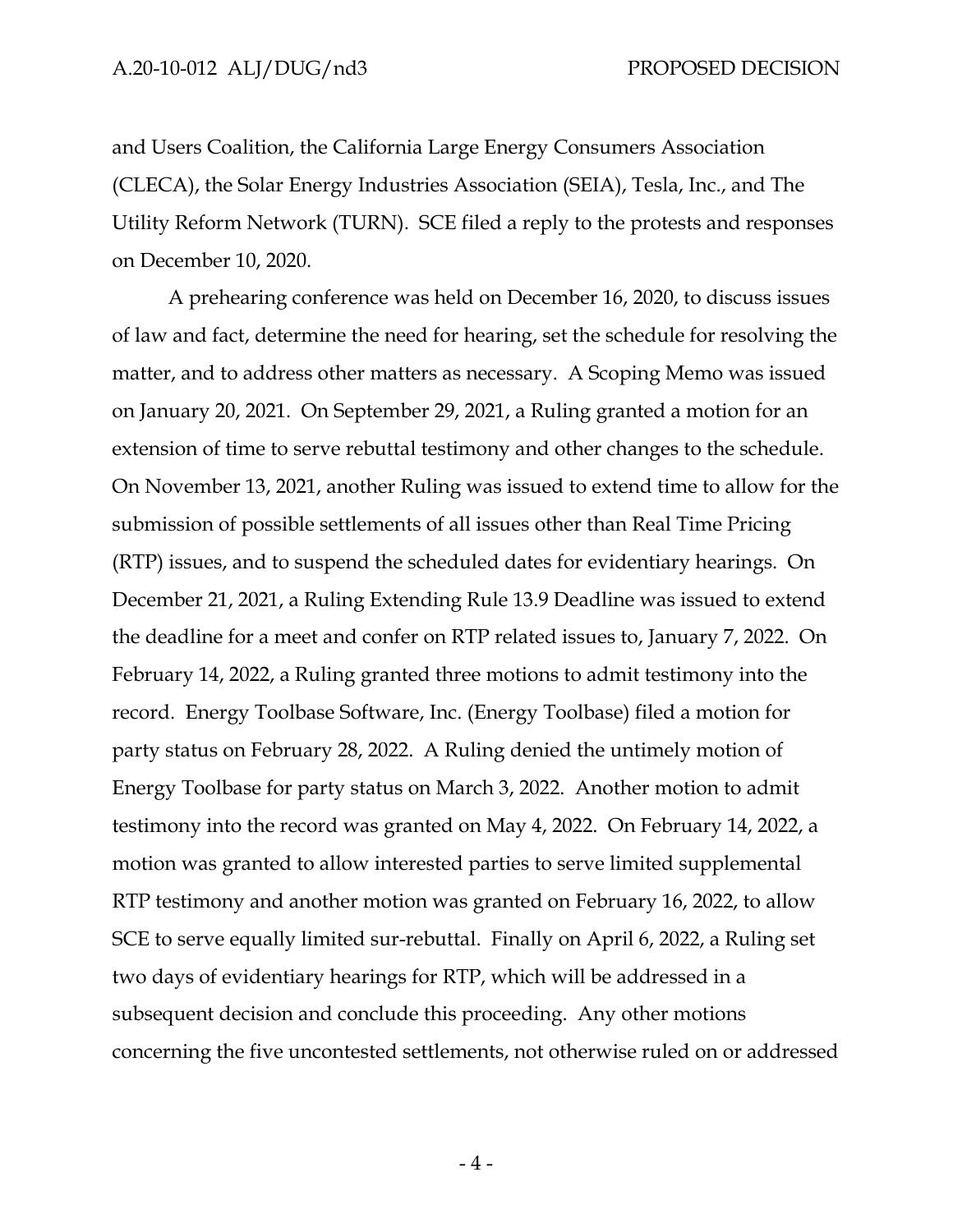herein, are denied. Any motions pending on the litigated issues will be resolved in a separate ruling or a decision on the contested items.

# <span id="page-8-0"></span>**2. Issues Before the Commission**

The Scoping Memo identified the following issues:

- 1. Whether SCE's proposed marginal electric costs and cost of service calculations are reasonable and should be approved.
- 2. Whether SCE's proposed revenue allocation amongst its customer classes is reasonable and should be approved. This includes consideration of whether SCE's proposal for an allocation protocol to establish a going-forward process for categorizing and allocating authorized costs associated with or arising out of transportation electrification (TE) programs is reasonable and should be approved.
- 3. Whether SCE's proposed rate designs, including its demand charges, customer charges, dynamic rate options, and proposed time-of-use periods and seasons, are reasonable and should be approved.
- 4. Whether SCE's proposals with respect to residential rate design — including baselines, a separate Heat Pump Water Heater (HPWH) baseline, TOU-D-PRIME modifications, Conservation Incentive Adjustment recording modifications, and consolidation of submeter rates — are reasonable and should be approved.
- 5. Whether SCE's proposals with respect to non-residential rate design — including a direct current fast charger (DCFC) rate option, migration of certain Agricultural and Pumping (A&P) customers to new rate designs, elimination of support for certain Time Management Load Controller (TMLC) Devices, elimination of the Pay As You Grow special condition, a dimmable streetlight optional rate design, elimination of the Residential Walkway Lighting (DWL) tariff, elimination of the LS-2 Re-lamp option, and migration of customers on Santa Catalina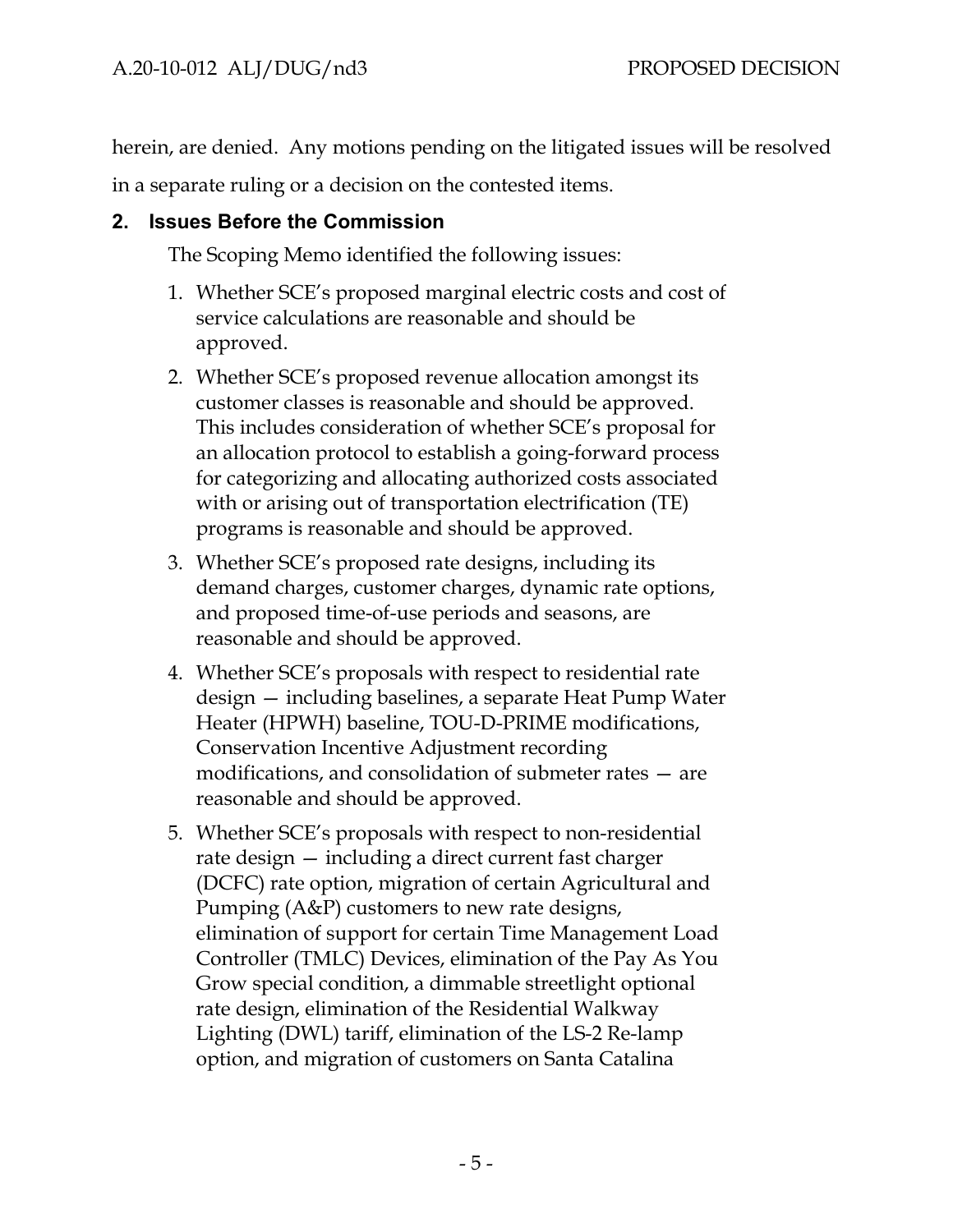Island to time-of-use rates — are reasonable and should be approved.

6. Additionally, the Scoping Memo declined to establish a bifurcated track of this proceeding to consider ratemaking treatment of wildfire-related costs attributable to all of the large electrical corporations. Instead, the ratemaking treatment of SCE's fixed costs, including through fixed charges, was found to be within the scope of this proceeding. Parties were encouraged to serve testimony on SCE's costs that should be categorized as wildfire costs, the mechanism for allocating wildfire related costs to SCE's customer classes, and the appropriate ratemaking component to recover SCE's wildfire costs.

With the adoption of these five settlements the issues identified in the Scoping Memo are deemed to be satisfactorily resolved, except for the RTP issues and several other matters which will be addressed in a subsequent decision in this proceeding.

# <span id="page-9-1"></span><span id="page-9-0"></span>**3. Settlements Generally**

#### **3.1. Standard of Review**

Rule 12.1 of the Commission's Rules of Practice and Procedure (Rules) sets forth the Commission's requirements for parties to propose a settlement. In this proceeding the five separate sets of settling parties each separately complied with these requirements. The Commission may only adopt a settlement after determining whether or not the settlement complies with Rule 12.1.(d):

The Commission will not approve settlements, whether contested or uncontested, unless the settlement is reasonable in light of the whole record, consistent with law, and in the public interest. The Commission may reject any proposed settlement for failure to disclose the information required pursuant to subsection (a) of this rule.

In this application, SCE bears the burden of proof to show that its requests are just and reasonable and any related ratemaking mechanisms are fair. In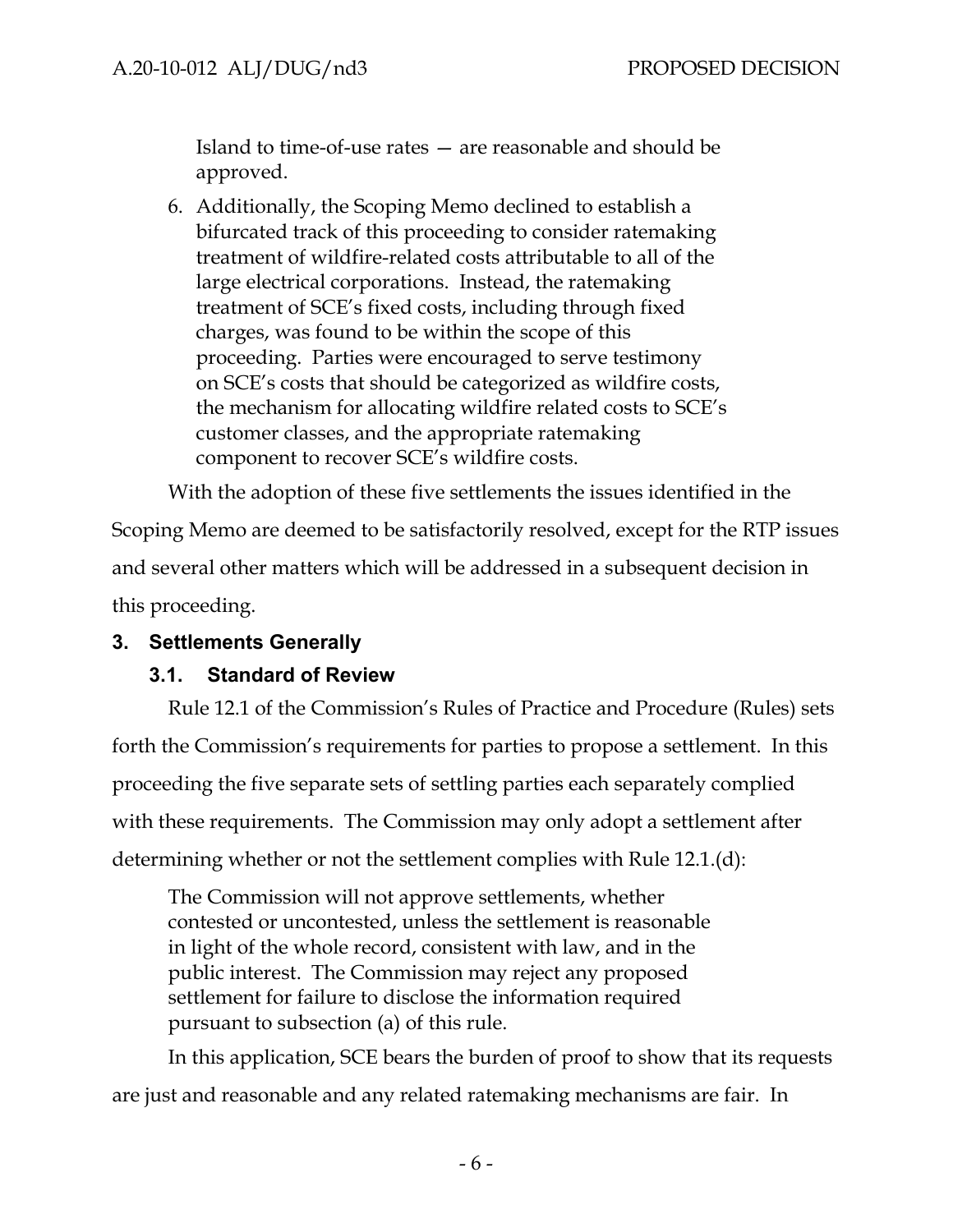order for the Commission to approve any of the five proposed settlements the Commission must be convinced that the parties had a sound and thorough understanding of the application, and of all the underlying assumptions and data included in the record. This level of understanding of the application and development of an adequate record is necessary to meet our requirements for considering any settlement.

The record consists of all filed documents, the served testimony received into evidence, the five proposed settlements, and the five motions for their adoption. The five proposed settlements resolve almost all of the disputed issues in a balanced way which reflects a compromise of the positions as litigated by SCE and the other parties. These remaining issues will be addressed in a subsequent decision. We note that the settling parties, besides SCE and the Cal Advocates, represent a broad spectrum of ratepayer interests. Therefore, we find each one of the five proposed settlements to be reasonable in light of the whole record. There are no terms within any of the five proposed settlements that would or can bind the Commission in the future or that violate existing law. Therefore, we find the five proposed settlements consistent with the law. The settling parties addressed and resolved all issues as identified in the scoping memo, except for RTP and a couple of other issues, which will be addressed in a subsequent decision. As noted, the settling parties represent a broad spectrum of SCE's customers, and we may therefore conclude that the five proposed settlements are in the public interest.

#### **3.1.1. Conclusion**

<span id="page-10-0"></span>After reviewing the five uncontested proposed settlements we find that each proposed settlement, on its own merits and without consideration of the other proposed settlements, is reasonable in light of the whole record, consistent

- 7 -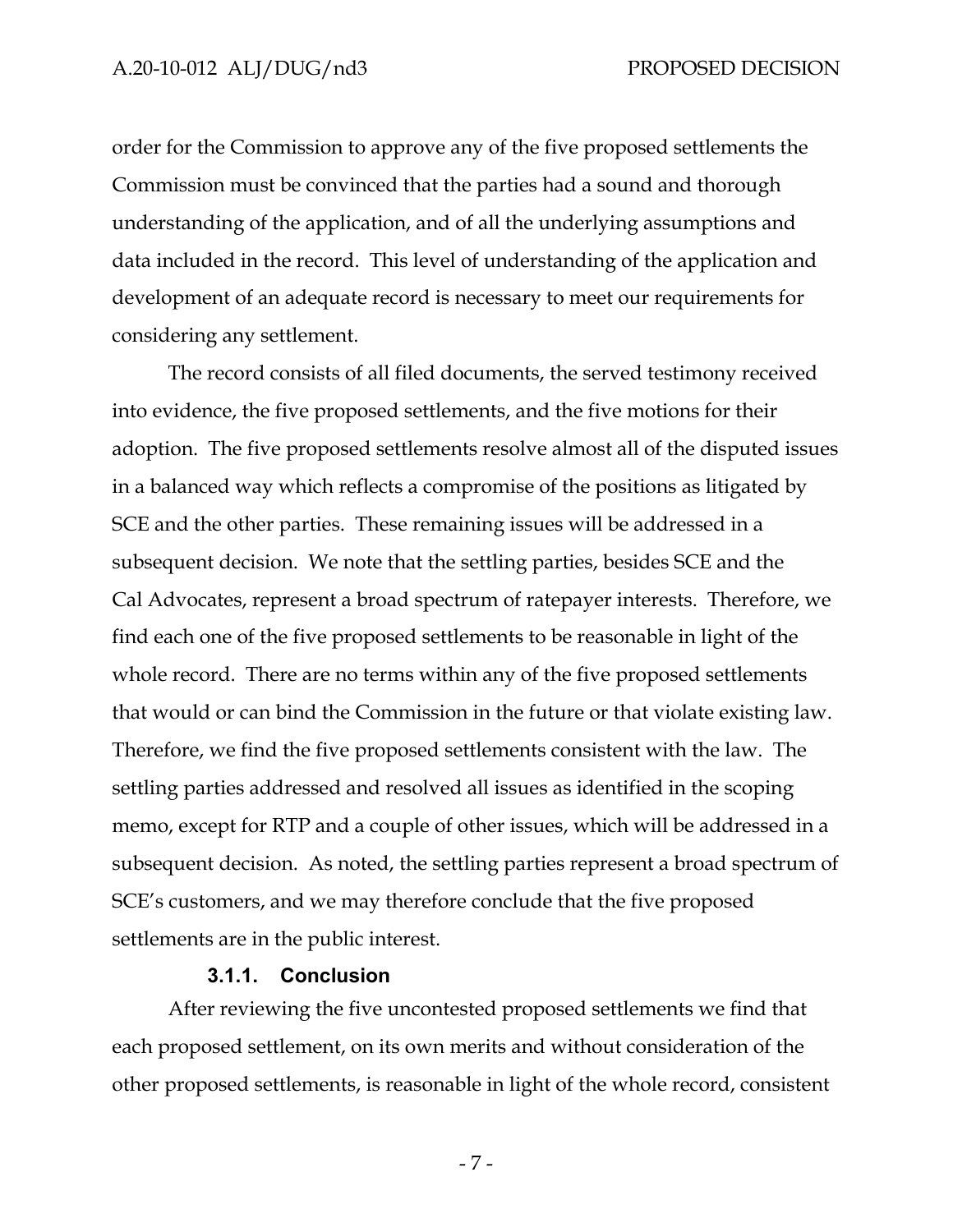with the law, and in the public interest. It is clear from the record and from the five unique and separate settlement agreements that each settling group of interested parties for each proposed settlement had the necessary understanding of the issues and facts, and the capacity to engage in the settlement process. Therefore, it is reasonable to adopt all five proposed settlements.

## <span id="page-11-1"></span><span id="page-11-0"></span>**4. Specific Settlements**

# **4.1. The Marginal Cost and Revenue Allocation Settlement Agreement**

The Settlement Agreement discussed in this section is the Marginal Cost and Revenue Allocation Settlement Agreement.[2](#page-11-2)

The Settling Parties to this Settlement Agreement are: SCE; TURN; Cal Advocates; Small Business Utility Advocates (SBUA); CFBF; Agricultural Energy Consumers Association (AECA); California City-County Street Light Association (CALSLA); Federal Executive Agencies (FEA); California Manufacturers & Technology Association (CMTA); CLECA; Energy Producers and Users Coalition (EPUC); Energy Users Forum (EUF); and Direct Access Customer Coalition (DACC). These parties are further identified in the Settlement Agreement (Agreement at 1-3.)

The following parties take no position on the Settlement Agreement: SEIA; Enel X North America, Inc.; EVGo Services, LLC (EVGo); Tesla; Center for Accessible Technology (CforAT); California Choice Energy Authority; the California Solar & Storage Association; and the Western Manufactured Housing Communities Association (WMA).

<span id="page-11-2"></span><sup>2</sup> Joint Motion of Southern California Edison Company and Settling Parties for Adoption of Marginal Cost and Revenue Allocation Settlement Agreement, December 13, 2021. Settlement Agreement is appended to the motion and is available at  $430839609.PDF$  (ca.gov).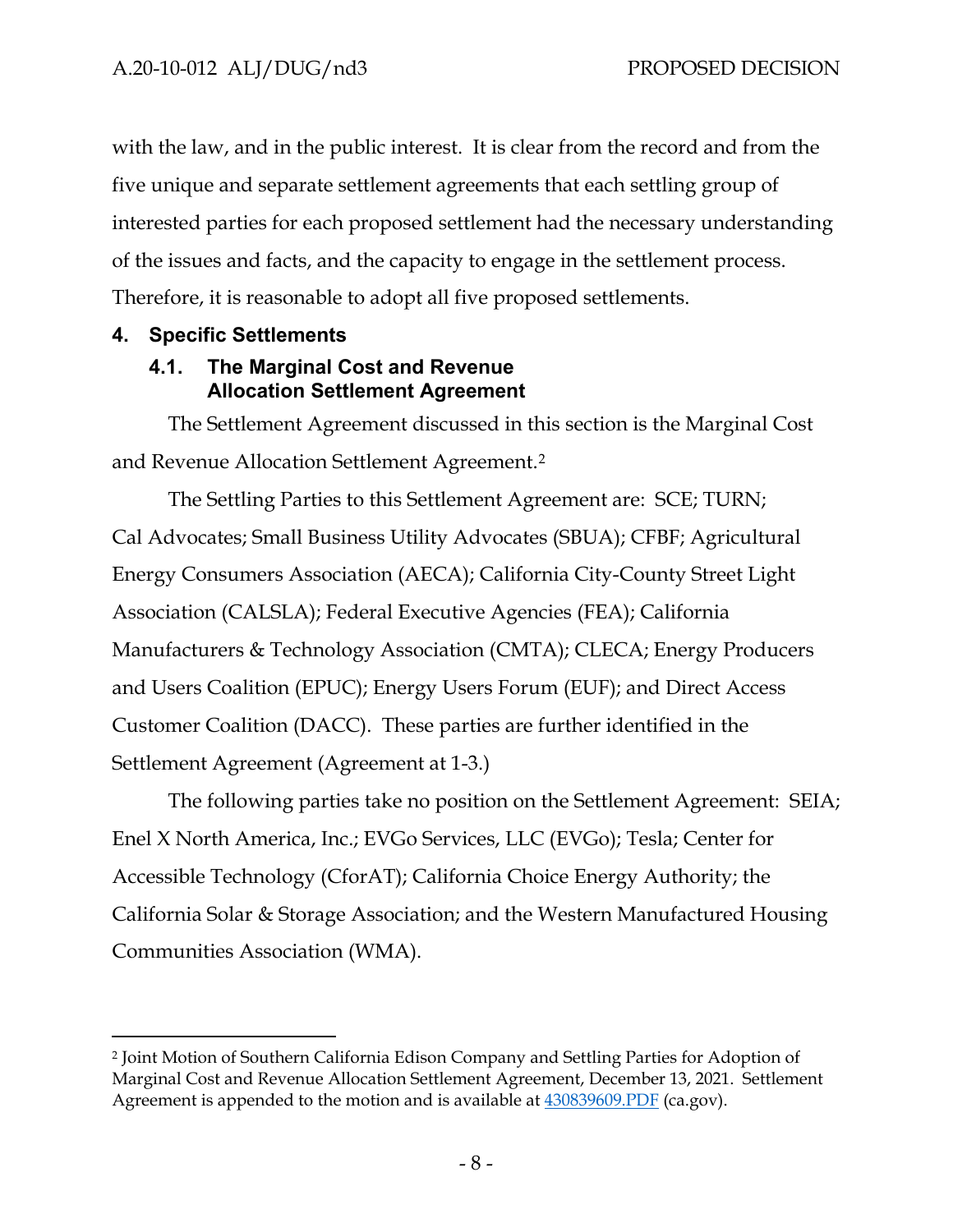The Settling Parties executed a Settlement Agreement<sup>[3](#page-12-0)</sup> that resolves all issues concerning revenue allocation and applicable marginal costs in this proceeding. The Settling Parties note that:

"Applicable marginal costs" refers to the adoption of marginal costs solely for the purpose of establishing a revenue allocation, and not for any other purposes. The Settlement Agreement does not reflect the general acceptance of any of the Parties marginal costs proposals. See Section III.A of the Settlement for more details. (December 17, 2021 Motion to Adopt Settlement Agreement at 2.)

To determine the revenue allocation for settlement purposes, the Settling Parties agreed to a set of marginal cost inputs that fell within the range of proposals made by the Settling Parties in their direct testimony, which were then moderated by agreed-upon "collaring" and "capping" parameters. Accordingly, at a high level, they assert that the resulting settlement "embodies a compromise and balance between the Commission's rate design principles of cost-causation and gradualism/rate stability."

Pursuant to the terms of the Settlement Agreement, and as soon as practicable following a Commission decision, but no earlier than June 1, 2022, SCE will adjust its rates for all its bundled service, Direct Access, Community Aggregator, and Community Choice Aggregation customers consistent with the terms of the Settlement Agreement.

Appendix A to the Settlement Agreement provides a matrix that summarizes the parties' litigation positions and the final settlement position, by issue. As detailed in the Settlement Agreement itself, the Settlement Parties resolved all issues raised in this proceeding with respect to revenue allocation

<span id="page-12-0"></span><sup>3</sup> [430839609.PDF](https://docs.cpuc.ca.gov/PublishedDocs/Efile/G000/M430/K839/430839609.PDF) (ca.gov).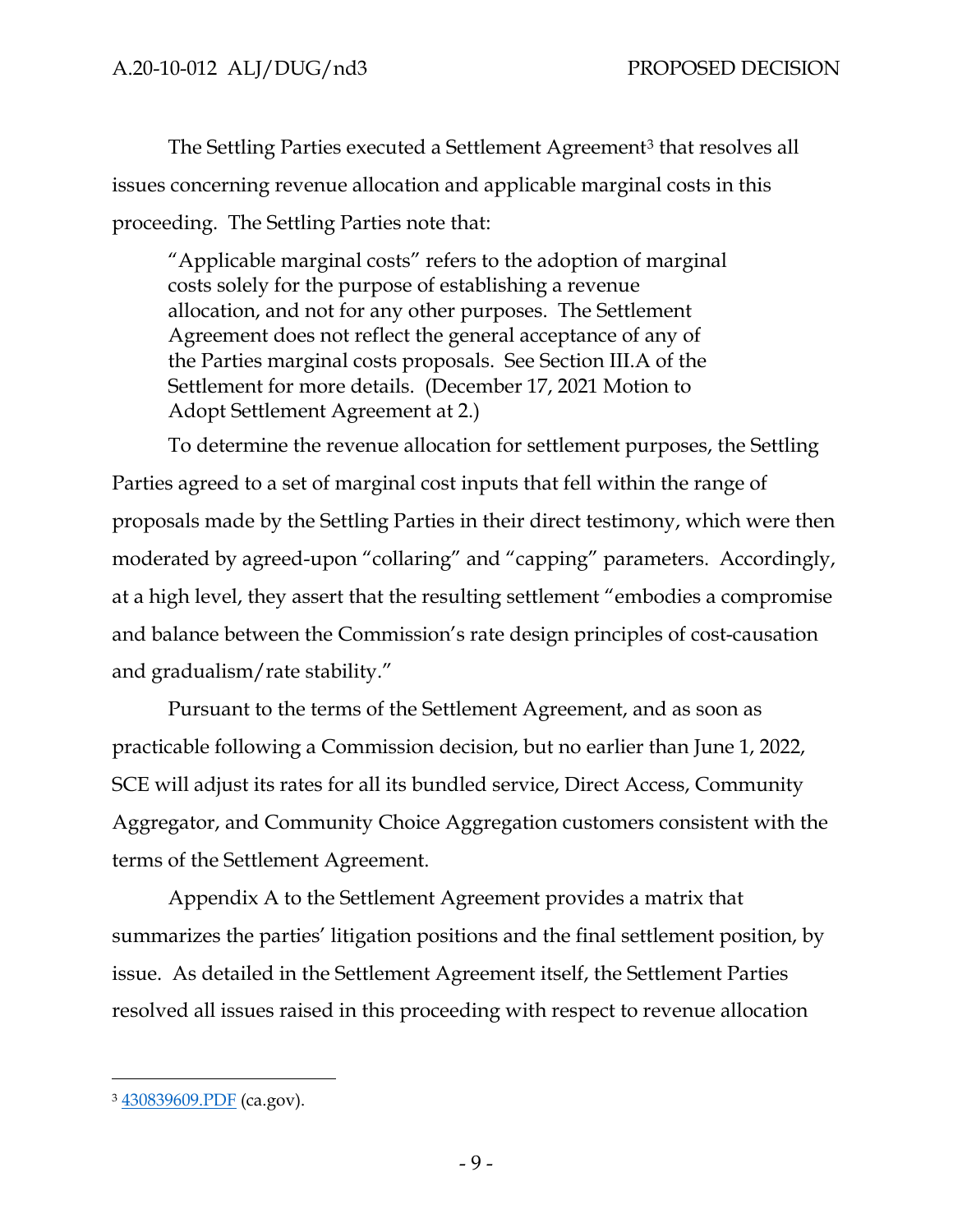and applicable marginal costs. Among other things, the Settlement Agreement provides the means of establishing average rates by rate group and schedule when the settlement rate is first implemented and for the term of the Settlement Agreement.

# **4.1.1. Generation Capacity Marginal Costs**

<span id="page-13-0"></span>As stated in the motion to the proposed settlement:

[T]he Parties advocated for different values of marginal generation capacity. Ultimately, the Settling Parties compromised on a Generation Capacity Marginal Costs (GCMC) value at \$100/kilowatt (kW) per year, for purposes of revenue allocation settlement. In addition, various parties initially had different proposals for allocating the proportion of MGCCs [sic][4](#page-13-1) between 'peak'[5](#page-13-2) and 'flex'[6](#page-13-3) functions (as those terms are defined in the Settlement Agreement). Ultimately, the Parties agreed to use SCE's Capacity Allocation Tool to spread the GCMC across TOU periods and that it be partly allocated based on peak demand and partly based on the need for ramping capacity, *i.e.*, flexible capacity. (Motion at 8.)

This statement demonstrates that the parties began with differing positions

which led them to an acceptable compromise and provides the necessary

ratemaking data for the Commission to implement the settlement.

<span id="page-13-1"></span><sup>4</sup> We assume that the parties intended to use the acronym GCMC and not MGCC; both refer to the marginal cost of generation capacity.

<span id="page-13-2"></span><sup>&</sup>lt;sup>5</sup> "Peak," when used in the context of distribution design demand marginal cost components, refers to the portion of distribution marginal costs that are primarily sized to support the time-sensitive nature of coincident peak demand on the distribution system. "Peak," when used in the context of generation marginal cost components, refers to that portion of the marginal costs that is incurred to support the electric system during maximum system demand. (Settlement Agreement at 5.)

<span id="page-13-3"></span><sup>6</sup> Flexible Generation Capacity (*i.e.*, Flex) refers to the portion of generation capacity required to meet system ramping needs. (Settlement Agreement at 4.)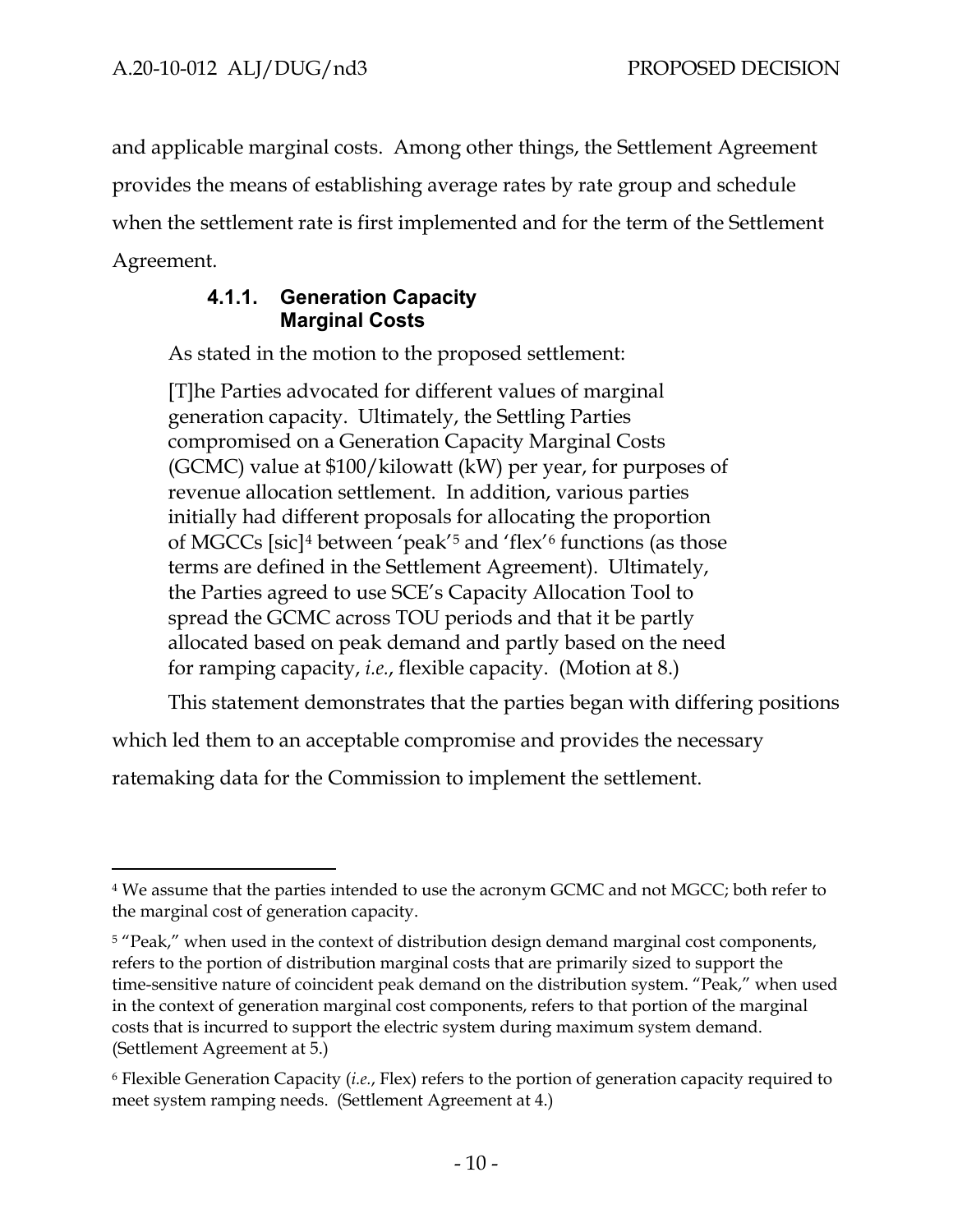# **4.1.2. Generation Marginal Energy Costs**

<span id="page-14-0"></span>As stated in the motion to the proposed Settlement Agreement:

The Settling Parties advocated for different values of Generation Marginal Energy Costs (MECs). For the purposes of this revenue allocation settlement, the Parties agreed to a set of marginal energy costs that are based on an average forecasted total fuel cost of \$5.65/MMBtu[7](#page-14-2) (\$1.42/MMBtu greenhouse gas-related costs based on the Cap-and-Trade Program and \$4.23/MMBtu based on SoCal Citygate gas price) in addition to a Renewables Portfolio Standard adder forecast for the year 2024. (Motion at 8.)

This statement, as well as a review of the entire proposed settlement on

this issue, demonstrates that the parties began with differing positions which led them to an acceptable compromise and provides the necessary ratemaking data

for the Commission to implement the settlement.

# **4.1.3. Customer Marginal Costs Methods**

<span id="page-14-1"></span>Various Parties advocated for different customer-specific marginal costs, based on different methodologies. As stated in the motion to the proposed

settlement:

For purposes of revenue allocation, the Settling Parties agreed on marginal customer costs that were determined based on a 50:50 ratio of SCE's Real Economic Carrying Charge (RECC) and TURN's New Customer Only marginal customer costs calculations. (Motion at 8.)

This statement, as well as a review of the entire proposed settlement on

this issue, demonstrates that the parties began with differing positions which led

<span id="page-14-2"></span><sup>7 1</sup> MMBtu is equal to 1 million British Thermal Units (BTU). Natural gas is measured in MMBtu's. 1 MMBtu = 28.263682 m3 of natural gas at defined temperature and pressure. One standard cubic foot of natural gas yields  $\approx$  1030 BTU (between 1010 BTU and 1070 BTU, depending on quality, when burned).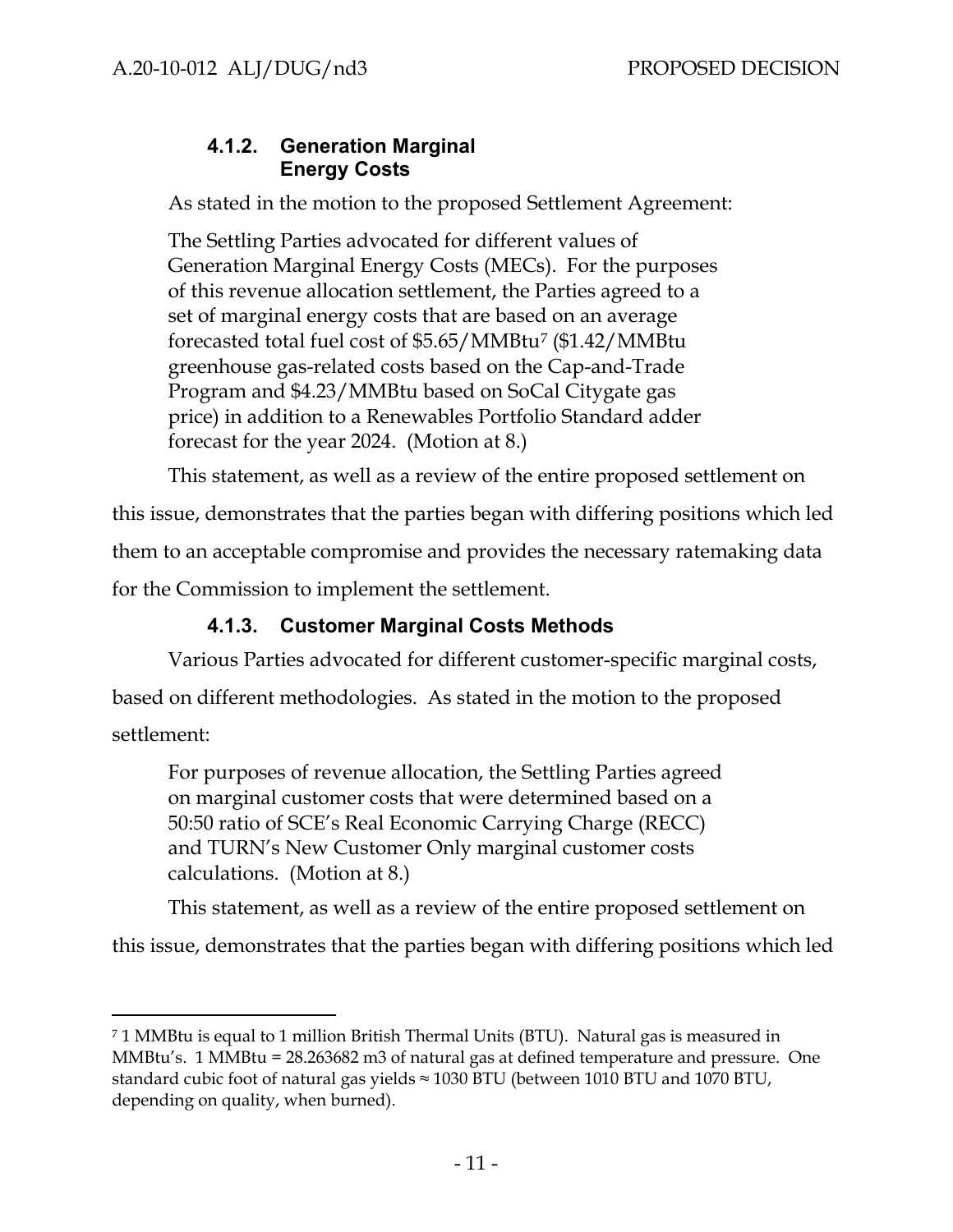<span id="page-15-0"></span>them to an acceptable compromise and the Settlement Agreement provides the necessary ratemaking data for the Commission to implement the settlement.

# **4.1.4. Distribution Design Demand Marginal Costs**

The Parties advocated for different values of distribution design demand capacity. Ultimately, the Settling Parties agreed to adopt SCE's proposed Distribution Design Demand Marginal Cost (DDMC) value for the purposes of revenue allocation. SCE and interested parties have agreed to engage in discussions to explore derivation of design demand marginal cost and refinement to the peak/grid split for incorporation in SCE's next GRC Phase 2 proceeding. (Motion at 9.)

Effectively, parties accepted SCE's position for now and they will continue

to examine this issue in the next proceeding. Such an outcome of one component is reasonable in a larger settlement and parties need not disclose why they reached this agreement or why any trade-offs in outcomes for different issues occur. We see no reason to consider modifying or rejecting this proposed settlement based on this outcome.

# **4.1.5. Sales Forecast**

<span id="page-15-1"></span>The parties stated:

The sales forecast embodied in the Settlement Agreement results from SCE's 2021 [Energy Resource Recovery Account] ERRA application (and supporting direct testimony therefrom), which represents SCE's then-current estimate of departing load for 2021. (Motion at 9.)

We see no reason to consider modifying or rejecting this proposed settlement based on this outcome and note that the Energy Resource Recovery Account (ERRA) Sales forecast is historically a fully litigated issue and that consistency in sales forecasts is desirable where feasible.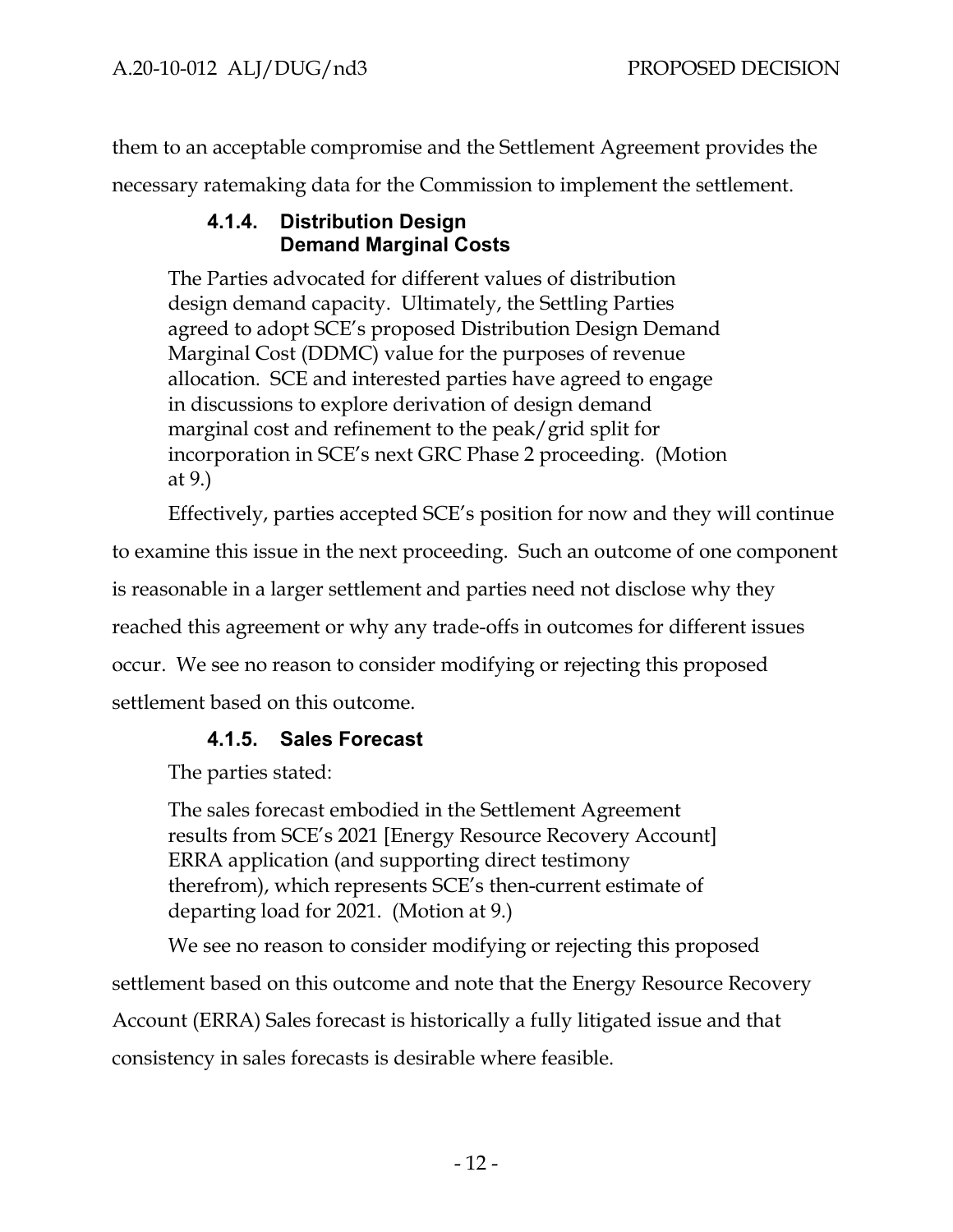# **4.1.6. Capping and Collaring**

<span id="page-16-0"></span>One unique feature added as a result of the settlement is the concept of "capping" and "collaring."[8](#page-16-2) The motion states:

SCE did not initially propose to "cap" or impose "collars" on any rate changes resulting from this proceeding. Various other parties proposed rate collars, however, at various percentage levels, and for different rates. Ultimately, the Settling Parties agreed to use collars of plus and minus 2.0 percent and 1.5 percent for delivery and generation services, respectively, for the purposes of revenue allocation. These percentages fall within the range of party proposals. This outcome promotes rate stability for customers. (Motion to at 9.)

We find that this mechanism is reasonable for use for the life of this decision. It does not mean that capping and collaring are the presumptive beginning policy position for SCE's subsequent GRC Phase 2 proceeding.

# **4.1.7. Wildfire-Related Revenue Requirement**

<span id="page-16-1"></span>This portion of the proposed settlement is extremely detailed, and the parties entered into a very precise agreement on how to address many wildfire related proceedings and adopted rate recovery balancing and memorandum accounts.[9](#page-16-3) The balances in these accounts can be very substantial amounts and therefore the cost recovery must be allocated across all customer classes as

<span id="page-16-2"></span><sup>8</sup> A cap is an upper limit, and a collar is a lower limit.

<span id="page-16-3"></span><sup>&</sup>lt;sup>9</sup> As a matter of ratemaking practice, a balancing account is a cost recovery tool which records the actual costs of a well-defined project, activity, or event, authorized by the Commission, where the actual costs are uncertain, but prudently incurred costs are recoverable subject to a reasonable review. Often there is a revenue stream to partial fund these costs and the account tracks the difference between the revenues in rates and the actual costs incurred. Memorandum accounts are more subjective, where the costs for an activity may be reasonable but the scope and scale of the activity is not well defined or even certain to occur. Any memorandum account must be specifically authorized by the Commission and cost recovery is authorized in a subsequent proceeding after a finding that the company's behavior was prudent and the costs were reasonably incurred.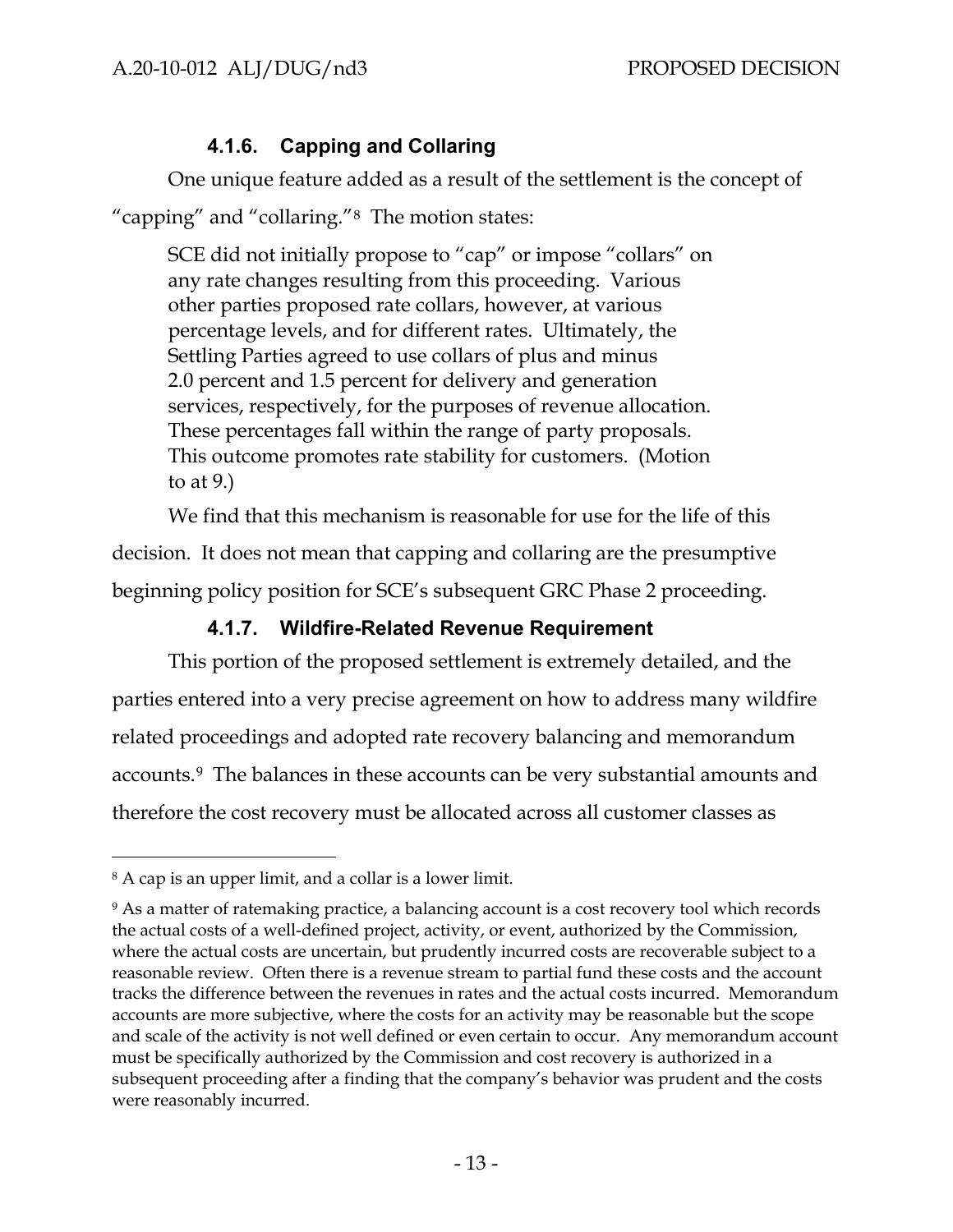reasonably and as fairly as possible. Wildfire cost recovery was a specific component in the scope of the proceeding and this proposed settlement offers a reasonable resolution of the issues. As stated in the motion Settling Parties compromised on an allocation formula that would be applied to the following categories of existing and future Commission-authorized Wildfire-related Revenue Requirements (WRR). Settling Parties also compromised on an allocation formula that would be applied to the following categories of existing and future Commission-authorized WRR:

- (1) Wildfire-related costs authorized in GRC base rates, including but not limited to, costs tracked in the following accounts: Wildfire Risk Mitigation Balancing Account; Vegetation Management Balancing Account; and Risk Management Balancing Account;
- (2) Wildfire-related costs authorized in proceedings other than the GRC that review the reasonableness of the following accounts: Catastrophic Event Memorandum Account; Wildfire Expense Memorandum Account; Wildfire Mitigation Plan Memorandum Account; Fire Risk Mitigation Memorandum Account; and other Commission authorized balancing and memorandum accounts that may be established that include wildfire-related costs; and
- (3) Wildfire-related costs that are authorized to be recovered through a Fixed Recovery Non-bypassable Charge.

(Motion at 10-11, omitting 9 separate and detailed footnotes.)

The Settling Parties agreed that the WRR would be recovered through

distribution rates and the newly created allocation of the WRR would have two

components:

• Capped Revenue Allocation: The revenues for up to the first \$525 million (WRR Capped Amount) will be allocated using a 50 percent/50 percent average of the distribution allocator and System Average Percent (SAP) allocator,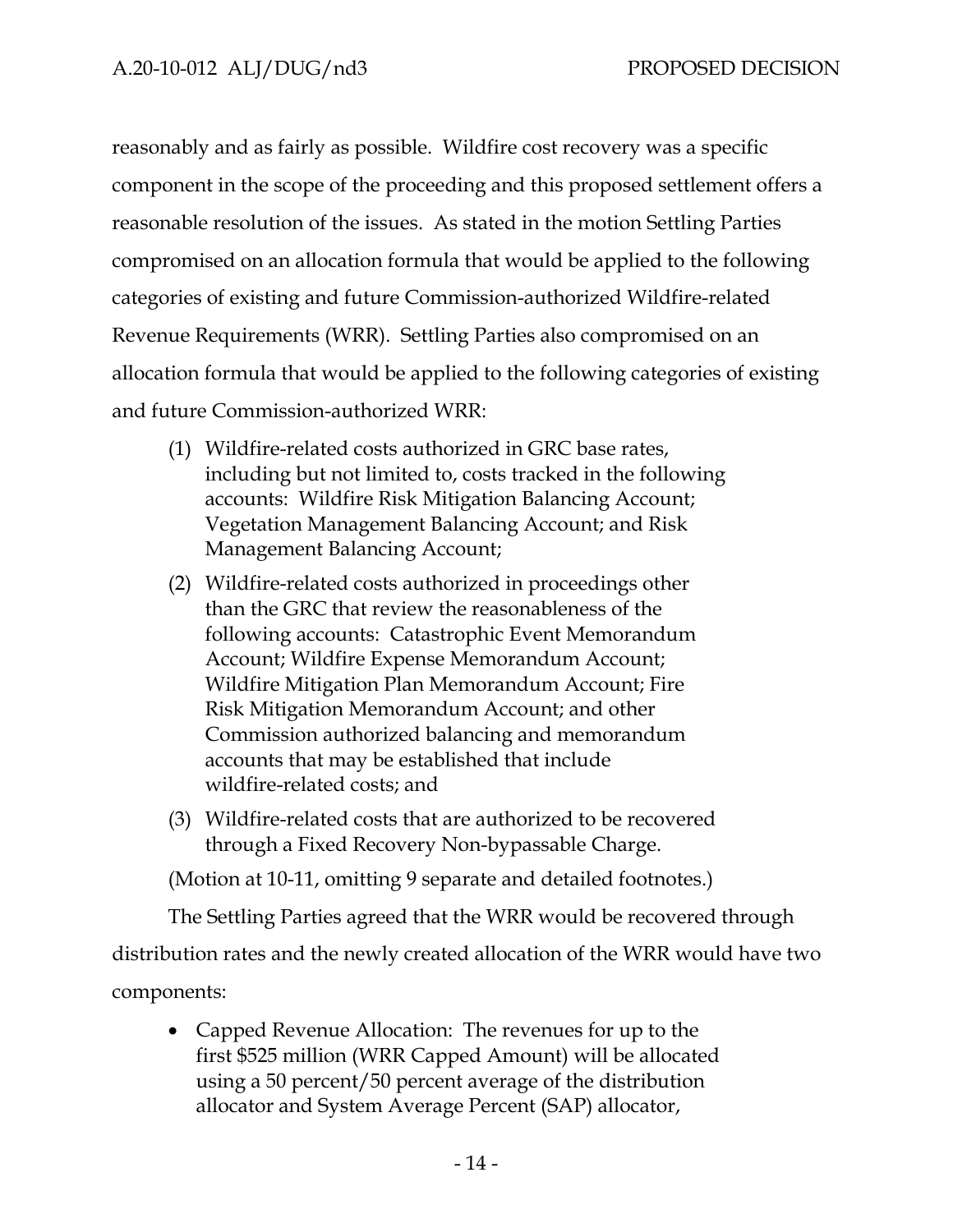respectively; The annual WRR cap of \$525 million will remain fixed until the next GRC Phase 2 is resolved; and

• Incremental Revenue Allocation: The WRR Incremental Revenue is all amounts of WRR that exceed the \$525 million and will be allocated using a 12.5 percent/87.5 percent average of the distribution allocator and SAP allocator, respectively. (Motion at 11.)

This complex allocation continues with the development of a capped and

an incremental revenue allocation that will be combined to develop a composite

weighted average allocator (Special Allocator) that combines the distribution and

SAP weights multiplied by the respective class allocators:

SPECIAL ALLOCATOR<sub>i</sub> = (DISTRIBUTION WEIGHT\*DISTRIBUTION ALLOCATOR<sub>i</sub>) + (SAP WEIGHT\*SAP ALLOCATORi)

There is a Special Allocator assigned to each rate class, using this formula

where the subscript "i" in the formula represents each rate class.

The Motion summarizes the subsequent impact of the formula until the

next Phase 2 GRC decision:

Once the Special Allocator is established for each class, it will also be used to allocate any additional WRR authorized for rate recovery during the year until the next annual adjustment. The Special Allocator will be adjusted annually during the attrition years, concurrent with the annual sales forecast adjustment, to account for the then-current amount of the total annual WRR. The average distribution and SAP allocators will be updated annually to reflect changes to the billing determinants (sales), each class's percentage share of total system revenues, and the Distribution and SAP weights. These updates will be inputted using the formulas above to derive the Special Allocator that will be used during each year.

This brief and partial recital of the proposed settlement for wildfire related costs clearly shows that the parties worked in great detail to create a workable allocation methodology. Despite its details and its complexity, it is only a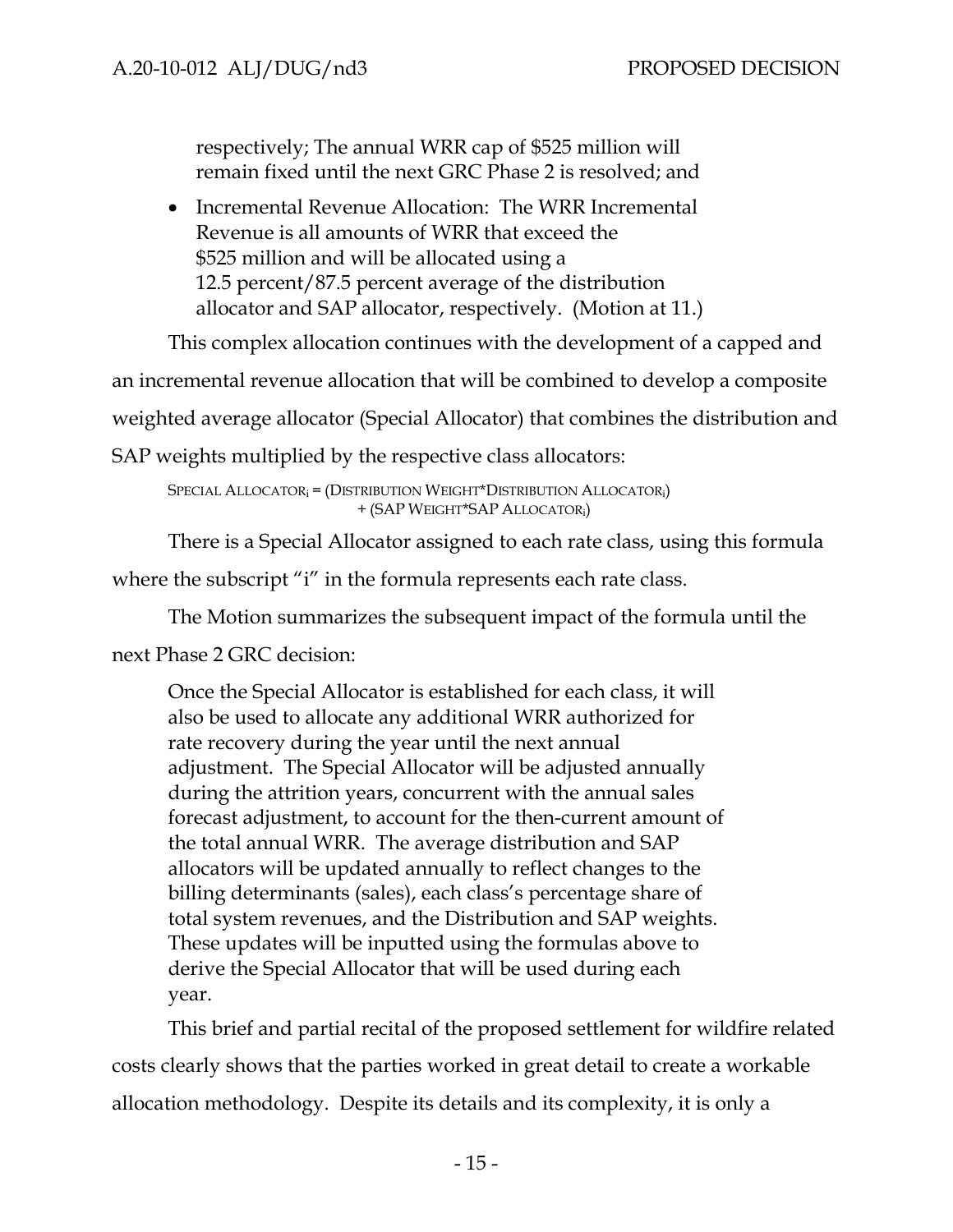settlement, and therefore it is not binding beyond the effective life of this decision and it is not precedential, or even preferential, for SCE's next GRC Phase 2 proceeding, any other proceeding where the parties or the Commission reopen the question of wildfire cost allocation, or for any other jurisdictional electric utility.

# **4.1.8. Transportation Electrification Allocation**

<span id="page-19-0"></span>The Settling Parties agreed that the allocation and recovery of revenue requirements associated with the four TE programs will continue to use the allocation and recovery methods ordered in each program's respective Commission decision: (i) Charge Ready Phase 1 Pilot; (ii) Charge Ready School and Parks; (iii) Charge Ready 2; and (iv) TE authorized in Decision (D.) 18-01-024 and D.18-05-040. They agreed that these allocations and recovery processes may change whenever the Commission modifies the underlying programs. This is a reasonable outcome for this issue, as a part of the overall settlement.

# **4.1.9. Other Issues**

<span id="page-19-1"></span>The final major component of this settlement is that the parties will participate in a working group to

discuss best practice and methodologies in the determination of DDMC for the purposes of revenue allocation and rate design. In particular, the working group will seek to understand cost factors such as load, installed capacity, distribution investment, and line miles used when defining design demand marginal costs, the peak/grid split, and the allocation of such costs to customer classes. (Motion at 13.)

This working group will focus on being prepared in time for SCE's

probable 2025 GRC Phase 2 proceeding.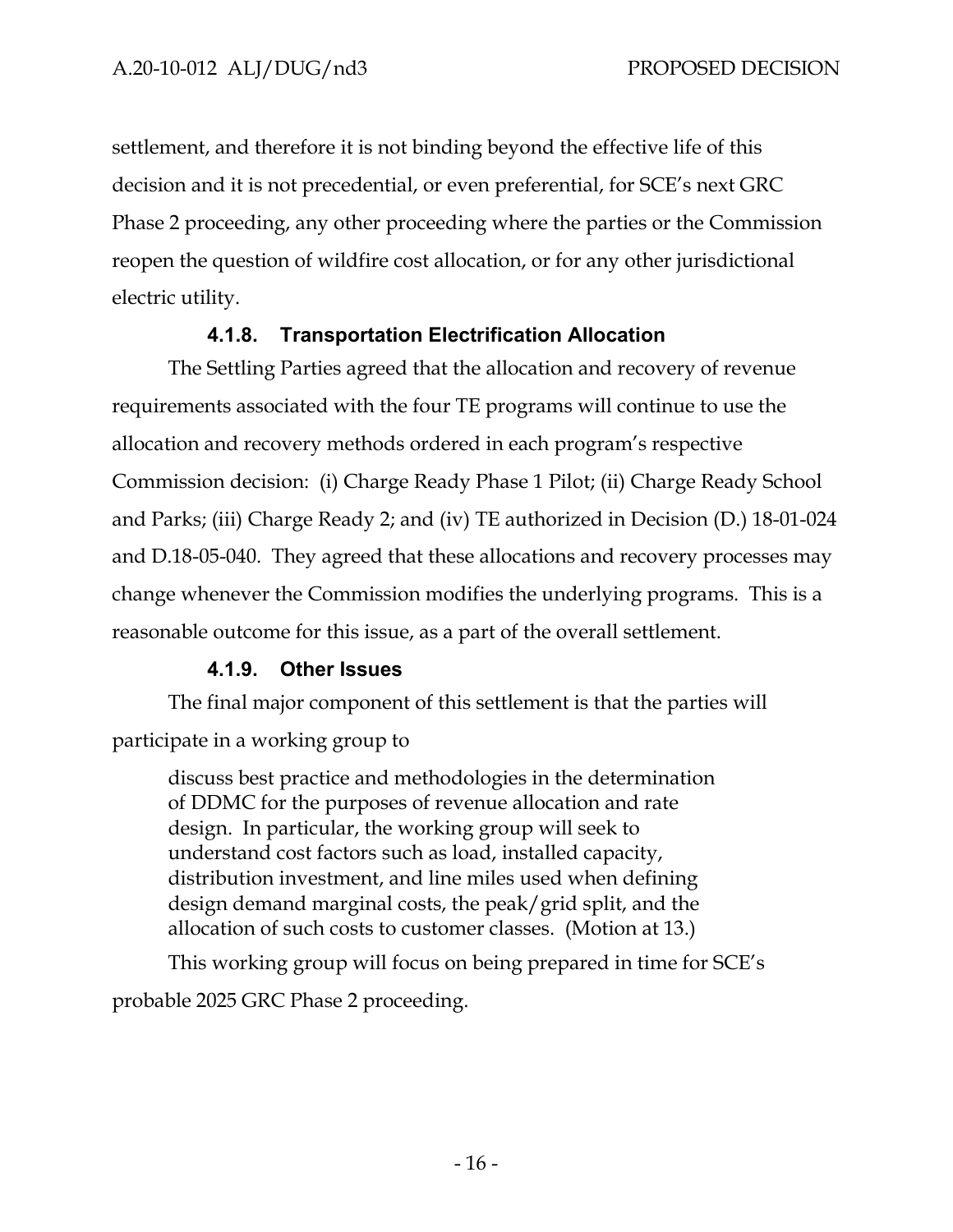## **4.1.10. Conclusion and Adoption of the Settlement**

<span id="page-20-0"></span>The above summary only provides highlights and does not detail the full contents of the settlement. The full settlement agreement and its attachments form the whole substance for its implementation, application to rates, and any subsequent interpretations.

We find this Marginal Cost and Revenue Allocation Settlement Agreement to be reasonable and in the public interest on its own merits and we adopt it herein without regard to the adoption or rejection of the other four separate settlement agreements which address separate and distinct components of the application.

## <span id="page-20-1"></span>**4.2. The Residential and Small Commercial Rate Design Settlement Agreement**

The second Settlement Agreement is the Residential and Small Commercial Rate Design Settlement Agreement<sup>[10](#page-20-2)</sup> and is discussed in this section. The Settling Parties for this Settlement Agreement are: SCE, Cal Advocates, TURN, SEIA, CforAT, and WMA (for the residential rate design issues) and SCE, Cal Advocates, TURN, SBUA, and CFBF (for the small commercial issues).

The Settling Parties executed a Settlement Agreement that resolves all issues concerning residential and small commercial rate design issues in this proceeding. Appendix A to the proposed settlement also provides a matrix that summarizes the parties' litigation positions and the final settlement position, by issue. As detailed in the settlement agreement itself, the parties resolved all issues raised in this proceeding with respect to residential and small commercial

<span id="page-20-2"></span><sup>10</sup> Motion of Southern California Edison Company and Settling Parties for Adoption of of Residential and Small Commercial Rate Design Settlement Agreement, December 13, 2021. The Settlement Agreement is appended to the motion and is available at  $432761053.PDF$  (ca.gov).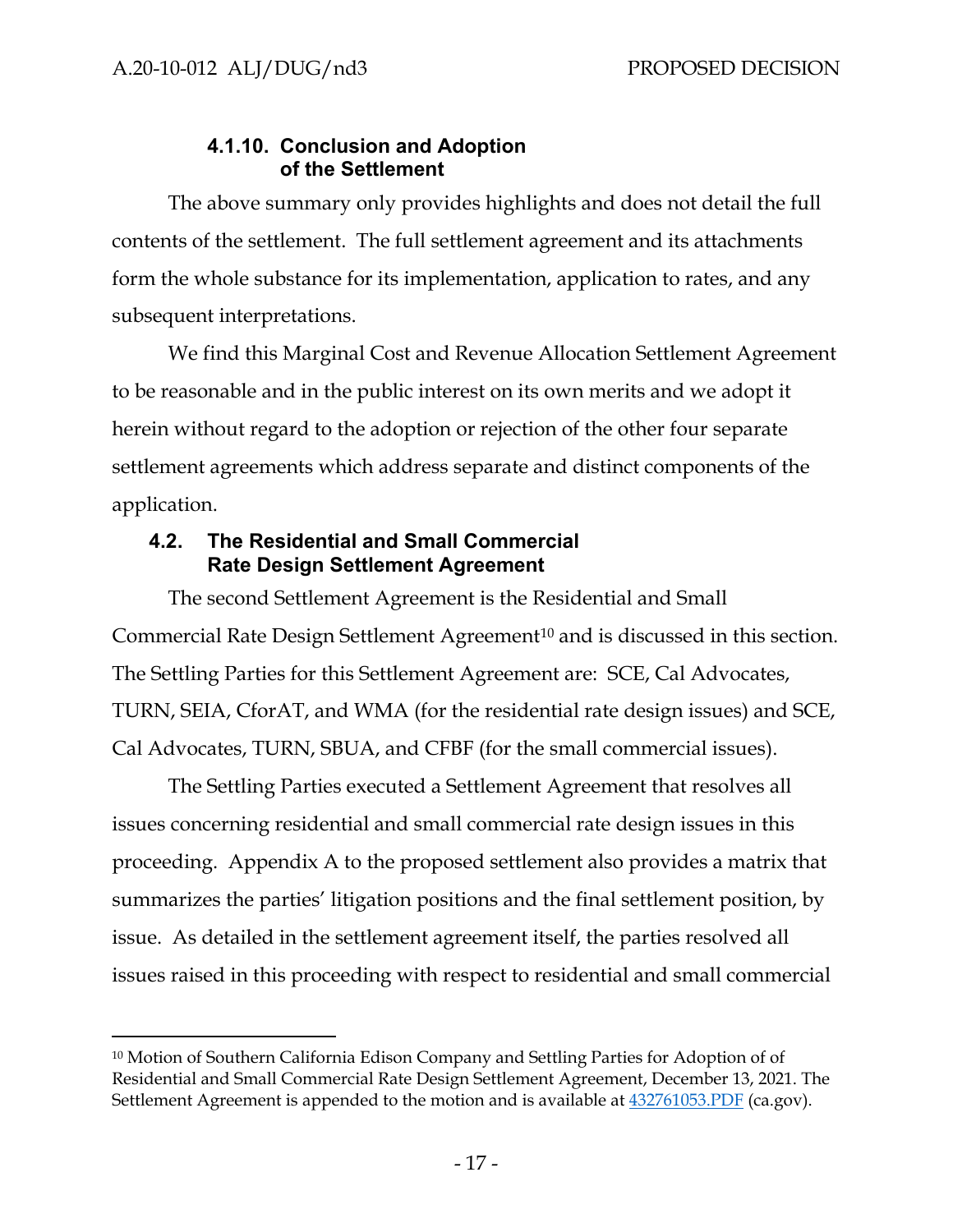rate design issues in this proceeding, except for: (1) RTP rate design proposals raised by Enel X North American, Inc. (Enel X), and Tesla, Inc. (collectively, the Joint Advanced Rate Parties (JARP))and SBUA; and (2) SEIA's proposal to increase the rate differentials for Schedules TOU-D-4-9PM[11](#page-21-0) and TOU-D-5-8PM both of which will be resolved in the second track to this proceeding as already noted in this decision. The settling parties highlighted four areas of agreement in the motion for adoption, and the settlement agreement itself is well detailed and sufficient to support the motion.

First, the agreement includes SCE's proposed baseline usage allocation for Basic Service (as opposed to All-Electric) customers at the statutory maximum of 60 percent of average usage in each climate zone. It also includes SCE's All-Electric baseline usage allocation, which is currently set at 60 percent for the summer and 70 percent for the winter. These unopposed positions were actively supported by Cal Advocates. (Motion at 4.)

Second, SCE proposed to remove the eligibility restrictions and related attestation requirements for Schedule TOU-D-PRIME. SEIA supported this proposal whereas Cal Advocates and TURN opposed it. The Settling Parties then agreed to maintain the eligibility restrictions and attestation requirements for new customers voluntarily taking service on TOU-D-PRIME. In addition, SCE agreed to continue tracking the revenue differential associated with TOU-D-PRIME compared to TOU-D-4-9PM. (Motion at 4-5.)

Third, SCE proposed a rider option under TOU-D-PRIME for separately metered residential electric vehicle (EV) loads. Under this option, a monthly credit will be applied to the customer charge to make the separately metered

<span id="page-21-0"></span><sup>&</sup>lt;sup>11</sup> Details of the current rate tariff offerings such as TOU-D-4-9PM and all other rates are found in SCE's Tariff Book. [SCE Tariff Books | Regulatory Information | Home - SCE.](https://www.sce.com/regulatory/tariff-books)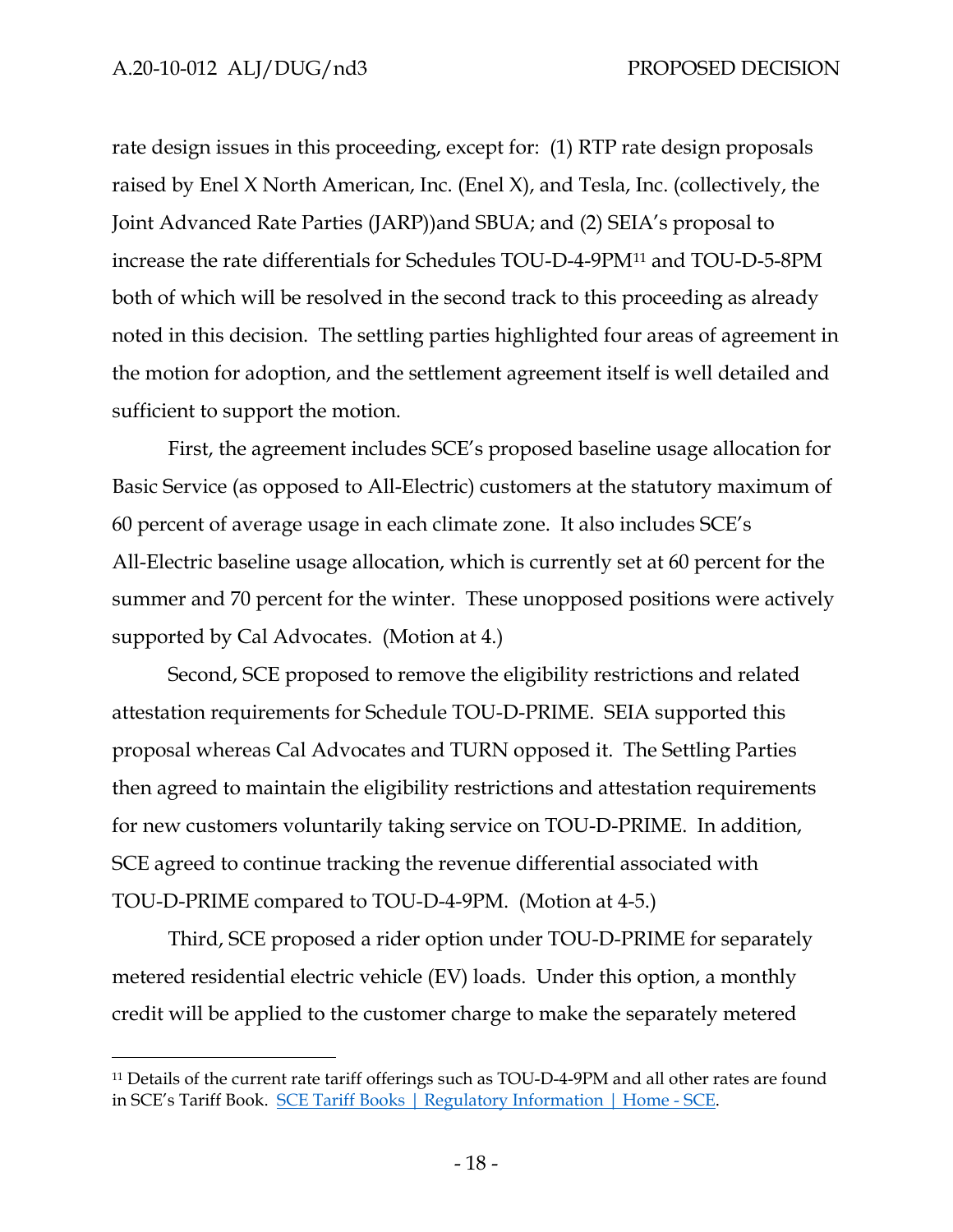TOU-D-PRIME customer charge consistent with the separately metered Schedule TOU-EV-1 monthly meter charge. The reduced customer charge is intended to recover the cost of the additional meter, while recognizing that the service point and other associated facility costs are recovered through the customer charge of the primary meter. Cal Advocates supported this proposal, and it is included in the settlement. (Motion at 5.)

Fourth, based on a study required by the Residential and Small Commercial Rate Design Settlement Agreement in SCE's 2018 GRC Phase 2 proceeding, SCE proposed an incremental baseline allowance for customers with electric HPWH technology who take service on either TOU-D-4-9PM or TOU-D-5-8PM. Cal Advocates was the only party to respond to this proposal in testimony. Cal Advocates recommended that the Commission reject SCE's proposal as unnecessary. Settling Parties agreed that it would be appropriate to apply the anticipated incremental HPWH load allowance to the current baseline level. The Settling Parties further agreed that, to determine the anticipated incremental HPWH load for this analysis, it would be appropriate to account for a typical industry-prevalent unit with moderate-to-average efficiency and to calculate an appropriate incremental baseline allowance for each baseline zone by season. They then agreed on specific details of the allowances as contained in the details of the settlement. The Commission recently issued D.21-11-002 in the Building Decarbonization Rulemaking (Rulemaking 19-01-01). That decision ordered SCE and others to study net energy (electric and gas) bill impacts that result when a residential customer switches from a natural gas water heater to an electric HPWH. The settlement discusses this in detail and the settling parties assert that they considered the requirements in D.21-11-002 for HPWH rate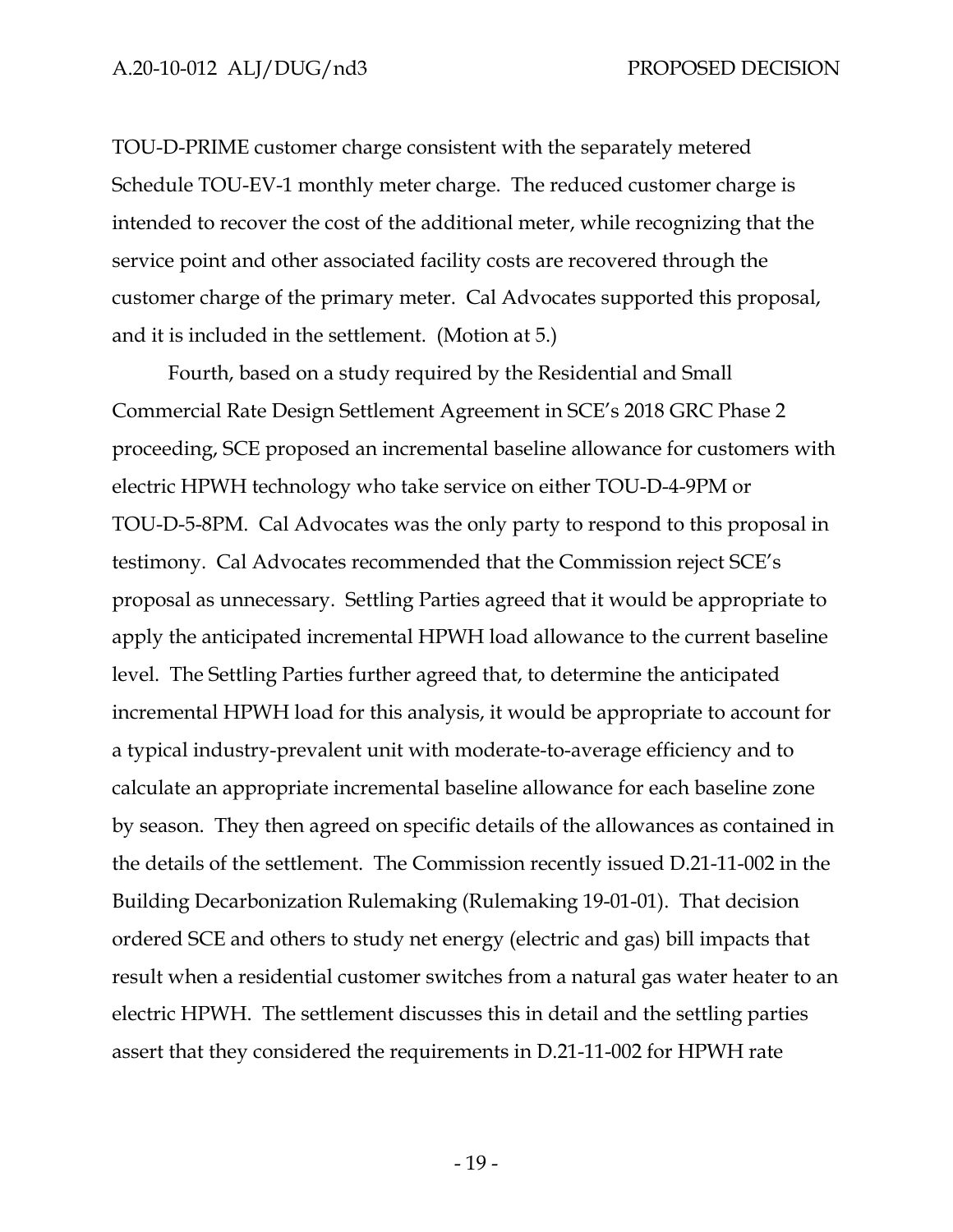adjustments and they believe that this settlement meets those requirements. (Motion at 7.)

Fifth, Cal Advocates and CforAT proposed that SCE adopt a line-item discount structure for non-tiered TOU rates to provide eligible customers with a medical baseline discount, an equivalent subsidy on the non-tiered TOU rates, even though those rates do not have a baseline credit structure. Under the Settlement Agreement, SCE agreed to provide a line-item discount of 11 percent to eligible customers selecting residential non-tiered rate schedules, including customers enrolled in the Self Generation Incentive Program, in order to provide these customers with an equivalent benefit to the medical baseline subsidy on rates that do not have a baseline credit structure. The discount will also be made available in conjunction with any newly developed non-tiered rate options. Customers selecting to receive the medical discount on a non-tiered rate would also receive all non-financial benefits provided to Medical Baseline customers. (Motion at 7.)

Sixth, SCE proposed updated submetering discounts for master-metered customers. Customers served on Schedule DMS-2 receive a discount for providing sub-metered service, which is comprised of a cost-of-service discount that is reduced by a Diversity Benefit Adjustment (DBA) and a multi-family Basic Charge adjustment. WMA, TURN and Cal Advocates proposed various adjustments to the proposal. Ultimately the parties agreed to a cost-of-service discount of 0.3032¢/day and a total discount of 0.2112¢/day, which were based on single-family costs except that the costs of the Final Line Transformer and Service Drop used were 67 percent of the full costs as determined by historical usage for the years 2018 through 2020. SCE also agreed to include the impact of the current, lower High Usage Charge (HUC) in the DBA component and to

- 20 -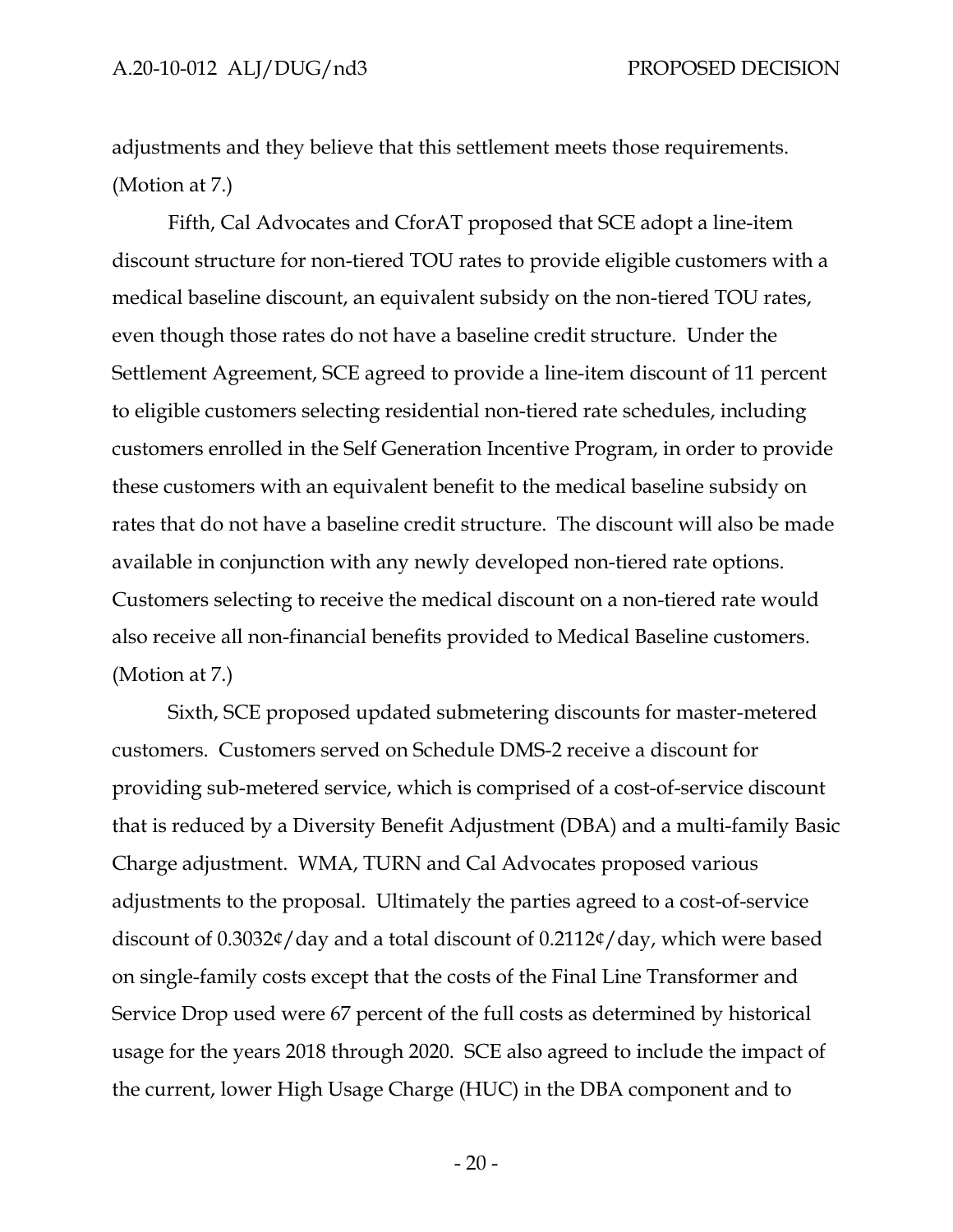update the DBA if the HUC is subsequently eliminated for SCE. SCE agreed that, in its next GRC Phase 2 application, it would: (1) include a proposal to calculate and collect a DBA from customers served on Schedule DMS-3; and (2) use single-family underground costs as the starting point for calculating the sub-metering discount in that proceeding. (Motion at 8.)

Seventh and last, SCE agreed to withdraw a proposal to reduce the number of DMS rates by collapsing DMS-1 and DMS-3 into DMS-2.

## **4.2.1. Conclusion and Adoption of the Settlement**

<span id="page-24-0"></span>The above summary only provides highlights and does not detail the full contents of the settlement. The full settlement agreement and its attachments form the whole substance for its implementation, application to rates, and any subsequent interpretations.

We find this Residential and Small Commercial Rate Design Settlement Agreement to be reasonable and in the public interest on its own merits and we adopt it herein without regard to the adoption or rejection of the other four separate settlement agreements which address separate and distinct components of the application.

## <span id="page-24-1"></span>**4.3. The Streetlight and Traffic Control Rate Group Settlement Agreement**

The third settlement agreement is the Streetlight and Traffic Control Rate Group Settlement Agreement<sup>[12](#page-24-2)</sup> and is discussed in this section. The Settling Parties are SCE and CALSLA.

<span id="page-24-2"></span><sup>12</sup> Joint Motion of Southern California Edison Company and California City County Street Light Association for Adoption of Streetlight and Traffic Control Rate Group Settlement Agreement, January 7, 2022. The Settlement Agreement is appended to the motion and is available at [439217187.PDF](https://docs.cpuc.ca.gov/PublishedDocs/Efile/G000/M439/K217/439217187.PDF) (ca.gov).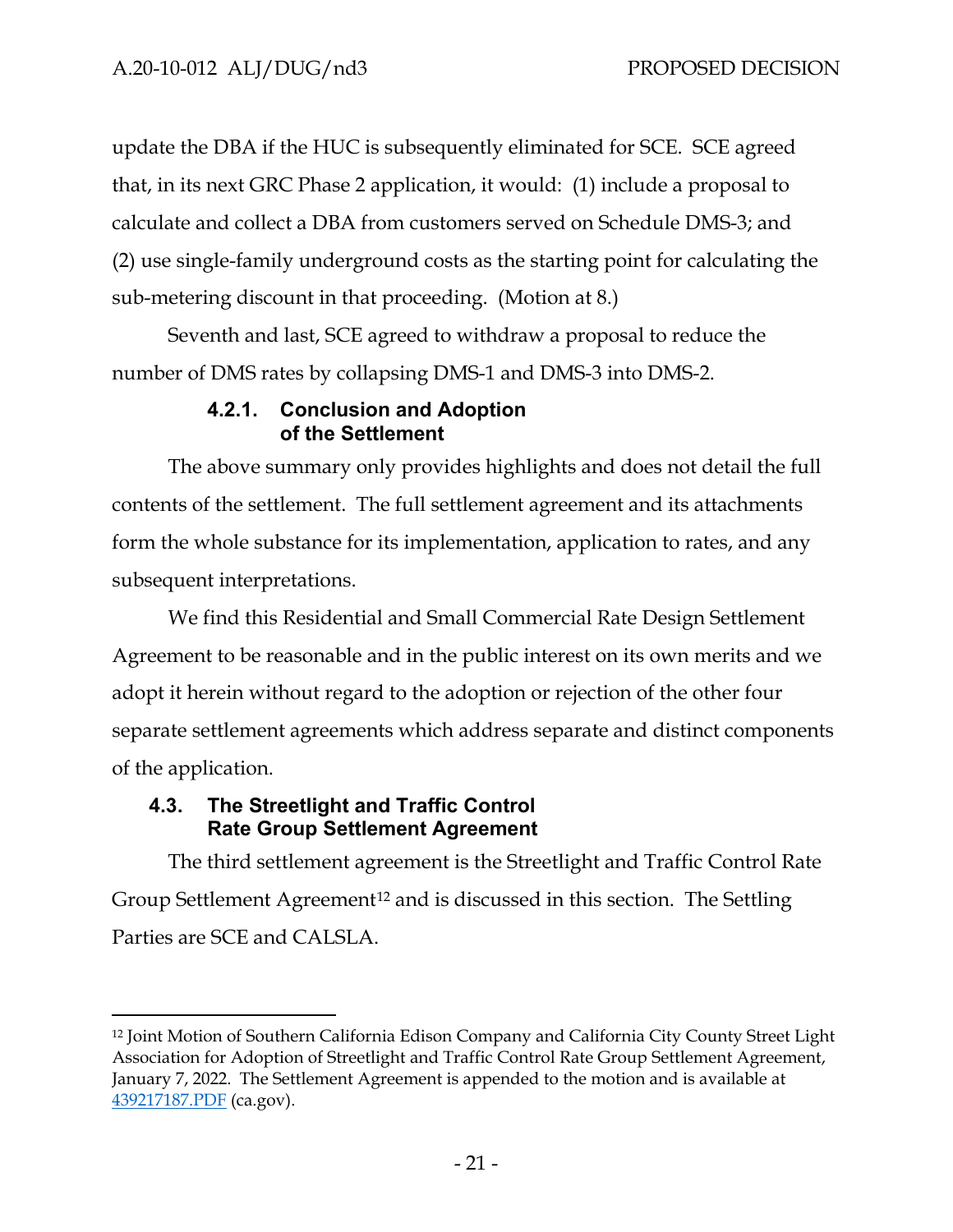The Settling Parties filed a Settlement Agreement that resolves all issues for the streetlight and traffic control rate group. The Settlement Agreement contains the full terms and details of the negotiated outcome satisfactory to all active parties.

The parties resolved seven separate issues for the streetlight and traffic control rate group: (1) non-allocated revenues; (2) energy charges and customer charges; (3) Schedule DWL; (4) LS-1, Option E (LED[13](#page-25-1) Conversion); (5) dimmable streetlights with network-controlled modules that are associated with smart sensors on LS-1 and LS-2 streetlights; (6) 90-Day Streetlight Stop Billing; and (7) Ancillary Device Rate Design.

#### **4.3.1. Non-Allocated Revenues**

<span id="page-25-0"></span>After considering both SCE's proposals and the other parties' counter proposals, the Settling Parties agreed to various trade-offs as described in the settlement. Additionally, as part of the separate Marginal Cost and Revenue Allocation Settlement Agreement (*see* Section 4.1 above) the non-allocated revenues would be set at a certain level initially (here, \$77.870 million), and then defer to this Settlement Agreement to establish attrition year non-allocated revenues. Second, the Settling Parties agreed that, upon initial implementation, SCE would hold the non-allocated revenue requirement constant but increase by five percent the facilities charges in streetlight rate schedules that have facilities charges. SCE would collect the balance of non-allocated revenues via distribution energy charges. Third, in attrition years, the non-allocated revenues would be updated annually to account for, among other things, the sales transfer

<span id="page-25-1"></span><sup>&</sup>lt;sup>13</sup> A light-emitting diode (LED) is a semiconductor light source that emits light when current flows through it. LEDs have many advantages over incandescent light sources, including lower power consumption, longer lifetime, improved physical robustness, smaller size, and faster switching.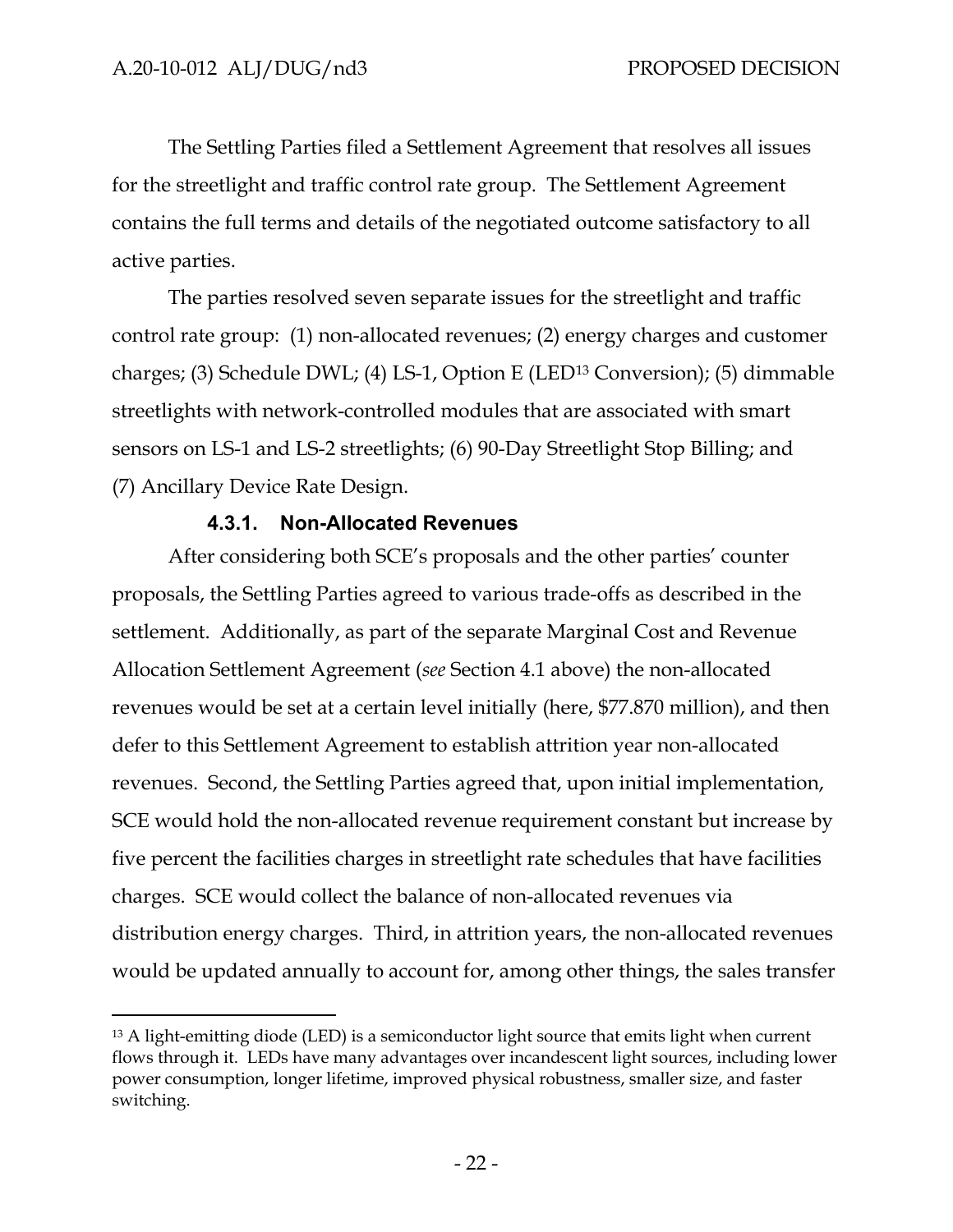of streetlights to eligible entities and LED conversions, and the facilities charges increase will be capped at five percent each year.

## **4.3.2. Energy Charges and Customer Charges**

<span id="page-26-0"></span>The Settlement Agreement provides that SCE will set energy charges residually after non-energy charges are computed (including non-allocated revenues consistent with Section 4.1 above), and use marginal costs and usage characteristics to set the energy rates. SCE proposed to use the RECC methodology as the basis for setting the monthly charges for Schedules AL-2 and LS-3. For Schedule TC-1, SCE proposed to collect a maximum of 27 percent of allocated revenue via the customer charge. CALSLA agreed with SCE's proposal of AL-2 and LS-3 customer charges and the proposed treatment for Schedule TC-1 customer charges. The Settling Parties agreed to adopt SCE's proposal. (Settlement Agreement at 4-5.)

#### **4.3.3. Schedule Residential Walkway Lighting**

<span id="page-26-1"></span>SCE proposed to eliminate Schedule DWL and move existing customers to other applicable rate options. DWL is an un-metered rate that is currently closed to new customers, and serves walkway lighting for condominium complexes, homeowners associations, and apartment buildings. Settling Parties agreed to eliminate Schedule DWL. DWL currently has three rate options: Option A, Option B, and Option C. Due to the expected rate increase for DWL-A customers transitioning to Schedule OL-1, the rate impact will be phased-in over a 3-year period. For DWL-B and DWL-C, customers will be scheduled to transition off the rates (and migrated to Schedule LS-2-B) in 2022. (Motion at 5.)

# **4.3.4. Streetlighting LED Conversion**

<span id="page-26-2"></span>SCE did not propose changes to the Option E LED Conversion program for LS-1 customers, but CALSLA proposed that Energy Efficient Premium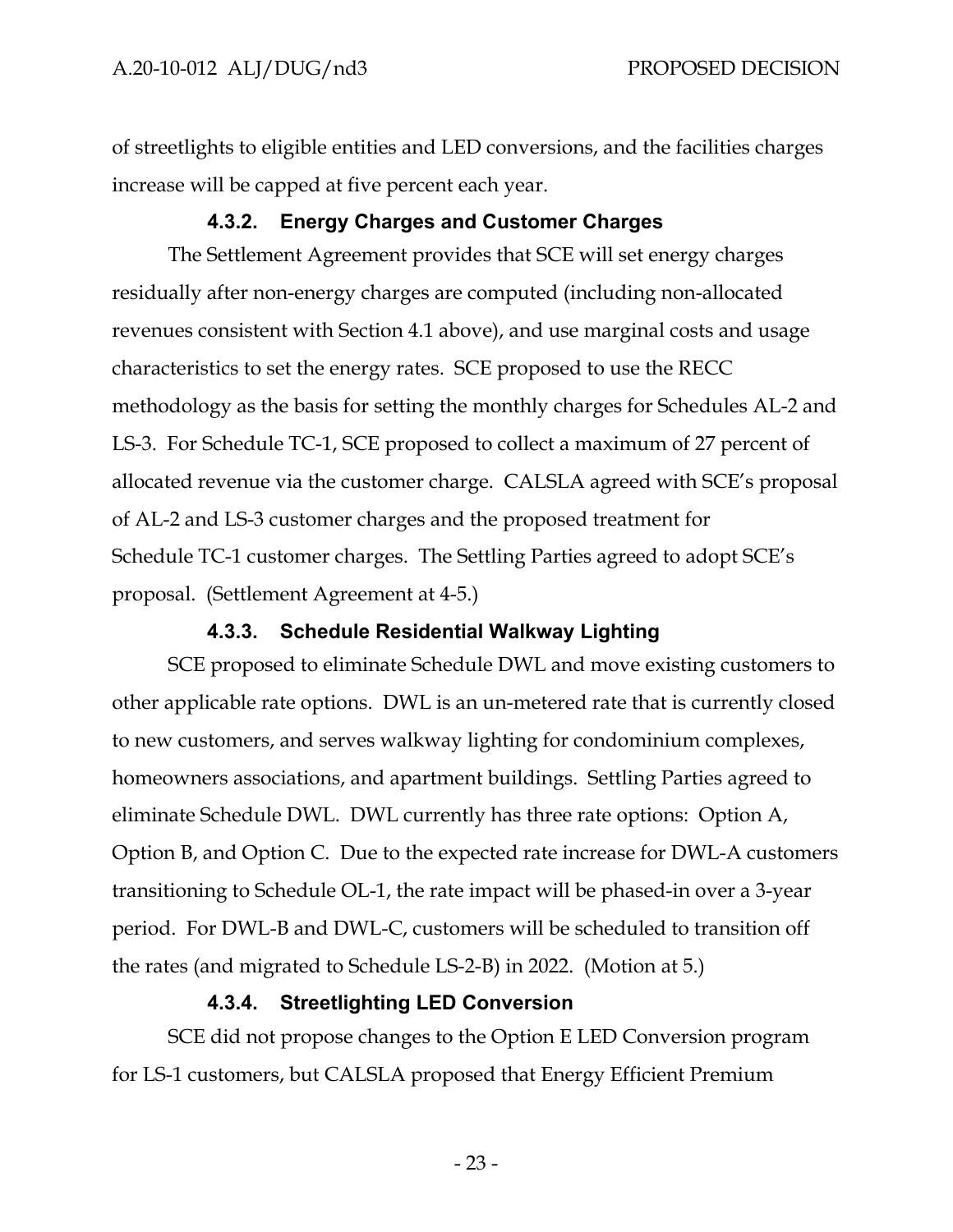Charges for LS-1 Option E customers be eliminated because LEDs are the new standard lighting technology and high-pressure sodium vapor (HPSV[\)14](#page-27-1) lamps are obsolete. SCE includes incremental facilities charges only for LS-1 customers that participate in the LED conversion program, not for new installations of LEDs. SCE is required by law (Assembly Bill 719) to offer an LED conversion option and therefore will maintain incremental facilities charges for existing LED conversions. CALSLA proposed that SCE provide additional documentation to customers interested in switching to the LS-1 Option E that shows additional analysis and explains more details of the LED conversion. CALSLA provided an example conversion analysis template showing the LED wattage for each HPSV equivalent to help customers more easily understand the energy savings following conversion and better clarify energy rates used in calculations showing before and after conversion to LED. SCE agreed to adopt CALSLA's LED conversion presentation template. (Motion at 5-6.)

# **4.3.5. Dimmable Streetlighting Pilot**

<span id="page-27-0"></span>SCE proposed pilot studies on the benefits and costs of dimmable streetlights with network-controlled modules that are associated with smart sensors on LS-1 and LS-2 streetlights. CALSLA supported the implementation of a dimmable streetlight pilot, but it believed SCE's LS-2 pilot proposal was too vague.

<span id="page-27-1"></span><sup>14</sup> A sodium-vapor lamp is a gas-discharge lamp that uses sodium in an excited state to produce light at a characteristic wavelength near 589 nanometers. Two varieties of such lamps exist: low pressure and high pressure. Low-pressure sodium vapor lamps are highly efficient electrical light sources, but their yellow light restricts applications to outdoor lighting, such as streetlamps. HPSV lamps emit a broader spectrum of light than the low-pressure lamps, but they still have poorer color rendering than other types of lamps.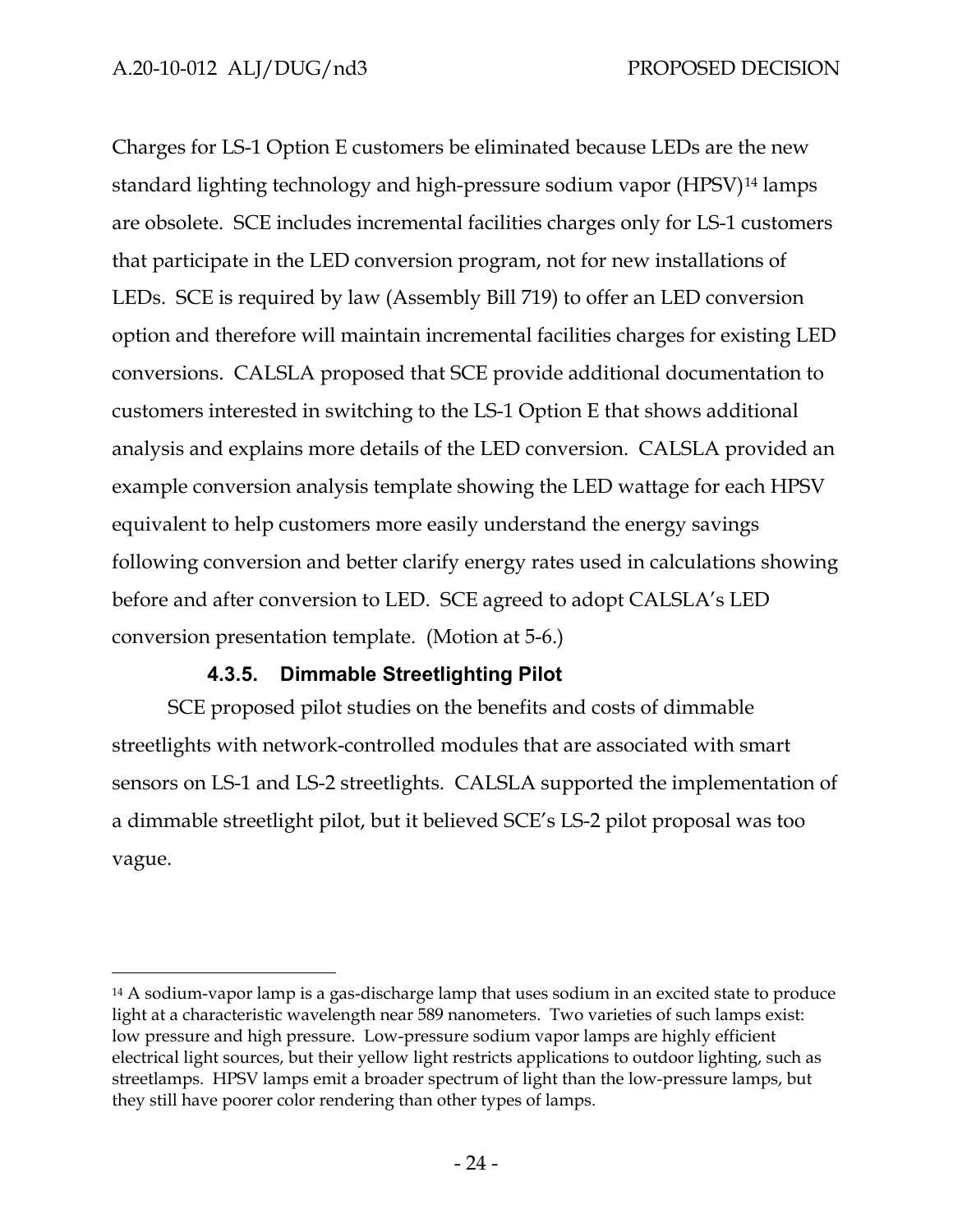Settling Parties agreed on a two-phase pilot open to existing LS-1 customers with smart sensors deployed and for LS-2 customers. Phase 1 will allow SCE to internally evaluate dimmable streetlight hardware and begin building standard interface/structure for customer billing. Phase 2 will allow SCE to test and refine interface for data integration, billing, and outage identification. Additionally, SCE will meet and confer with interested parties and conduct an audit and/or create a report evaluating the pilot's performance. (Motion at 6.)

#### **4.3.6. 90-Day Streetlight Stop Billing**

<span id="page-28-0"></span>SCE did not propose changes to its streetlight removal or stop-billing practices. CALSLA recommended that streetlight tariffs should be revised, and SCE remove streetlights within 90 days of a customer submitting a formal request and that any lamps not removed after 90 days will not be billed for service.

Settling Parties agreed that SCE shall conduct an assessment to determine which LS-1 removal requests are currently outside of a 90-day request window. For those customers currently outside the 90-day request window, SCE will stop billing the account of record and will ensure that removal of the streetlight in the field will occur in a timely manner. (Motion at 7.)

# **4.3.7. Ancillary Device Rate Design**

<span id="page-28-1"></span>SCE proposed that ancillary devices attached to customer-owned streetlight poles should be placed on the Schedule Wireless Technology Rate (WTR), because unmetered wireless devices are similar to ancillary devices and automated billing functionality has already been built for WTR. CALSLA opposed SCE's proposal to bill low wattage ancillary devices attached to customer owned streetlights on the WTR and instead proposed that devices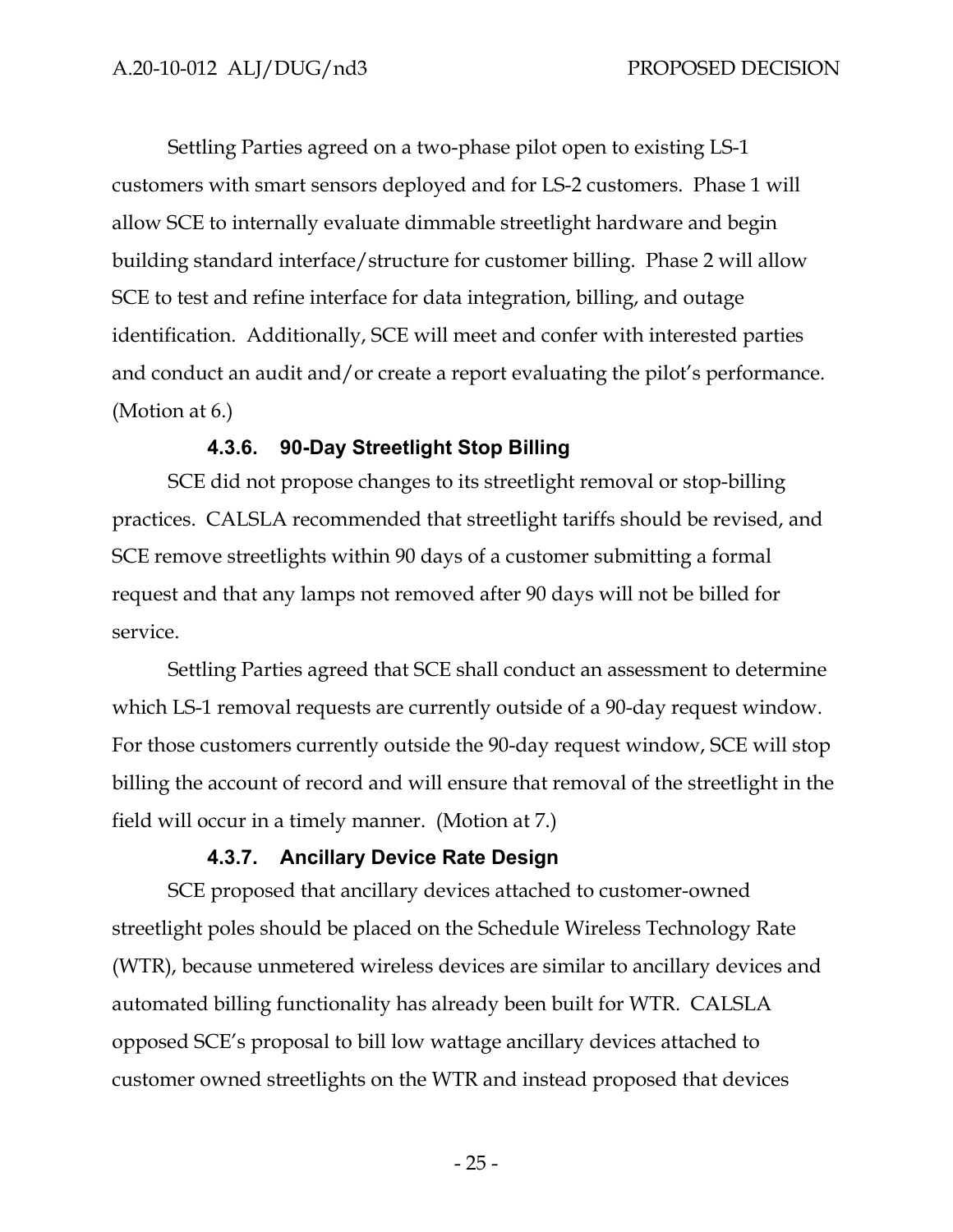rated 35 watts or less should be billed the existing Wi-Fi rate. CALSLA did not oppose ancillary devices larger than 35 watts being billed the WTR rate.

Settling Parties agreed that ancillary devices will be put on WTR, however SCE will adjust billing components of the rate. First, SCE will expand lower energy usage tiers to accommodate low wattage ancillary devices. Second, SCE will exempt ancillary devices from paying the fixed monthly inspections charge. (Motion at 7.)

## **4.3.8. Conclusion and Adoption of the Settlement**

<span id="page-29-0"></span>The above summary only provides highlights and does not detail the full contents of the settlement. The full settlement agreement and its attachments form the whole substance for its implementation, application to rates, and any subsequent interpretations.

We find this Streetlight and Traffic Control Rate Group Settlement Agreement to be reasonable and in the public interest on its own merits and we adopt it herein without regard to the adoption or rejection of the other four separate settlement agreements which address separate and distinct components of the application.

## <span id="page-29-1"></span>**4.4. The Agricultural and Pumping Rate Group Rate Design Settlement Agreement**

The fourth settlement agreement is the Agricultural and Pumping Rate Group Rate Design Settlement Agreement [15](#page-29-2) and is discussed in this section. The Settling Parties are SCE, AECA, and CFBF.

<span id="page-29-2"></span><sup>15</sup> Motion of Southern California Edison Company, Agricultural Energy Consumers Association and California Farm Bureau Federation for Adoption of Agricultural and Pumping Rate Group Rate Design Settlement Agreement, January 11, 2022. The Settlement Agreement is appended to the motion and is available at  $440092110.PDF$  (ca.gov).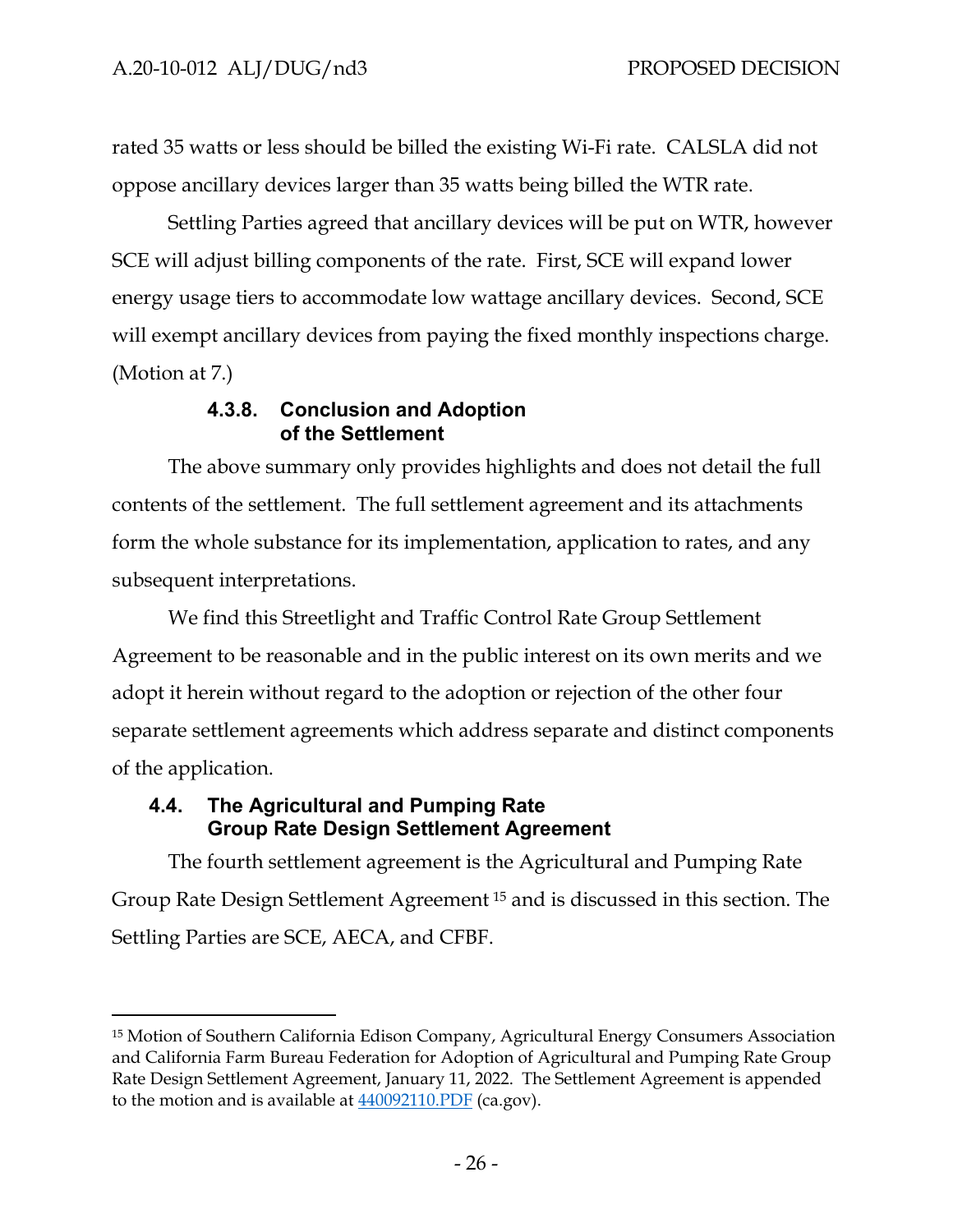The Settling Parties executed a Settlement Agreement that resolves all issues concerning A&P rate design issues in this proceeding. Appendix A to the proposed settlement also provides a matrix that summarizes the parties' litigation positions and the final settlement position, by issue. As detailed in the settlement agreement itself, the parties resolved all issues raised in this proceeding with respect to these rate issues.

#### **4.4.1. Common Rate Design Elements and Agricultural and Pumping Rate Options**

<span id="page-30-0"></span>As proposed in the details of the settlement agreement, rate structures for the A&P Rate Group will continue to generally consist of some combination of Customer Charges, TOU or seasonal Energy Charges, Time-Related Demand (TRD) Charges, and Facilities-Related Demand (FRD) Charges. There are illustrative Customer Charges, Energy Charges, TRD Charges, and FRD Charges in the Settlement Agreement. When the Settlement Agreement is first implemented, these illustrative charges will be adjusted as described in settlement.

A&P customers served at higher voltage delivery levels than the design voltage level for their rate class will continue to receive a voltage discount reflecting their lower cost of service. SCE will establish the discount levels based on the difference in marginal costs of service between the design or predominant voltage level for a given rate class and the higher voltage service options.

Finally, the determination of the power factor adjustment rates, which are designed to recover the costs of additional capacitors installed by SCE to improve power factor, will not be modified. (Motion at 5-6.)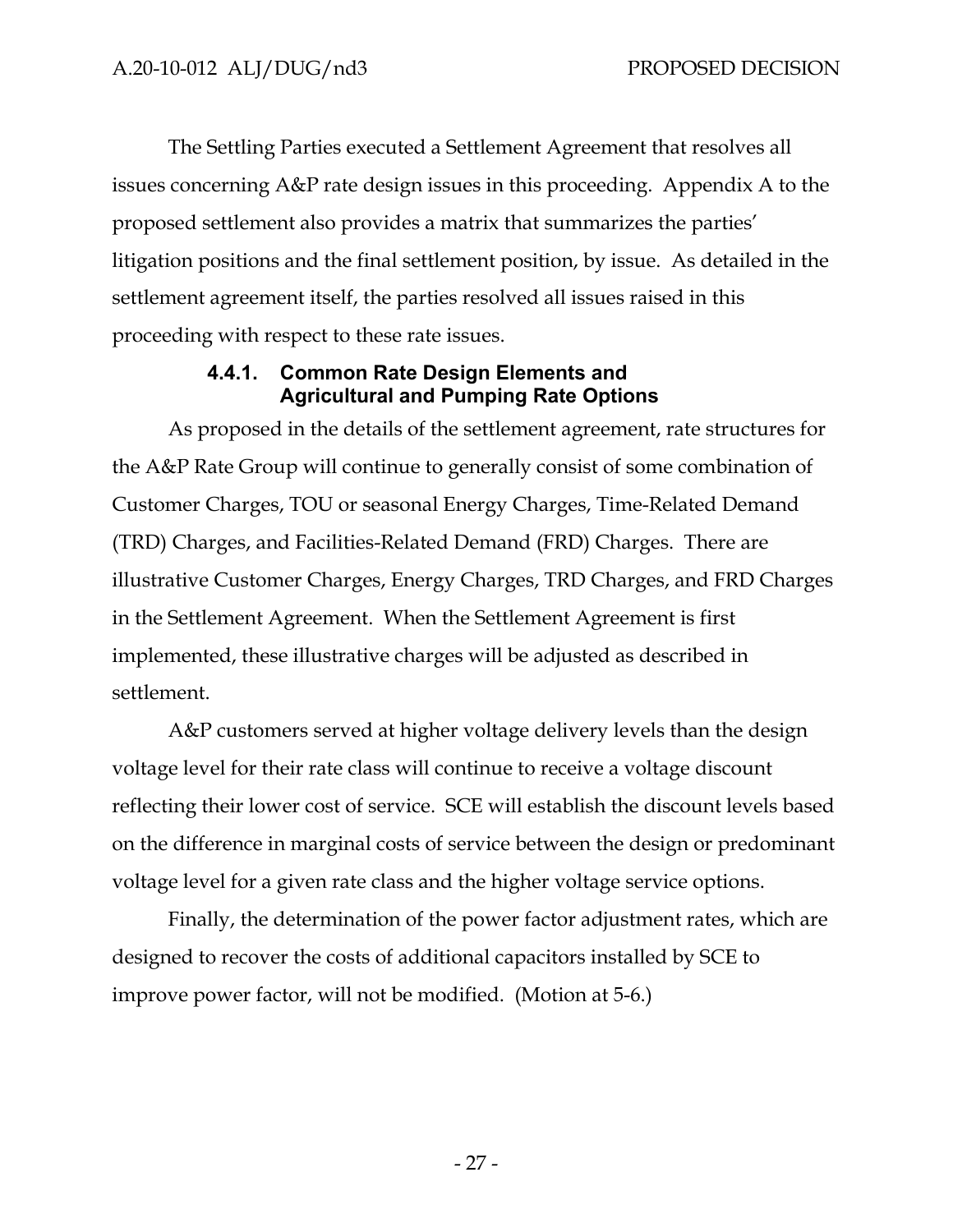## **4.4.2. Time Management Load Controller Devices**

<span id="page-31-0"></span>The Settling Parties compromised on SCE's proposal to discontinue its support of Time Management Load Controller (TMLC) devices and to disable active TMLC devices from their corresponding meter. Instead of continuing support indefinitely as proposed by AECA and CFBF, the Settling Parties agreed that customers can keep their active TMLC devices until the implementation of the final decision for SCE's 2025 GRC Phase 2 Application or until the customer's TMLC device fails, whichever occurs first. This balances SCE's desire to phase out the TMLC devices with AECA and CFBF's desire to ease this transition for customers.

## **4.4.3. Removal of Pay-As-You-Grow Special Condition**

<span id="page-31-1"></span>The removal of the pay-as-you-grow special condition as proposed by SCE was uncontested. It was therefore included in the settlement.

## **4.4.4. Conclusion and Adoption of the Settlement**

<span id="page-31-2"></span>The above summary only provides highlights and does not detail the full contents of the settlement. The full settlement agreement and its attachments form the whole substance for its implementation, application to rates, and any subsequent interpretations.

We find this Agricultural and Pumping Rate Group Rate Design Settlement Agreement to be reasonable and in the public interest on its own merits and we adopt it herein without regard to the adoption or rejection of the other four separate settlement agreements which address separate and distinct components of the application.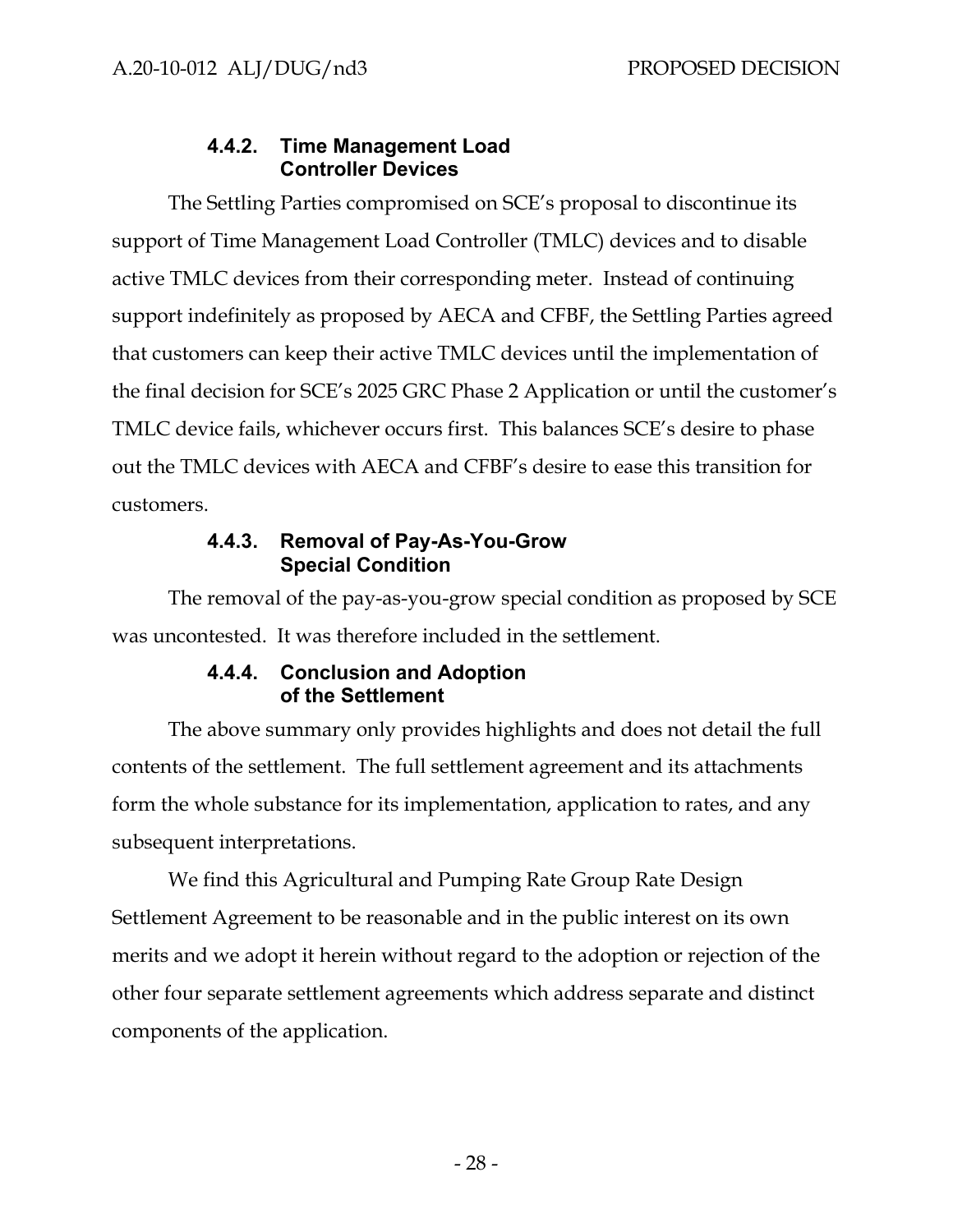# <span id="page-32-0"></span>**4.5. Medium and Large Power Rate Group Rate Design Settlement Agreement**

The fifth and final settlement agreement is the Medium and Large Power Rate Group Rate Design Settlement Agreement<sup>[16](#page-32-3)</sup> and is discussed in this section. The Settling Parties are: SCE, FEA, CLECA, EUF, SEIA, EPUC, CMTA, DACC, EVgo, and Tesla.

The Settling Parties executed a Settlement Agreement that resolves all issues that have been raised with respect to default and optional rates for the Medium and Large Power (*i.e.*, Commercial & Industrial (C&I)) rate group customers except for (1) RTP rate design proposals raised by the JARP and SBUA; and (2) SEIA's proposal to implement an Option S storage rate with daily demand charges. These issues are excluded from the settlement and from this decision otherwise adopting the five partial settlements. They will be addressed in a separate decision after parties file briefs.

# **4.5.1. Demand Charges**

<span id="page-32-1"></span>Demand Charges consist of TRD and FRD charges. TRD Charges may be differentiated by summer and winter seasons and by TOU periods. FRD charges are not differentiated by season or TOU periods. (Motion at 4.)

# **4.5.1.1. Time Related Demand Charges**

<span id="page-32-2"></span>The Settlement Agreement's Option D (*i.e.*, the Base Rate) for each class will continue to collect most generation capacity costs via TRD Charges and continue to apply both in the summer on-peak period and also in the winter mid-peak period. The Settlement Agreement also continues to establish

<span id="page-32-3"></span><sup>16</sup> Motion of Southern California Edison Company and Settling Parties for Adoption of Medium and Large Power Rate Group Rate Design Settlement Agreement, February 18, 2022. The Settlement Agreement is appended to the motion and is available at [Microsoft Word - A2010012](https://docs.cpuc.ca.gov/PublishedDocs/Efile/G000/M453/K953/453953138.PDF)  [Joint Motion For Adoption of Med and Lge Power Rate Design SA \(CLEAN 2-12 vers\).docx](https://docs.cpuc.ca.gov/PublishedDocs/Efile/G000/M453/K953/453953138.PDF) (ca.gov).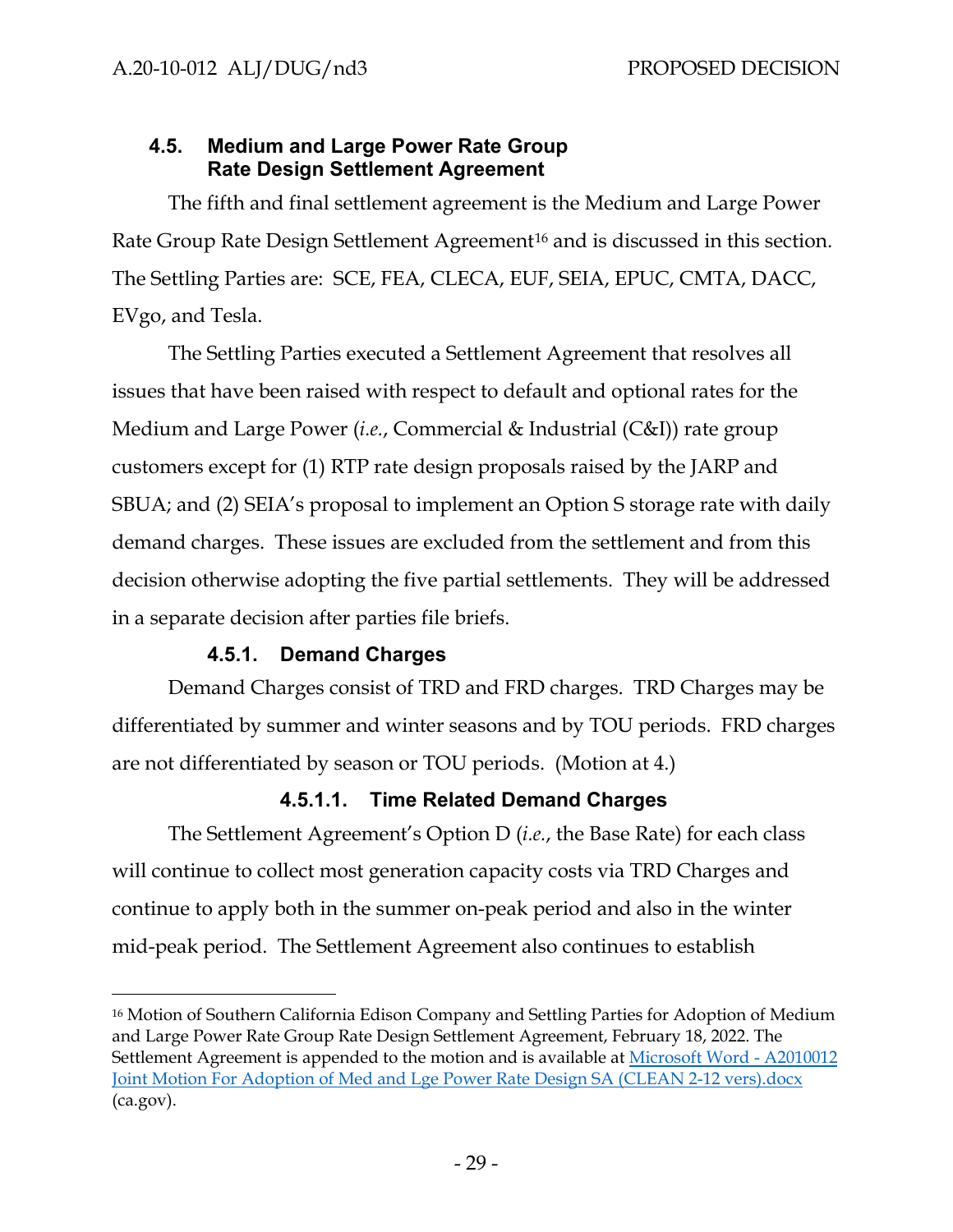distribution TRD Charges in both the summer on-peak and winter mid-peak periods.

The Settlement Agreement's Option E (*i.e.*, the optional rate) offers a lower generation TRD Charge compared to Option D and has no distribution TRD Charge.

# **4.5.1.2. Facilities Related Demand Charges**

<span id="page-33-0"></span>Both Option D and Option E in the Settlement (and the Standby rate options) include a non-coincident FRD Charge (also capacity reservation charge (CRC) Charges for Standby), which this Settlement Agreement maintains, to recover certain allocated delivery revenues, including SCE's base transmission revenues as adopted in Federal Energy Regulatory Commission proceedings, for the TOU-GS-2, TOU-GS-3, and TOU-8 rate classes.

# <span id="page-33-2"></span><span id="page-33-1"></span>**4.5.2. Base and Optional Rates and Rate Design (Non-Standby)**

**4.5.2.1. Option D Base Rate — Eligibility Requirements and Rate Design** 

# **4.5.2.1.1. TOU-GS-2 and TOU-GS-3**

<span id="page-33-3"></span>SCE's proposal to maintain the current eligibility that applies to Option D (*i.e.*, C&I customers with demands above 20 kW up to 500 kW) was unopposed and included in the settlement. (Motion at 4.)

CLECA opposed SCE's proposal to adopt a flat energy charge across all TOU periods to recover 95 percent of summer off-peak capacity cost and recommended that the energy charges be collected only during the summer TOU periods although the charge should be the same during each of the summer TOU periods. The Settlement Agreement reflects a compromise rate design as follows: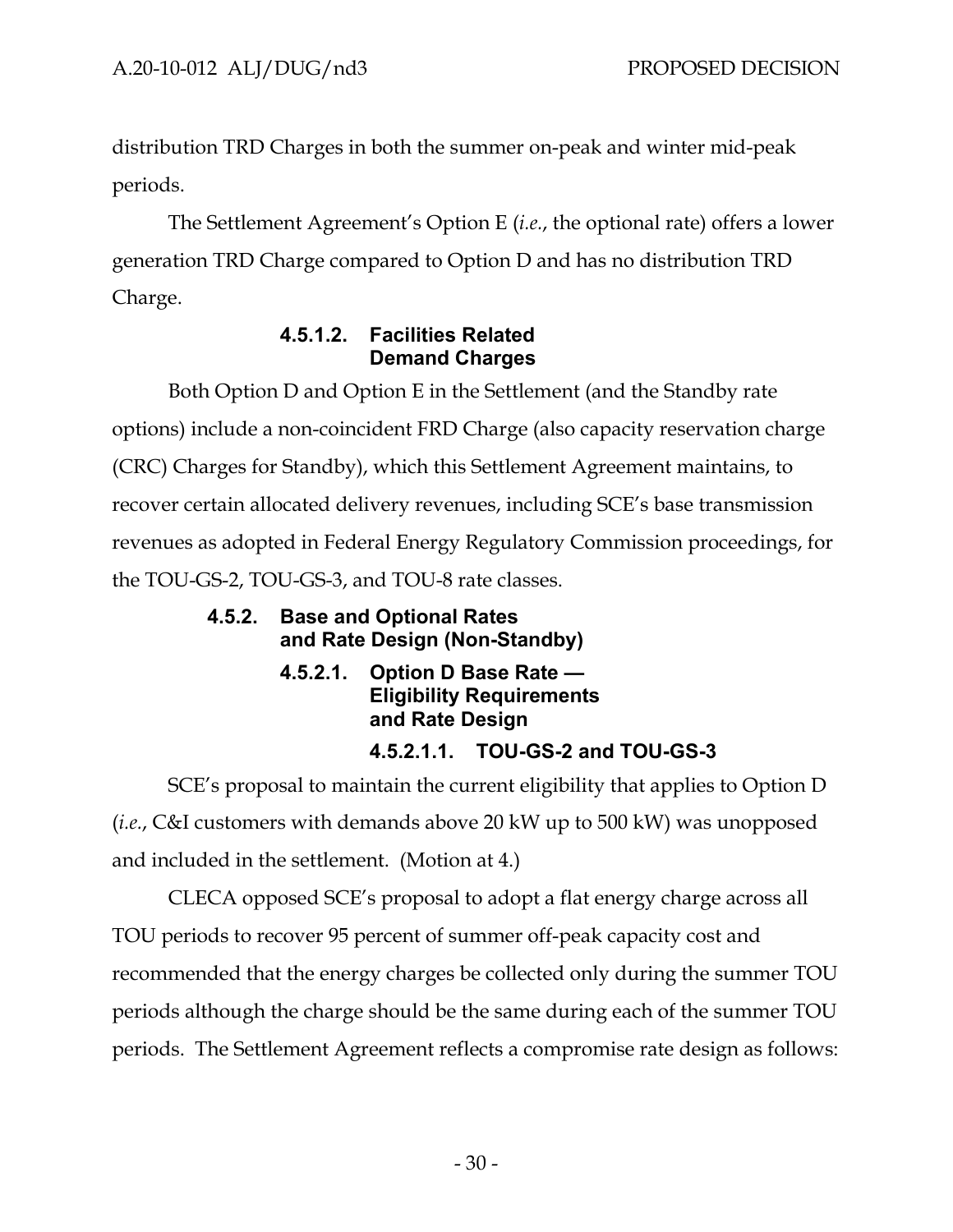- Current TOU periods as adopted in D.18-07-006;
- A Customer Charge of \$171.75/month (TOU-GS-2) and \$505.50/month (TOU-GS-3);
- For distribution, a summer on-peak TRD Charge that recovers summer on-, mid- and five percent of off-peak capacity costs; a winter mid-peak TRD charge that recovers all winter peak capacity costs; TOU Energy Charges recover 95 percent of summer off-peak capacity costs across all TOU periods; and the use of an FRD Charge to recover grid-related costs; and
- For generation, summer on-peak costs are recovered via the Summer on-peak TRD and all winter capacity costs are recovered via winter mid-peak TRD Charges. Summer mid- and off-peak capacity costs are included in summer on- and mid-peak energy charges. Generation energy costs are recovered via volumetric TOU Energy Charges.

(Motion at 5-6.)

# **4.5.2.1.2. Option D TOU-8 and TOU-8-PRI**

<span id="page-34-0"></span>SCE's proposal to maintain the current eligibility that applies to Option D (*i.e.*, C&I customers with demands over 500 kW but excluding certain large water pumping and agricultural customers) was unopposed and is included in the settlement. (Motion at 6.)

CLECA opposed some of Edison's proposals. The Settlement Agreement

reflects a compromise rate design for TOU-8-Sec and TOU-8-Pri:

- Maintain the current TOU periods adopted in D.18-07-006;
- Customer Charge is as set forth in Appendix B of the Settlement Agreement;
- For distribution: (1) a summer on-peak TRD Charge that recovers summer on-, mid- and five percent of off-peak capacity costs; (2), a winter mid-peak TRD Charge that recovers all winter peak capacity costs; (3) TOU Energy Charges to recover 95 percent of summer off-peak capacity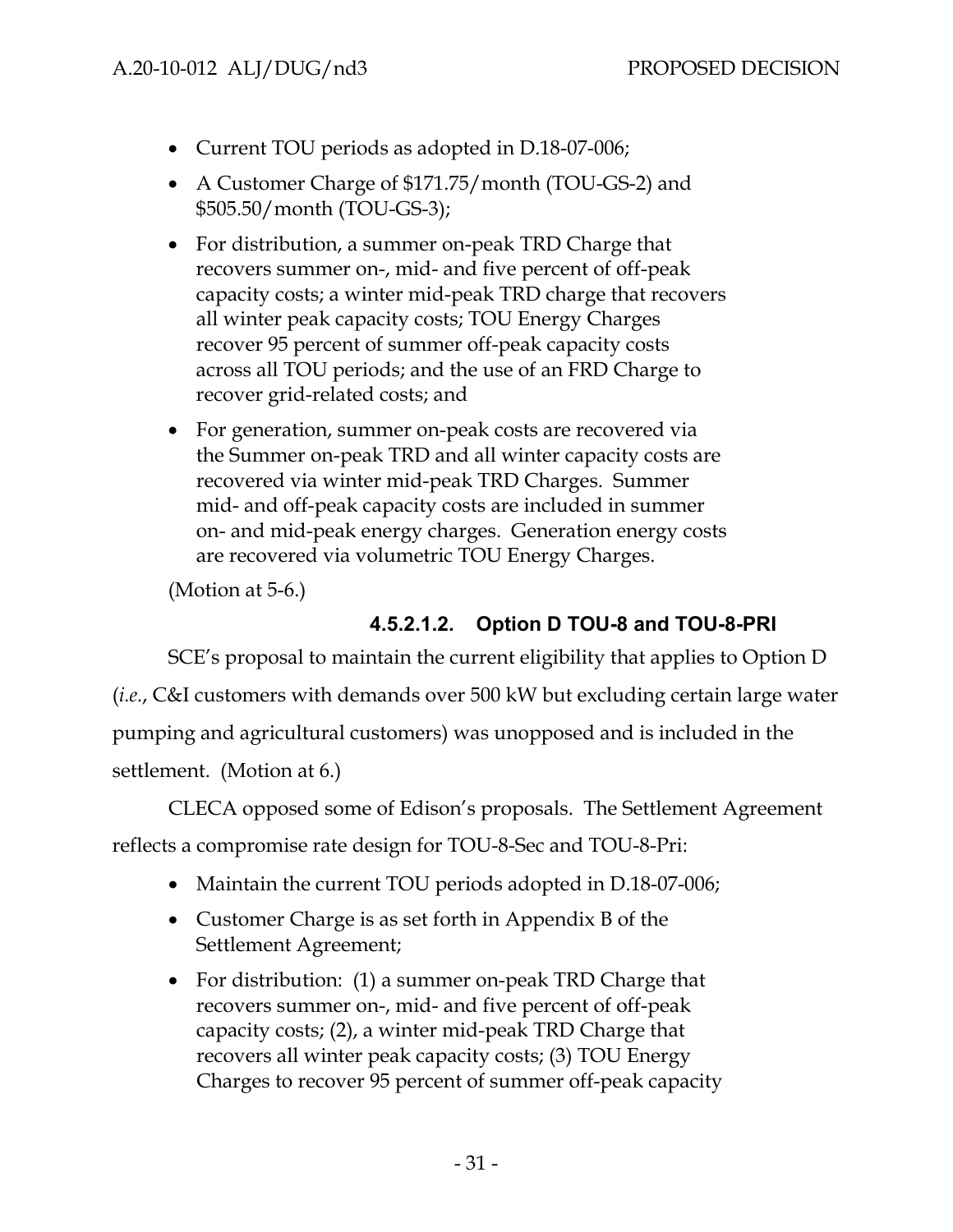costs across all TOU periods; and (4) the use of an FRD Charge to recover grid-related costs;

• For generation, the rate design consistent with the generation rate design for Option D of the TOU-GS-2 and TOU-GS-3 rate classes, as described above.

# **4.5.2.2. Option E Optional Rate — Eligibility and Rate Design 4.5.2.2.1. TOU-GS-2 and TOU-GS-3**

<span id="page-35-1"></span><span id="page-35-0"></span>The Settlement Agreement adopts SCE's unopposed proposal to maintain existing eligibility requirements, which includes no eligibility restrictions for TOU-GS-2 and TOU-GS-3 and exempts customers with Distributed Energy Resources (DER) technologies from Standby charges. (Motion at 8.)

CLECA proposed the development of Option E rates that use billing determinants for the Option E customer group and not on the entire customer class. It has concerns that there would otherwise be cost shifts to other customers and inadequate price signals to Option E customers.

The Settlement Agreement adopts SCE's rate design for Option E. In addition to the rate design structure described above, Settling Parties agree that an energy rate scalar shall be applied to the TOU-GS-3 Option E energy charge to capture some of the revenue responsibility shortfall associated with customers participating on Option E. The energy scalar is set to recover 25 percent of revenue responsibility shortfall within the TOU-GS-3 Option E customer group. The revenue responsibility shortfall is calculated by measuring the difference between the Equal Percent of Marginal Cost scaled marginal cost revenue responsibility and the revenue recovered from the non-scaled revenue of Option E customers at Option E rate. The energy scalar applied to TOU-GS-3 Option E will be TOU-shaped to preserve the TOU differential designed in the revenue neutral Option E. The scalar shall remain fixed during the attrition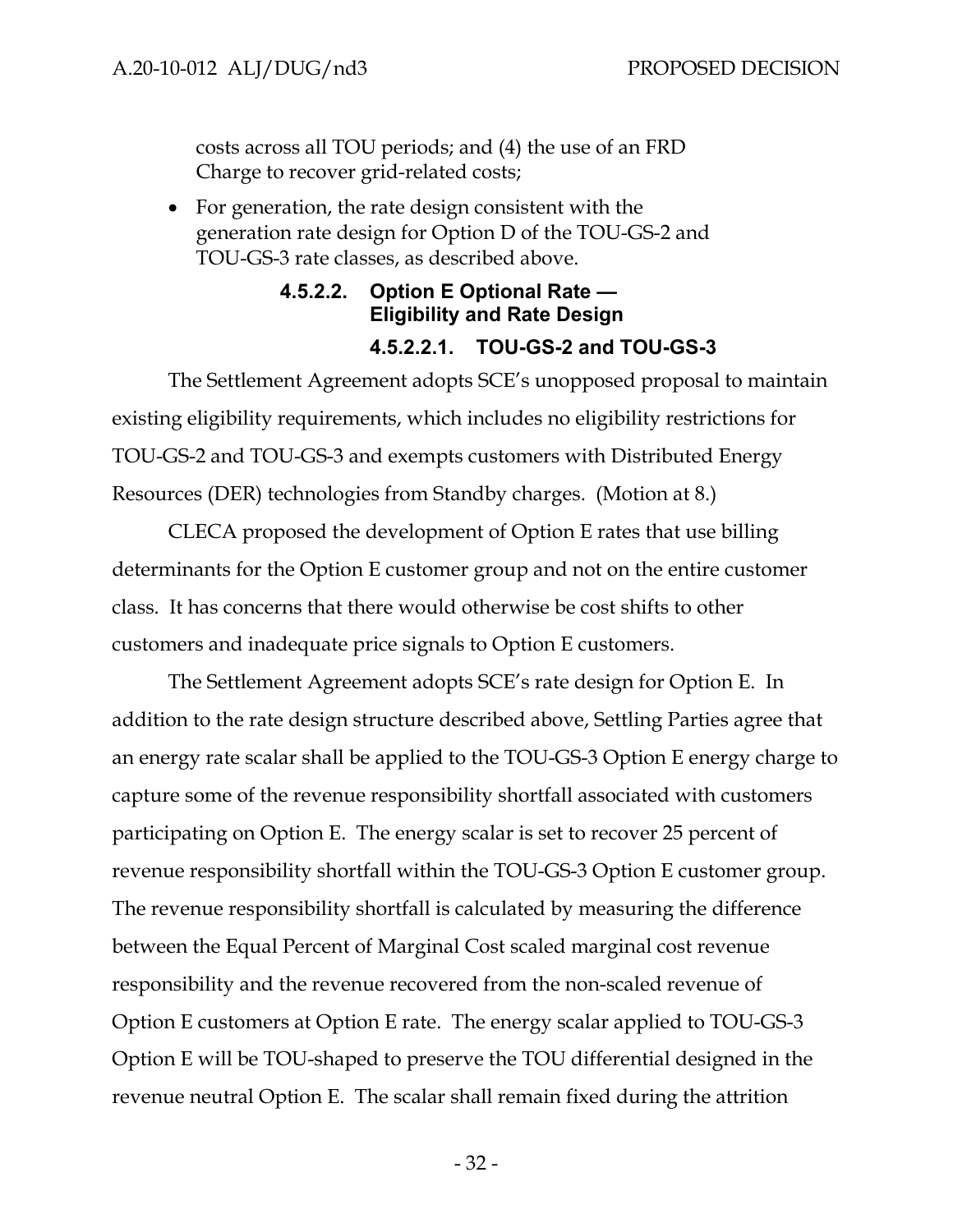years once established during the implementation of the 2021 GRC Phase 2 Decision. Settling Parties also agree that the rebalancing of optional rate deficiency will no longer be performed in the attrition year rate adjustment for all rate groups as a result of this change, except for TOU-EV-8 and TOU-EV-9 as specified in Paragraph 4.E of the Settlement Agreement. In addition to the TOU-GS-3 energy rate scalar, Settling Parties agree that SCE shall perform a DER Class Working Group Study during the attrition year. (Motion 9-10.)

#### **4.5.2.2.2. Option E TOU-8**

<span id="page-36-0"></span>SCE proposed to maintain the existing eligibility requirements to Option E. No party addressed that proposal, and the Settlement Agreement adopts SCE's proposal to maintain the existing eligibility requirements, including the currently effective participation cap. (Motion at 10.)

CLECA proposed the development of a TOU-8-Option E rate that uses billing determinants for the Option E customer group and not on the entire customer class. CLECA asserted that doing otherwise would create an unfair cost shift from Option E customers to other customers. CLECA further asserted that if Option E rates are improperly set, the Option E customers will have an inadequate price signal directing them to shift load away from the on-peak periods. Furthermore, CLECA expressed concern that as the number of Option E customers grows, the cost shift to other customers will similarly grow.

Nevertheless, the Settlement Agreement adopts SCE's Option E rate design. As part of this Agreement, Settling Parties agree that SCE shall perform a DER class working group study during the attrition year. (Motion at 11-12.)

#### **4.5.3. Attrition Year DER Class Study**

<span id="page-36-1"></span>Settling Parties agree that SCE, in consultation with a working group formed of representatives of Settling Parties, shall perform a study to explore the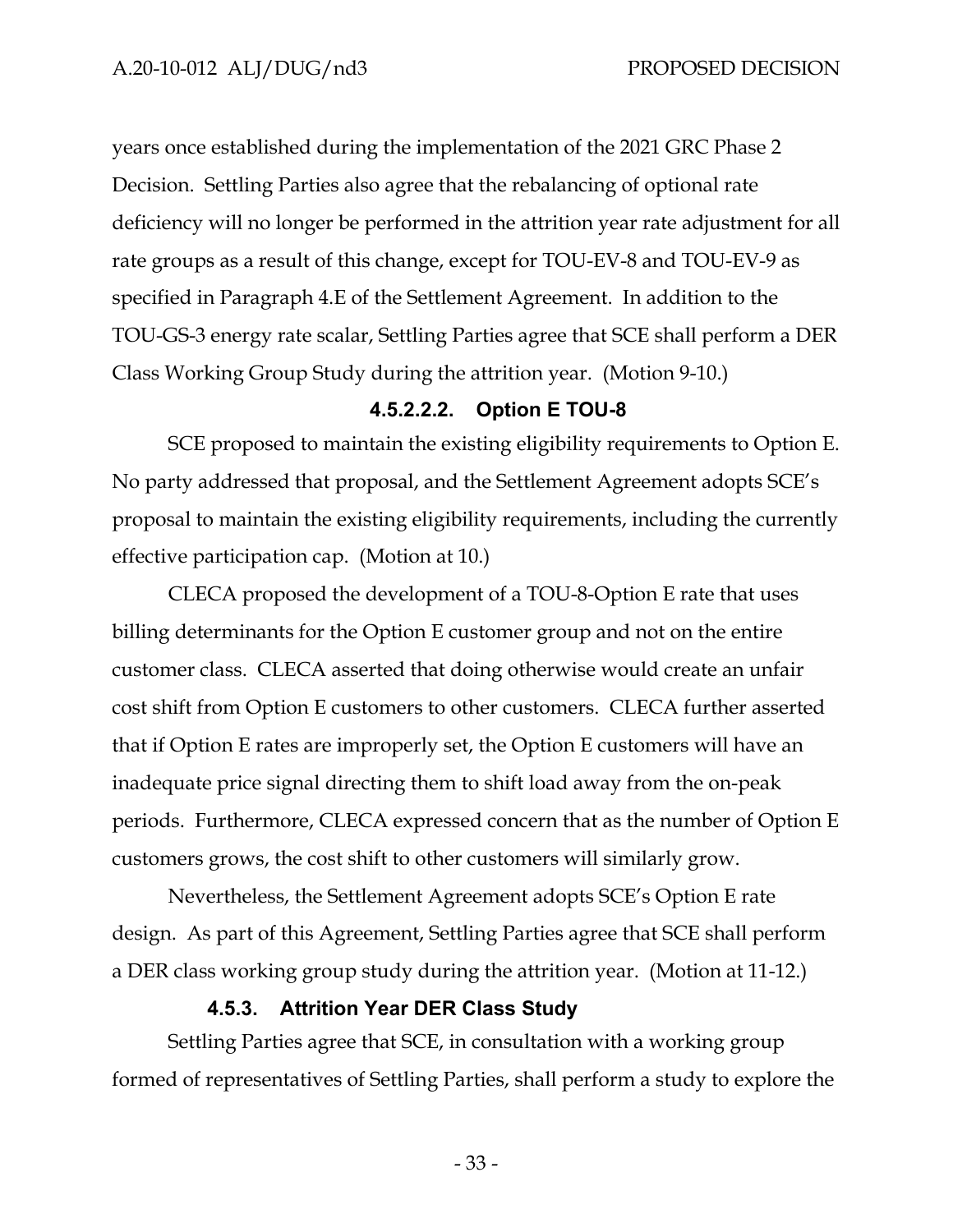potential of creating a separate DER customer class. The study will review, but will not be limited to, concerns raised by parties regarding a potential cost-shift between high- and low-load factor customers under SCE's current optional rate design. One of the areas that the study will focus on is the determination of the cost to serve DER customers (or groups of DER customers if they are to be segregated by size or other characteristic), and other customers served on the electrification rates. The Settlement Agreement provides a detailed framework for the working group, and it will be conducted in the attrition years to inform SCE's 2025 GRC Phase 2 Application. (Motion 12-13.)

# **4.5.4. Default Critical Peak Pricing Rate Design**

<span id="page-37-0"></span>The Settling Parties do not modify the currently effective Critical Peak Pricing (CPP) rates. The currently effective CPP rates reflect changes to CPP program adopted in D.18-07-006 and D.21-03-056. (Motion at 13.)

# **4.5.5. Legacy Option B and Option R (Option A and Option B for Standby)**

<span id="page-37-1"></span>Medium and large customers with behind-the-meter solar generation facilities who meet the requirements of D.17-01-006 and D.17-10-018 will continue to be eligible for the Legacy rate options (A, B, or R) until the end of their legacy periods. As established in D.17-01-006 and D.17-10- 018, eligible solar customers may be served on legacy rates for ten years from their individual Permission to Operate dates, but not to exceed July 31, 2027 (non-public agencies) or December 31, 2027 (public agencies). No structural changes to the Legacy Options are adopted in the Settlement Agreement. (Motion at 14.)

# **4.5.6. Standby Rate Design**

<span id="page-37-2"></span>Neither SCE nor any other party proposed structural changes for Standby rates. SCE did propose to incorporate the Option D rate design of TOU-8-S and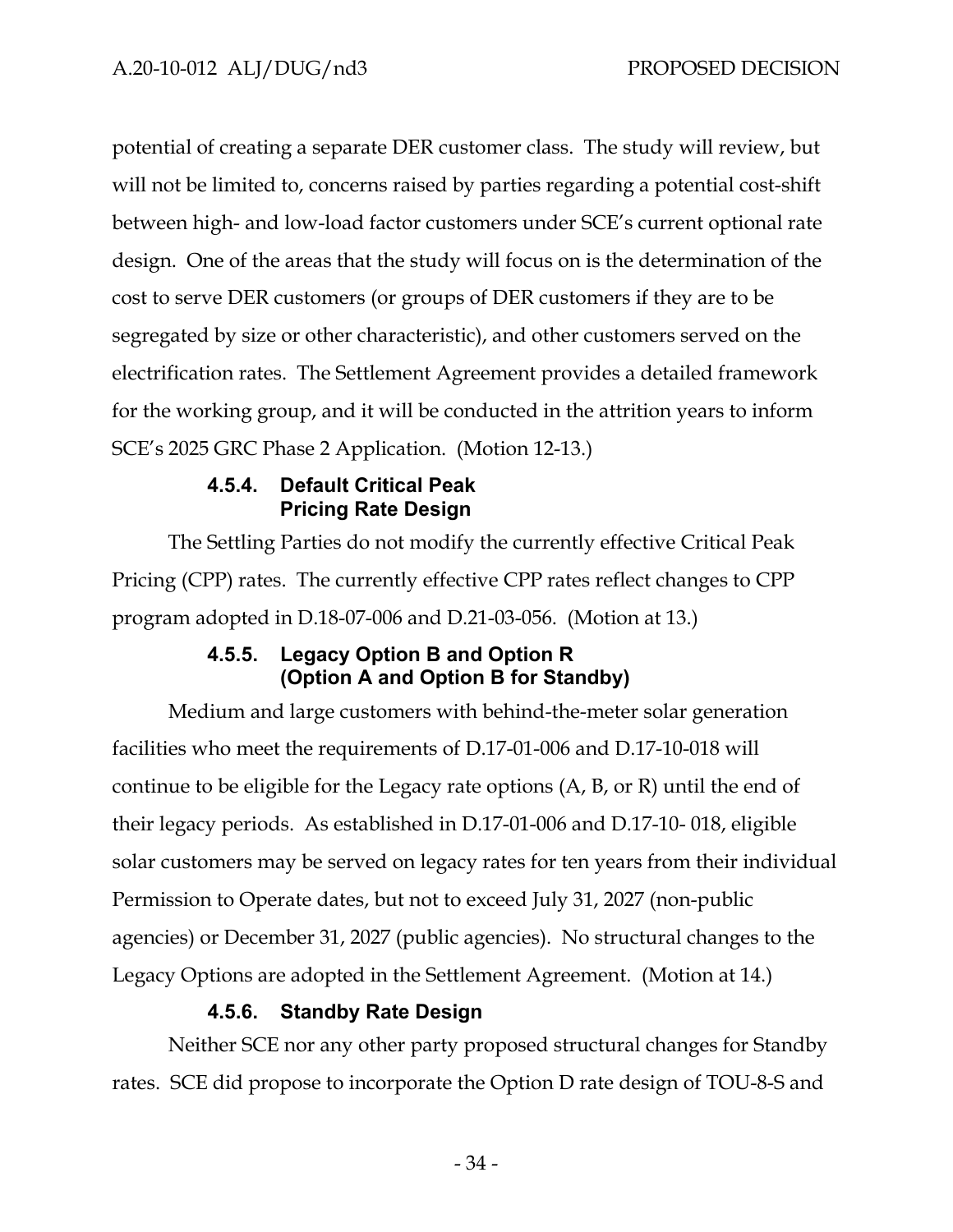TOU-8-RTP-S. The Settlement Agreement adopts the following rate design for Large Power Standby customers: For TOU-8-S and TOU-8-RTP-S Standby customers, the rate designs will be aligned with the changes for the Option D rates as described in the settlement. SCE will continue to apply the Algorithm adopted in the 2015 GRC Phase 2 to determine Standby Demand and Supplemental Contract Capacity. An alternate TOU-8-S option for Renewable Energy Self-Generation Bill Credit Transfer (RES-BCT) Generating Accounts (*i.e.*, the replacement of the current Option TOU-8-S-A with TOU-8-S-LG) is also maintained.

Neither SCE nor any other party proposed structural changes for Medium Power Standby rates. SCE did propose to maintain the requirement for eligible customers to take service on the Option D rate of the underlying applicable tariff (except for RES-BCT customers).

The Settlement Agreement adopts the following rate design for Medium Power Standby customers: The Settlement Agreement provides those Standby customers whose demands are 500 kW or lower will be served on rate schedules within their applicable rate groups with rider charges for Standby service. The Standby CRC shall be the lesser of the FRD Charge that is based on the customer's otherwise applicable tariff or the Standby CRC specified for the TOU-8-S-Sec rate class. For standard Standby service, the underlying Base service will be taken on Option D. RES-BCT customers (*i.e.*, the Generating Account) with demands of 500 kW or lower will continue to be allowed to take Standby service on an underlying Option E rate. (Motion at 14-15.)

#### **4.5.7. EV Rate Design**

<span id="page-38-0"></span>Schedules TOU-EV-8 and TOU-EV-9 are separately metered rates applicable solely to the charging of EVs by customers. SCE proposed to extend

- 35 -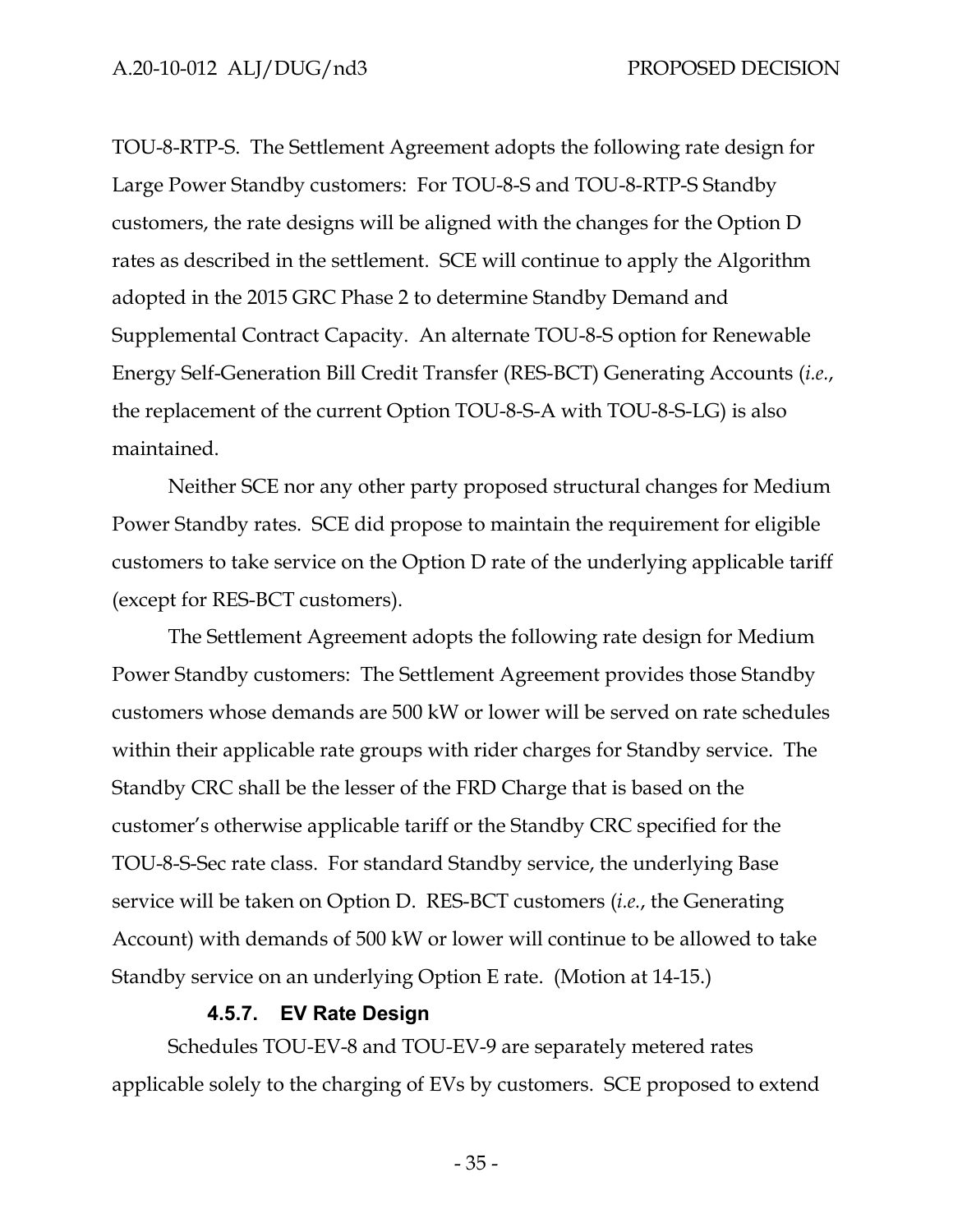the energy-only charges beyond the timeline established in D.18-05-040 until the implementation of the next GRC Phase 2 cycle or when rates consistent with the forthcoming Transportation Electrification Framework guidance can be implemented either as part of a Rate Design Window, or in a separate rate design proceeding as determined by the Commission, whichever occurs first. Additionally, SCE asserted that maintaining the energy-only structure provides stability to the developing DCFC industry. SCE also proposed to revise the energy charges to reflect updated marginal costs and revenue allocations. No party addressed SCE's proposal, and the Settlement Agreement adopted it. (Motion at 15.)

#### **4.5.8. RTP Rate Options**

<span id="page-39-0"></span>SCE proposed no structural changes to the existing forms of RTP rate options. JARP and SBUA submitted their own proposal. The Settlement Agreement provides that the RTP rate options shall continue to reflect the changes adopted in D.18-07-006. The Settlement Agreement does not address or resolve the RTP rate design proposals raised by JARP and SBUA. These proposals will be addressed in a separate decision in this proceeding. (Motion at 16.)

# **4.5.9. Reliability Back-Up Service Rate Design (TOU-8-RBU)**

<span id="page-39-1"></span>The Settlement Agreement adopts SCE's uncontested proposal to retain the current treatment (*i.e.*, small Customer Charge, Generation TRD Charges and Energy Charges, with no distribution design demand recovery via TOU Energy or Demand Charges), with updates to reflect marginal-cost-based changes made to Option D (as discussed above). (Motion at 16.)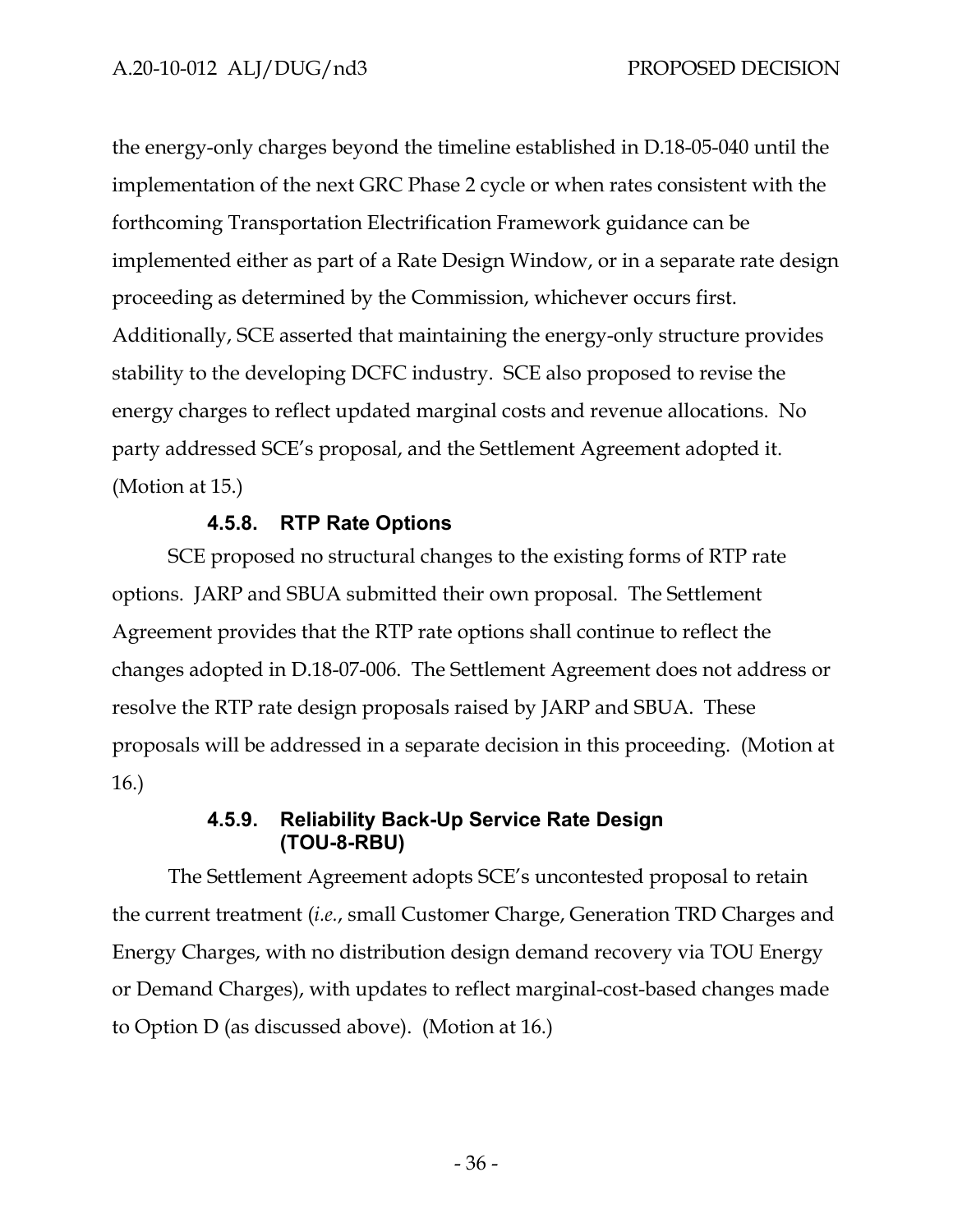#### **4.5.10. Closing of Schedule GS-2 (Flat Rate)**

<span id="page-40-0"></span>The Settlement Agreement adopts SCE's uncontested proposal to close Schedule GS-2 after installing interval meters for a very small number of customers with demands of more than 20 kW but less than 200 kW who lack interval meters, particularly those on Catalina Island. SCE plans to replace the meters on Catalina with Edison SmartConnect meters in 2022 and migrate these customers to their applicable TOU-GS-2 rate schedule by 2024/2025. Therefore, the rate remains open for these customers pending SCE installing new meters. (Motion at 16.)

#### **4.5.11. Demand Response Credits (BIP and APS)**

<span id="page-40-1"></span>Rate structures and rate designs associated with SCE's demand response programs, e.g., Base Interruptible Program (BIP) and Automatic Power Shift (APS), shall reflect the respective incentive budgets at the current level as shown in Appendix B of the Settlement Agreement. BIP credits will continue to be provided based on the difference between the customer's summer and winter average on- and mid-peak demand and firm service level, where the average on- and mid-peak demands, in each season, are calculated by dividing the kilowatt hour usage in the period by the number of hours in the period. (Motion at 16-17.)

#### **4.5.12. Attrition Year Changes**

<span id="page-40-2"></span>As described in the Marginal Cost and Revenue Allocation Settlement Agreement (Section 5.1., above) when SCE's authorized revenues change in the future, SCE will first adjust rate levels for the default rate schedules (without CPP elements), e.g., Schedules TOU-GS-2-D, TOU-GS-3-D, and Schedule TOU-8-Sec-D, using a functional system average percentage change (SAPC) adjustment. SCE will then rebalance optional rate levels to ensure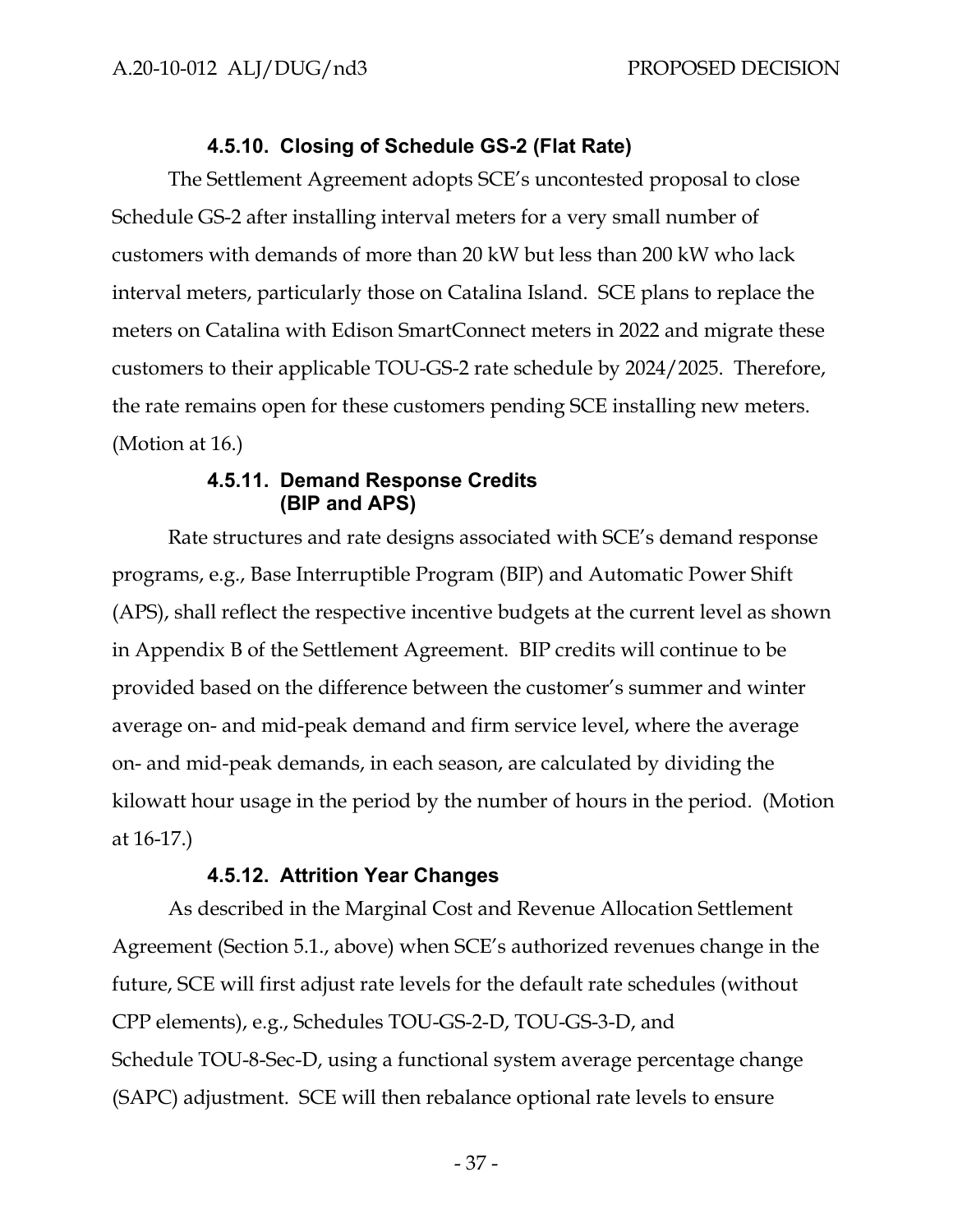revenue neutrality between the default rate schedule and the optional rate schedules within each rate class. For example, generation revenue changes resulting from SCE's ERRA proceedings shall be allocated on a Functional SAPC basis, *i.e.*, the revised SCE generation revenue requirement will be allocated by applying a generation-level SAPC scalar to the relevant generation related charges, based on the difference between present rate revenues and proposed rate revenues for the default rate schedules. The optional rate schedules will then be adjusted to ensure revenue neutrality on a functional basis within each rate class.

## **4.5.13. Conclusion and Adoption of the Settlement**

<span id="page-41-0"></span>The above summary only provides highlights and does not detail the full contents of the settlement. The full settlement agreement and its attachments form the whole substance for its implementation, application to rates, and any subsequent interpretations.

We find this Medium and Large Power Rate Group Rate Design Settlement Agreement to be reasonable and in the public interest on its own merits and we adopt it herein without regard to the adoption or rejection of the other four separate settlement agreements which address separate and distinct components of the application.

# <span id="page-41-1"></span>**5. Environmental and Social Justice Action Plan**

The Commission's Environmental and Social Justice (ESJ) Action Plan (Action Plan) serves as a roadmap for implementing its vision to advance equity in its programs and policies for ESJ Communities.

The Action Plan will identify existing inequities and propose clear actions for how the CPUC can use its regulatory authority to address health and safety, consumer protection, program benefits, and enforcement to encompass all the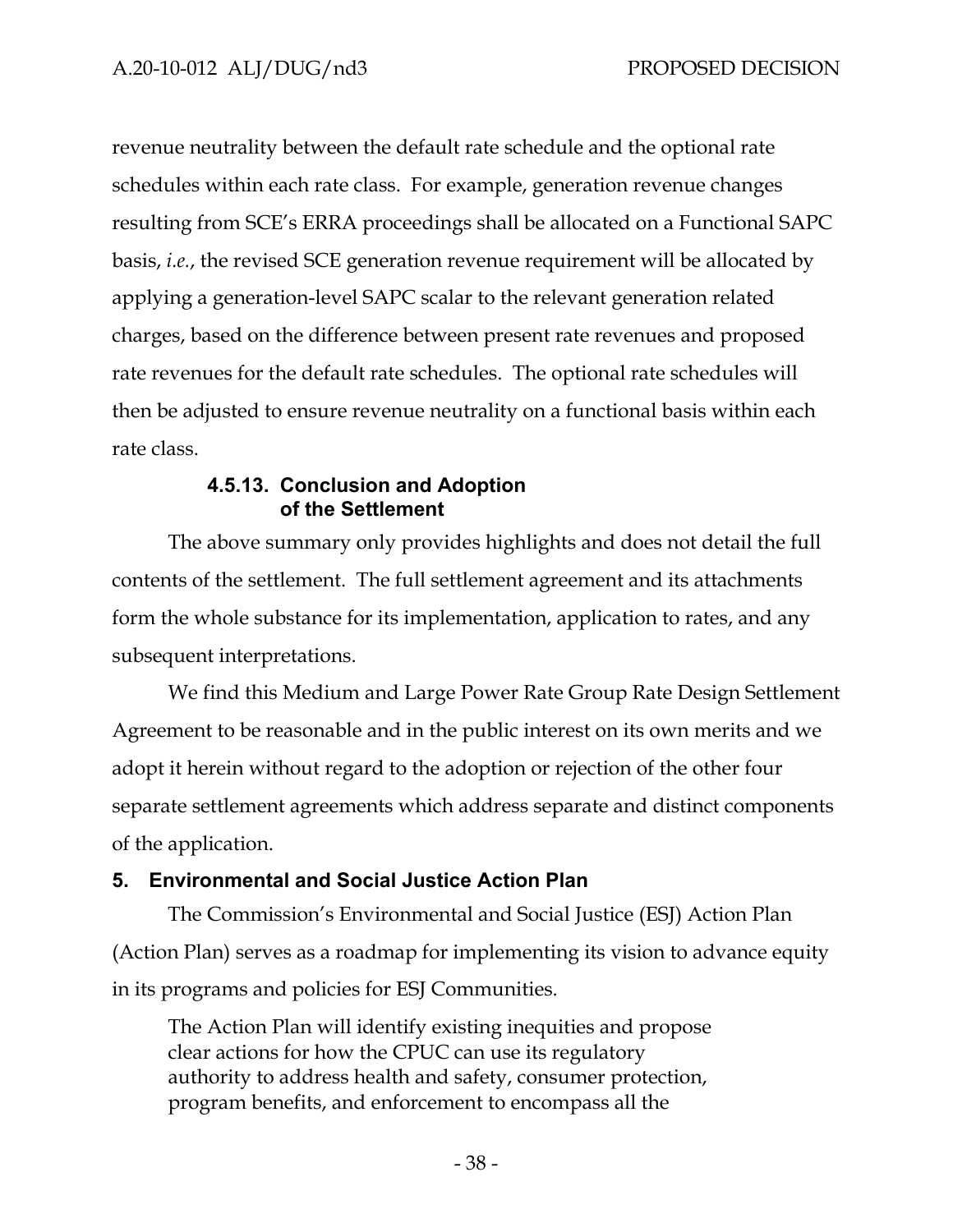industries it regulates, including energy, water, and communications programs. The CPUC will strive to develop strategies to address equity issues. The Action Plan will consider which steps the CPUC can take to engage directly with ESJ communities, build relationships, and gather information to understand the concerns of ESJ communities and how they want to engage with the CPUC.[17](#page-42-3)

This proceeding determines the fair and reasonable methodologies to allocate SCE's revenue requirements and we adopt these settlements in the belief that the resulting ratemaking is not incompatible with the Action Plan. There was sufficient diversity of customer representation by the parties to this proceeding to ensure the outcome is consistent with the Commission's Environmental and Social Justice Action Plan.

## <span id="page-42-0"></span>**6. California Environmental Quality Act**

Rule 2.4[18](#page-42-4) lays out the requirements for applications that are subject to the California Environmental Quality Act (CEQA). This application is exempt from CEQA under the ratemaking exemption.[19](#page-42-5)

## <span id="page-42-1"></span>**7. Safety**

Nothing decided in this proceeding will have any impact on the safe and reliable operations of SCE's electric system.

#### <span id="page-42-2"></span>**8. Conclusion**

This proceeding remains open to address (1) RTP rate design proposals raised by the JARP and SBUA; and (2) SEIA's proposal to increase the rate differentials for Schedules TOU-D-4-9PM and TOU-D-5-8PM. These matters will be resolved in a separate decision in this proceeding.

<span id="page-42-3"></span><sup>17</sup> [Microsoft Word - Env and Social Justice Action](https://www.cpuc.ca.gov/-/media/cpuc-website/divisions/news-and-outreach/documents/news-office/key-issues/esj/environmental-and-social-justice.pdf) Plan\_ 2019-02-21.docx (ca.gov) at 6.

<span id="page-42-4"></span><sup>18</sup> [Rules-of-practice-and-procedure-may-2021.pdf](https://www.cpuc.ca.gov/-/media/cpuc-website/divisions/administrative-law-judge-division/documents/rules-of-practice-and-procedure-may-2021.pdf) (ca.gov).

<span id="page-42-5"></span><sup>&</sup>lt;sup>19</sup> Public Resources Code Section  $21080(b)(8)$ . [Law section](https://leginfo.legislature.ca.gov/faces/codes_displaySection.xhtml?sectionNum=21080&lawCode=PRC) (ca.gov).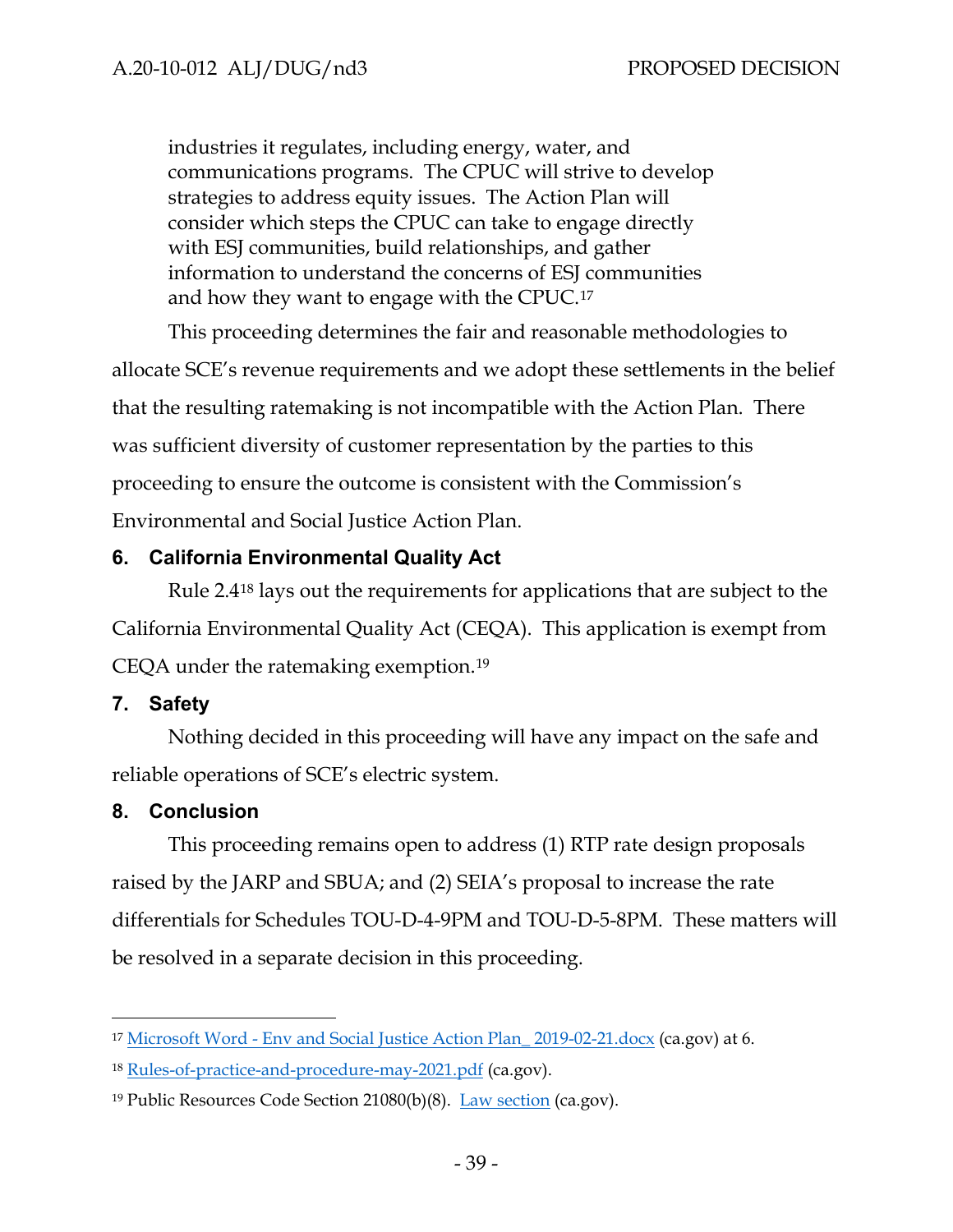#### <span id="page-43-0"></span>**9. Comments on Proposed Decision**

The proposed decision of Administrative Law Judge Douglas M. Long in this matter was mailed to the parties in accordance with Section 311 of the Public Utilities Code and comments were allowed under Rule 14.3. Comments were filed on \_\_\_\_\_\_\_\_\_, and reply comments were filed on \_\_\_\_\_\_\_\_\_\_\_\_\_ by

# <span id="page-43-1"></span>**10. Assignment of Proceeding**

Genevieve Shiroma is the assigned Commissioner and Douglas M. Long and Ehren Seybert are the assigned Administrative Law Judges in this proceeding.

## <span id="page-43-2"></span>**Findings of Fact**

\_\_\_\_\_\_\_\_\_\_\_\_\_\_\_\_.

1. The record for the five uncontested proposed settlements is composed of the application, testimony and other exhibits of the parties, and all other filings including the settlement agreements themselves.

2. Edison and the parties developed a detailed evidentiary record which they used as a foundation for negotiating five separate partial settlements.

3. The parties to the five settlements adopted in this decision had a sound and thorough understanding of the issues, and of all of the underlying assumptions and data and they could therefore make informed decisions in each of the five instances of the settlement processes.

4. The array of parties to the settlements represents a broad range of SCE's customers and customer classes, and they were able to represent the overall best interests of all of SCE's customers.

5. No party has contested any one of the five settlements.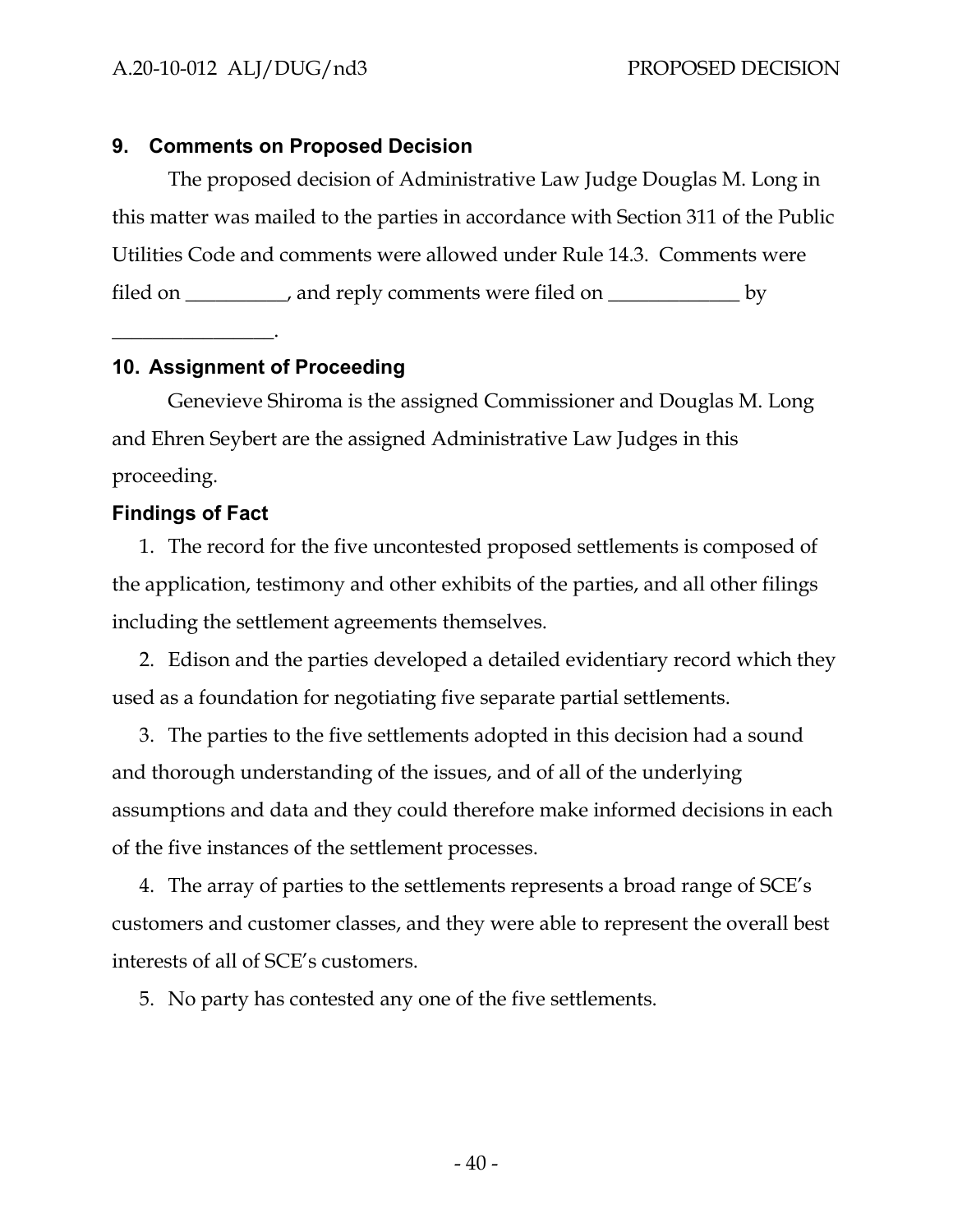6. There was sufficient diversity of customer representation by the parties to this proceeding to ensure the outcome is consistent with the Commission's Environmental and Social Justice Action Plan.

7. There are no relevant safety related issues in this proceeding.

8. There are no relevant CEQA issues in this proceeding.

# <span id="page-44-0"></span>**Conclusions of Law**

1. SCE alone bears the burden of proof to show that its requests are reasonable.

2. The Commission must individually review all settlements to determine if they are reasonable in light of the whole record, consistent with law, and in the public interest.

## **The Marginal Cost and Revenue Allocation Settlement**

3. The Marginal Cost and Revenue Allocation Settlement Agreement is not contrary to any law or previous Commission decision.

4. The Marginal Cost and Revenue Allocation Settlement Agreement is in the public interest as the agreement is a reasonable compromise between SCE and stakeholders that represent a broad range of interests.

5. The Marginal Cost and Revenue Allocation Settlement Agreement is not binding precedent in SCE's future Phase 2 GRC proceedings.

6. The Marginal Cost and Revenue Allocation Settlement Agreement and its attachments form the whole substance for its implementation, application to rates, and any subsequent interpretations.

# **The Residential and Small Commercial Rate Design Settlement**

7. The Residential and Small Commercial Rate Design Settlement Agreement is not contrary to any law or previous Commission decision.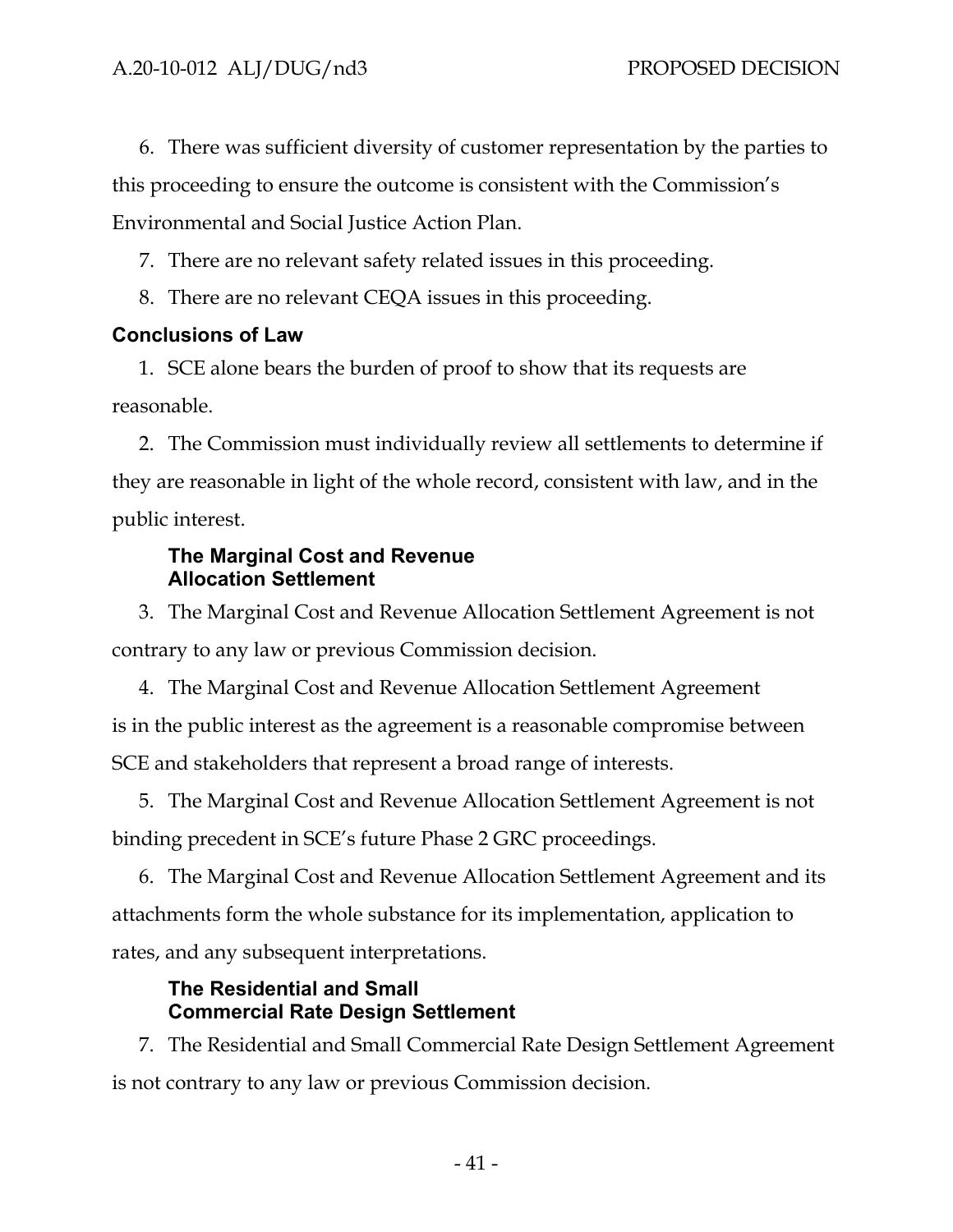8. The Residential and Small Commercial Rate Design Settlement Agreement is in the public interest as the agreement is a reasonable compromise between SCE and stakeholders that represent a broad range of interests.

9. The Residential and Small Commercial Rate Design Settlement Agreement is not binding precedent in SCE's future Phase 2 GRC proceedings.

10. The Residential and Small Commercial Rate Design Settlement Agreement and its attachments form the whole substance for its implementation, application to rates, and any subsequent interpretations.

#### **The Streetlight and Traffic Control Rate Group Settlement**

11. The Streetlight and Traffic Control Rate Group Settlement Agreement is not contrary to any law or previous Commission decision.

12. The Streetlight and Traffic Control Rate Group Settlement Agreement is in the public interest as the agreement is a reasonable compromise between SCE and stakeholders that represent a broad range of interests.

13. The Streetlight and Traffic Control Rate Group Settlement Agreement is not binding precedent in SCE's future Phase 2 GRC proceedings.

14. The Streetlight and Traffic Control Rate Group Settlement Agreement and its attachments form the whole substance for its implementation, application to rates, and any subsequent interpretations.

## **The Agricultural and Pumping Rate Group Rate Design Settlement**

15. The Agricultural and Pumping Rate Group Rate Design Settlement Agreement is not contrary to any law or previous Commission decision.

16. The Agricultural and Pumping Rate Group Rate Design Settlement Agreement is in the public interest as the agreement is a reasonable compromise between SCE and stakeholders that represent a broad range of interests.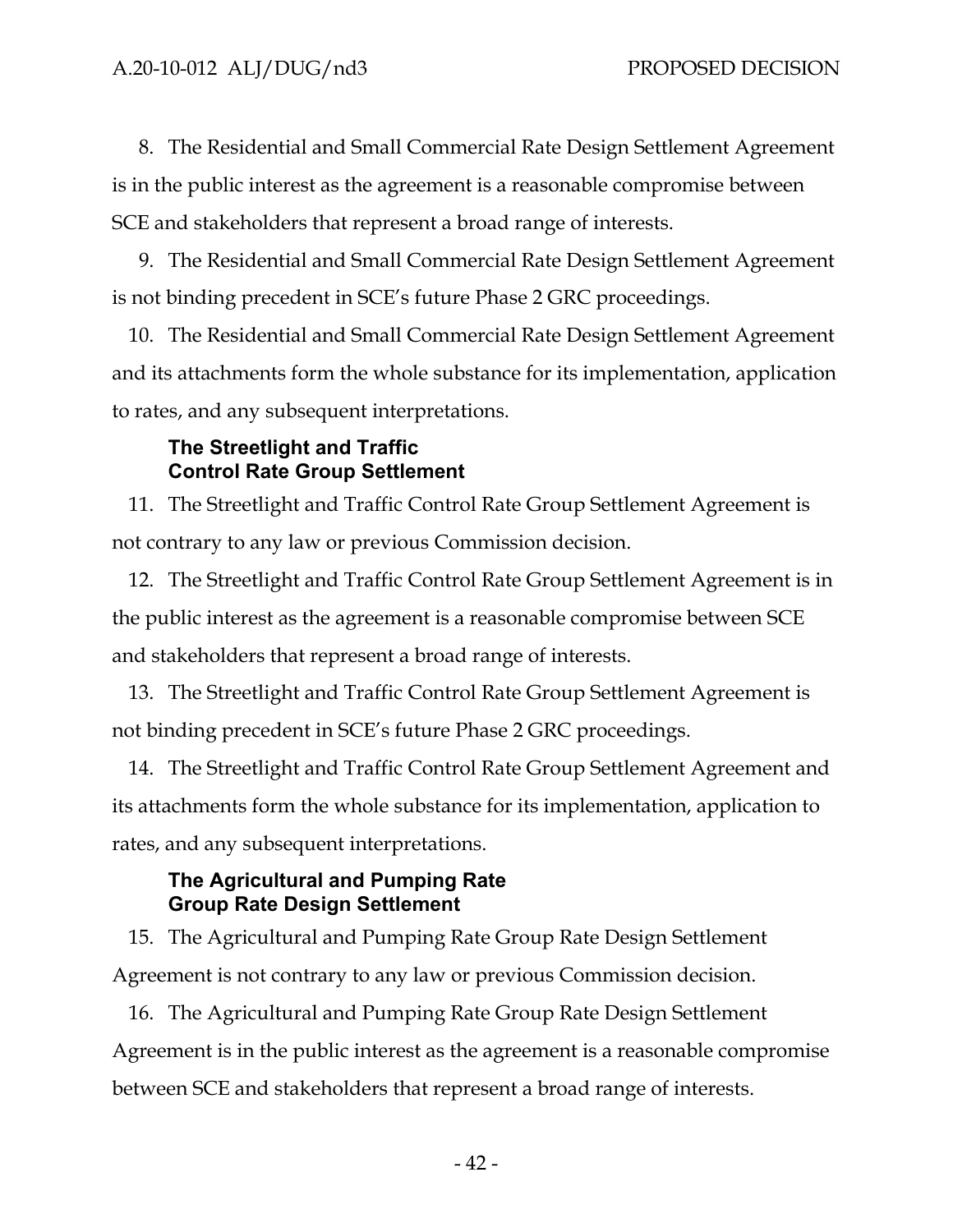17. The Agricultural and Pumping Rate Group Rate Design Settlement Agreement is not binding precedent in SCE's future Phase 2 GRC proceedings.

18. The Agricultural and Pumping Rate Group Rate Design Settlement Agreement and its attachments form the whole substance for its implementation, application to rates, and any subsequent interpretations.

#### **The Medium and Large Power Rate Group Rate Design Settlement**

19. The Medium and Large Power Rate Group Rate Design Settlement Agreement is not contrary to any law or previous Commission decision.

20. The Medium and Large Power Rate Group Rate Design Settlement Agreement is in the public interest as the agreement is a reasonable compromise between SCE and stakeholders that represent a broad range of interests.

21. The Medium and Large Power Rate Group Rate Design Settlement Agreement is not binding precedent in SCE's future Phase 2 GRC proceedings.

22. The Medium and Large Power Rate Group Rate Design Settlement Agreement and its attachments form the whole substance for its implementation, application to rates, and any subsequent interpretations.

23. The adoption of these five settlement agreements is compatible with the Commission's Environmental and Social Justice Action Plan.

24. This application is exempt from CEQA under the ratemaking exemption.

25. This application has no safety implications or obligations.

26. Application 20-10-012 should remain open to address unresolved issues in a separate decision.

# **O RDER**

#### <span id="page-46-0"></span>**IT IS ORDERED** that:

1. Southern California Edison Company (SCE) must implement the terms of the Marginal Cost and Revenue Allocation Settlement Agreement as soon as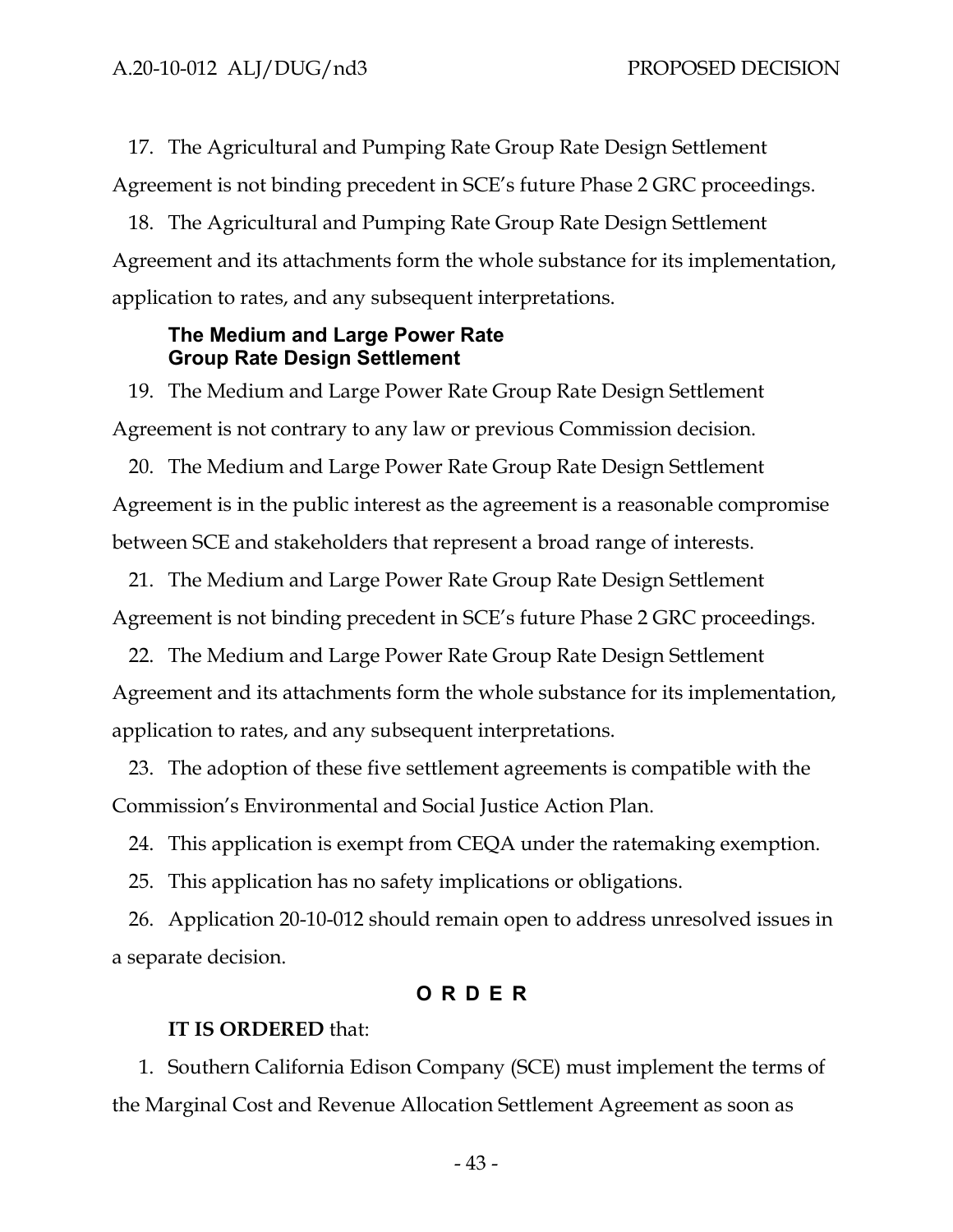practicable after the issuance of this decision. Within 14 days of the effective date of this decision, SCE shall file a Tier 1 Advice Letter to submit the tariff modifications resulting from the rate design changes contained in the adopted settlement. These tariff modifications shall be effective today.

2. Southern California Edison Company (SCE) must implement the terms of the Residential and Small Commercial Rate Design Settlement Agreement as soon as practicable after the issuance of this decision. Within 14 days of the effective date of this decision, SCE shall file a Tier 1 Advice Letter to submit the tariff modifications resulting from the rate design changes contained in the adopted settlement. These tariff modifications shall be effective today.

3. Southern California Edison Company (SCE) must implement the terms of The Streetlight and Traffic Control Rate Group Settlement Agreement as soon as practicable after the issuance of this decision. Within 14 days of the effective date of this decision, SCE shall file a Tier 1 Advice Letter to submit the tariff modifications resulting from the rate design changes contained in the adopted settlement. These tariff modifications shall be effective today.

4. Southern California Edison Company (SCE) must implement the terms of The Agricultural and Pumping Rate Group Rate Design Settlement Agreement as soon as practicable after the issuance of this decision. Within 14 days of the effective date of this decision, SCE shall file a Tier 1 Advice Letter to submit the tariff modifications resulting from the rate design changes contained in the adopted settlement. These tariff modifications shall be effective today.

5. Southern California Edison Company (SCE) must implement the terms of The Medium and Large Power Rate Group Rate Design Settlement Agreement within 14 days of the effective date of this decision, SCE shall file a Tier 1 Advice Letter to submit the tariff modifications resulting from the rate design changes

- 44 -